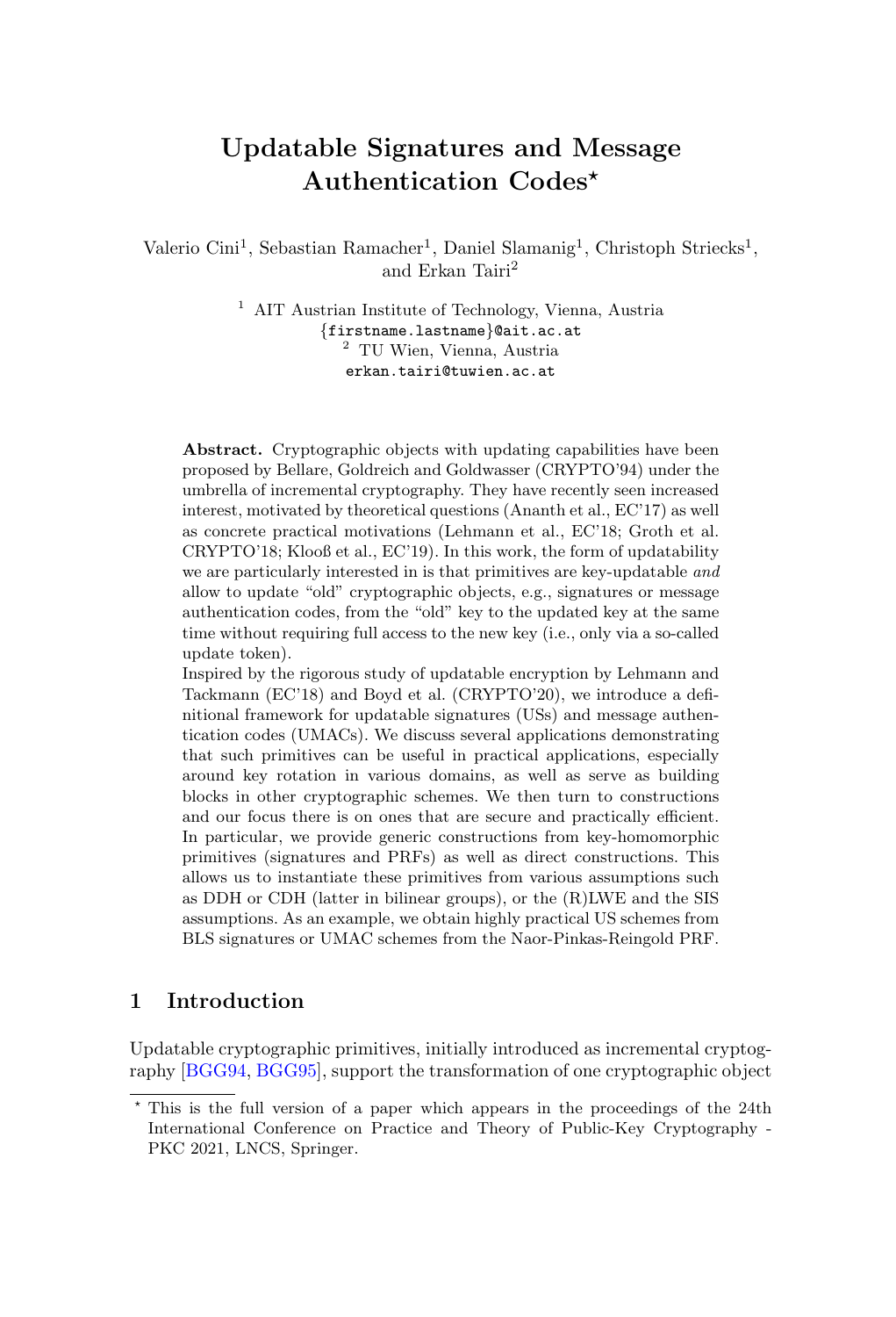to a related one without recomputing it entirely and have been widely studied (cf. [\[ABK20\]](#page-29-0) for an overview). Recently, Ananth et al. in [\[ACJ17\]](#page-29-1) studied a unified approach towards adding updatability features to many cryptographic primitives such as attribute-based encryption, functional encryption or more generally cryptographic circuit compilers. Moreover, they study the updatability for classical protocols such as zero-knowledge proofs and secure multi-party computation. Their constructions thereby rely on a novel updatable version of randomized encodings [\[IK00,](#page-32-0) [AIK06\]](#page-29-2). Besides exploring such updatable primitives from a rather theoretical perspective, there have been various interesting lines of work on specific updatable primitives inspired by concrete practical applications. For instance, Groth et al. in [\[GKM](#page-32-1)<sup>+</sup>18] introduce the notion of an updatable common reference string (CRS) and apply it to zk-SNARKs (used within many real world protocols in the cryptocurrency and distributed ledger domain) to reduce the trust in the generator of the CRS and cope with malicious CRS generators. Later in [\[Lip20\]](#page-32-2) Lipmaa studied quasi-adaptive NIZK (QA-NIZK) proofs in an updatable CRS setting where in addition to CRS updates "old" valid proofs can be updated to be still valid under an updated CRS. Another such primitive that is strongly motivated by practical applications and has recently been studied quite intensively is updatable encryption (UE) [\[BLMR13,](#page-30-2) [EPRS17,](#page-31-0) [LT18,](#page-33-0) [KLR19,](#page-32-3) [JKR19,](#page-32-4) [BDGJ20,](#page-30-3) [BEKS20\]](#page-30-4). An UE scheme is a symmetric encryption scheme that allows the key holder to update keys and to compute an update token, which can be given to a party storing ciphertexts, and can be used to update existing ciphertexts to ones under the new key. UE is motivated by the fact that it is a good key management practice to change encryption keys periodically and it avoids the cumbersome requirement to download, decrypt and re-encrypt and upload all the data again.

Motivation. Our work is now essentially motivated by this previous work on UE and the observation that it is equally important in context of signatures and message authentication codes (MACs) to follow good key management practices and to periodically switch keys. For instance, any kind of software distribution channels including App stores or operating system updates rely on signatures to ensure the authenticity of the software they distribute. Moreover, file systems or (outsourced) databases usually require signatures or MACs to ensure integrity of stored data (we discuss this in more detail later in this section). What we envision therefore are signatures and MACs that are updatable in a sense that, similar to UE, holders of a secret key can compute a token that allows some third party to update existing signatures and MACs to ones valid under the new key. Thereby, we want to guarantee unforgeability even if the adversary can see lots of different keys and tokens with the restriction that we exclude trivial forgeries (we discuss this possible leakage in more detail later).

Related and previous work. While there are notions of signatures that support updating keys or even guarantee unforgeability when allowing queries under (adversarially) updated keys, none of them rigorously covers what we have sketched above and in particular guaranteeing security even if signatures can be updated between different keys. Closest are updatable signatures by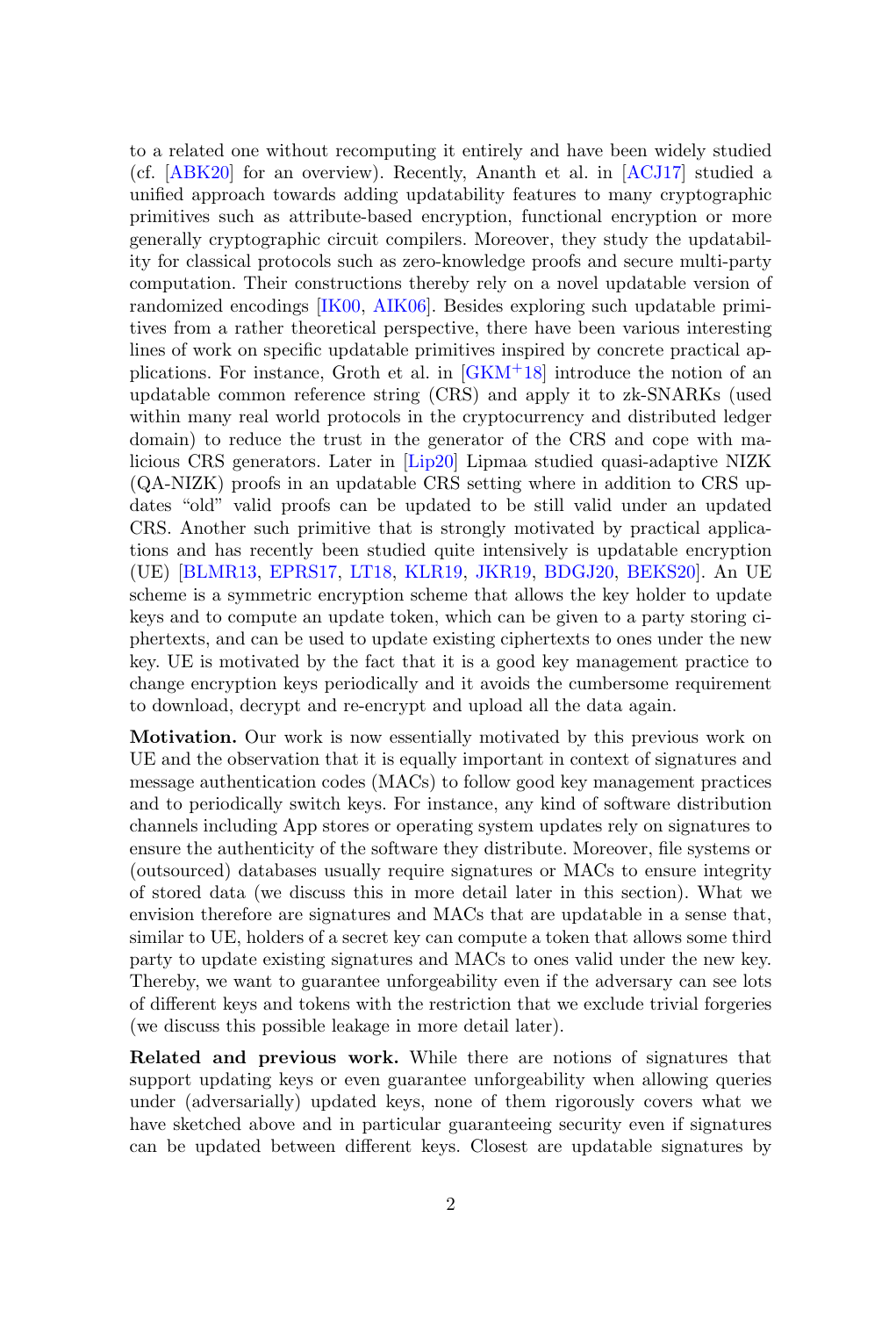Klooß et al. [\[KLR19\]](#page-32-3) implicitly used in one of their UE constructions. But they do not treat their security in the updatable setting and rather sketch how they can be obtained from unforgeable signatures in combination with generic properties of the token generation. Key-updatable signatures by Jaeger and Stepanovs [\[JS18\]](#page-32-5) or key-updating signatures by Jost et al. [\[JMM19\]](#page-32-6) proposed in context of secure messaging allow to update keys and obtain signatures under updated keys, but do not consider signature updates. Similarly, signatures with re-randomizable keys by Fleischhacker et al. [\[FKM](#page-31-1)+16] consider adversarially chosen updates of the secret key (and access to a signing oracle under updated keys), but do not consider updating existing signatures. Somewhat orthogonal, key-homomorphic signatures by Derler and Slamanig  $[DS19]$ consider updating keys as well as updating existing signatures (this concept is similar to key-homomorphic PRFs [\[BLMR13\]](#page-30-2)). But they only study the required properties functional-wise and do not consider an unforgeability notion (rather they implicitly prove them for their respective applications). Nevertheless, as we will see these key-homomorphic signatures and key-homomorphic PRFs [\[BLMR13,](#page-30-2) [BP14,](#page-31-3) [Kim20\]](#page-32-7) can be used as the basis for some constructions of US and UMACs, respectively. Finally, there is a recent notion of updatable signatures by Abdolmaleki et al. [\[ARS20\]](#page-30-5), which however focuses on key-update tokens that serve as a proof of correct update and allow extractability of update keys in order to be used within zk-SNARKs with updatable CRS.

Our framework for updatable signatures and MACs. Since none of the existing works cover updatable signatures with strong security guarantees (and there is to the best of our knowledge no work related to updatable MACs), our goal is to design a comprehensive framework and security model. Therefore, similar to models for UE [\[LT18,](#page-33-0) [BDGJ20\]](#page-30-3), we use the concept of epochs, where each epoch e has an associated key-pair  $(s k_e, p k_e)$  of a signature scheme starting with an initial key-pair in epoch 1 (all the discussion below analogously applies to UMACs). An US scheme then provides the functionality that in epoch  $e$  given  $(s_k, p_k)$  we can compute a key-pair  $(s_{k+1}, p_{k+1})$  for the next epoch together with an update token  $\Delta_{e+1}$  that is capable of updating signatures under a key from epoch  $e$  to  $e + 1$ . Our focus is on schemes where these update tokens are independent of the signature and so  $\Delta_{e+1}$  can be used for any signature from epoch e. We want that the schemes support an arbitrary number of epochs (any polynomial in the security parameters) but to support schemes from lattice assumptions we also consider a bounded number of epochs (bounded US) with a concrete bound  $T$  that usually depends on some parameters of the scheme. The goal is now to achieve strong security guarantees, in particular, the US scheme stays secure even after signing keys are compromised (a feature which is called post-compromise secrecy) and also before signing keys get corrupted (a feature called forward secrecy). Furthermore, outside of our model, we consider as an additional practical feature of US and UMAC the so called message-independence. This means that the update functionality only requires the update token and a signature, but does not need to access the respective message.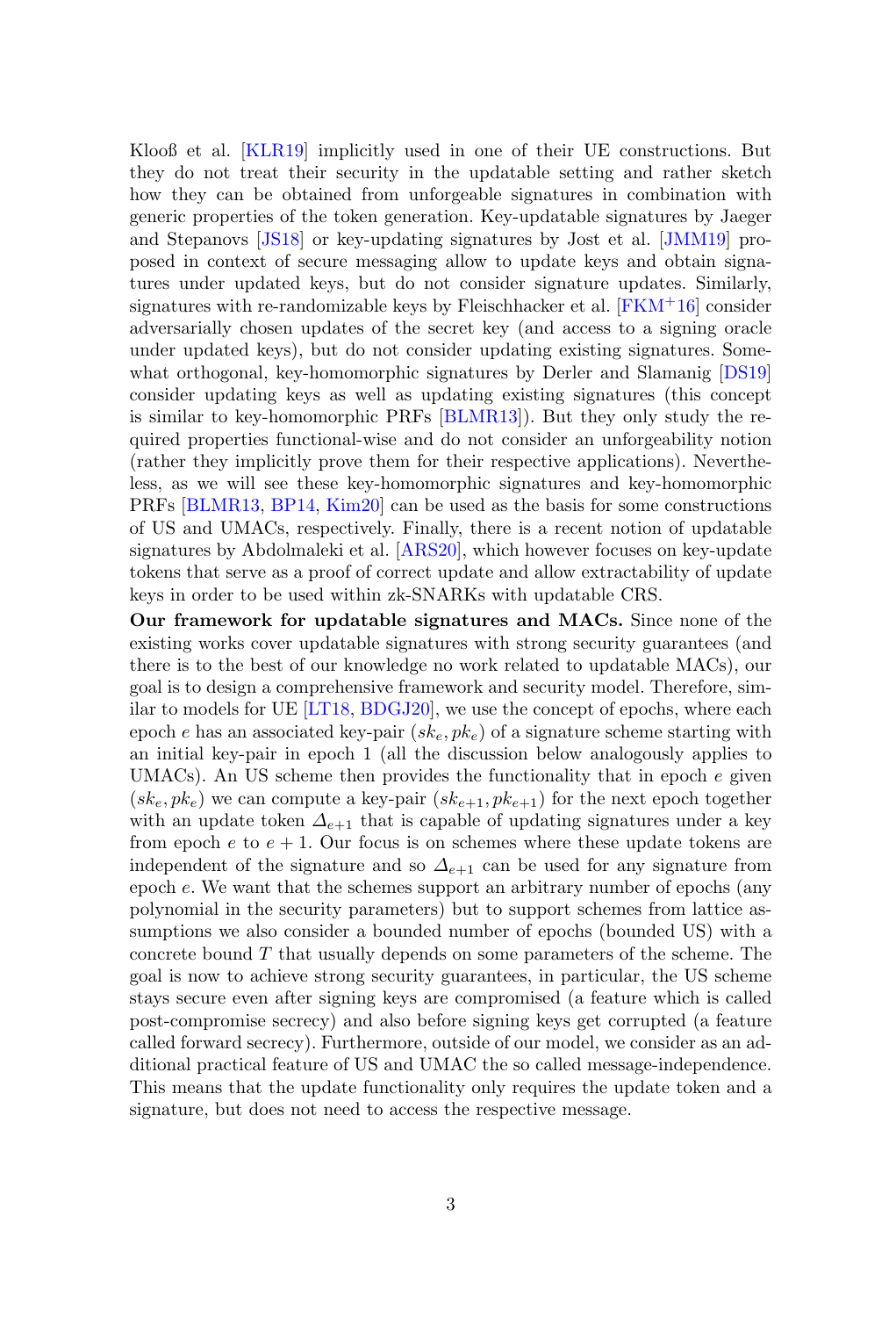For unforgeability, we allow the adversary to trigger arbitrary signature computations, computations of next keys and updates adaptively and also adaptively compromise tokens and signing keys. We thereby use the concept of leakage profiles originally defined in [\[LT18\]](#page-33-0) and also used in [\[BDGJ20\]](#page-30-3) to capture key, token, and signature "leakage" that cannot be captured by the oracles in the security experiment. The reason is that due to the nature of updates, US schemes inherently allow for information leakage of updated message-signature pairs, keys, and tokens besides what is modeled in the security experiment. For instance, if the adversary compromises a secret key  $sk_e$  and a token  $\Delta_{e+1}$  it might be possible to derive  $sk_{e+1}$  (or  $sk_e$  from key  $sk_{e+1}$  and token  $\Delta_{e+1}$ ). Also, a token  $\Delta_e$  besides allowing to update signatures into the next epoch may also allow to switch signatures back to previous epochs. However, we stress that in contrast to UE, where no-directional UE schemes are highly desirable, for US it does not seem to be that useful. The reason is that upgrading old signatures is covered by correctness (and thus cannot be prevented) and preventing switching keys or signatures back to previous epochs is only required if old public keys are not considered revoked (and we currently do not see such applications).

In addition to the unforgeability notion, we also provide an unlinkability notion that essentially says that updated signatures cannot be distinguished from fresh signatures. More precisely, we require that an adversary even when given all signing keys, tokens as well as signatures is not able to distinguish a fresh signature from an updated version of the signature that it already holds. While this property does not seem essential to the practical applications discussed below, we discuss cryptographic applications where this notion is important.

Exploring applications. We will now discuss practical as well as cryptographic applications of US and UMACs.

Key rotation in software distributions with US. Software distribution channels including App stores such as Google Play  $\overline{[Good9]}$ , [Ele14,](#page-31-4) [WLX](#page-33-1)<sup>+</sup>19, Apple's App Store [\[App20\]](#page-30-6), or Microsoft's Windows Apps [\[Mic20\]](#page-33-2) and Windows Updates, or Linux distributions such as Debian [\[Kra05\]](#page-32-9), Ubuntu, Red Hat [\[Red18\]](#page-33-3) and Arch Linux [\[Arc20\]](#page-30-7) rely on signatures to ensure the authenticity of their software packages. In one way or another, they either sign indices including hashes of the software packages or sign the software packages directly. For the latter, packages are often signed by individual developers whose keys are either signed by some central party like the app store provider or are shipped to the user directly via keyring packages containing all trusted keys. In this setting, key rotation of individual developer keys becomes an issue, since, if keys are rotated, all software packages signed by the old key have to be re-signed with the new one. The same issue can also be observed in the context of signed boot loaders and kernels for secure boot [\[LSW10\]](#page-32-10). When relying on US, key rotation of developer keys becomes less of a burden on the developer. Indeed, the developer would update the key and produce an update token which is then used to update all signatures from this developer. Thus, instead of the developer having to re-sign all their packages, the signature adaption can be outsourced to a service run by the app store. Note that the effort for certifying new or updated keys would be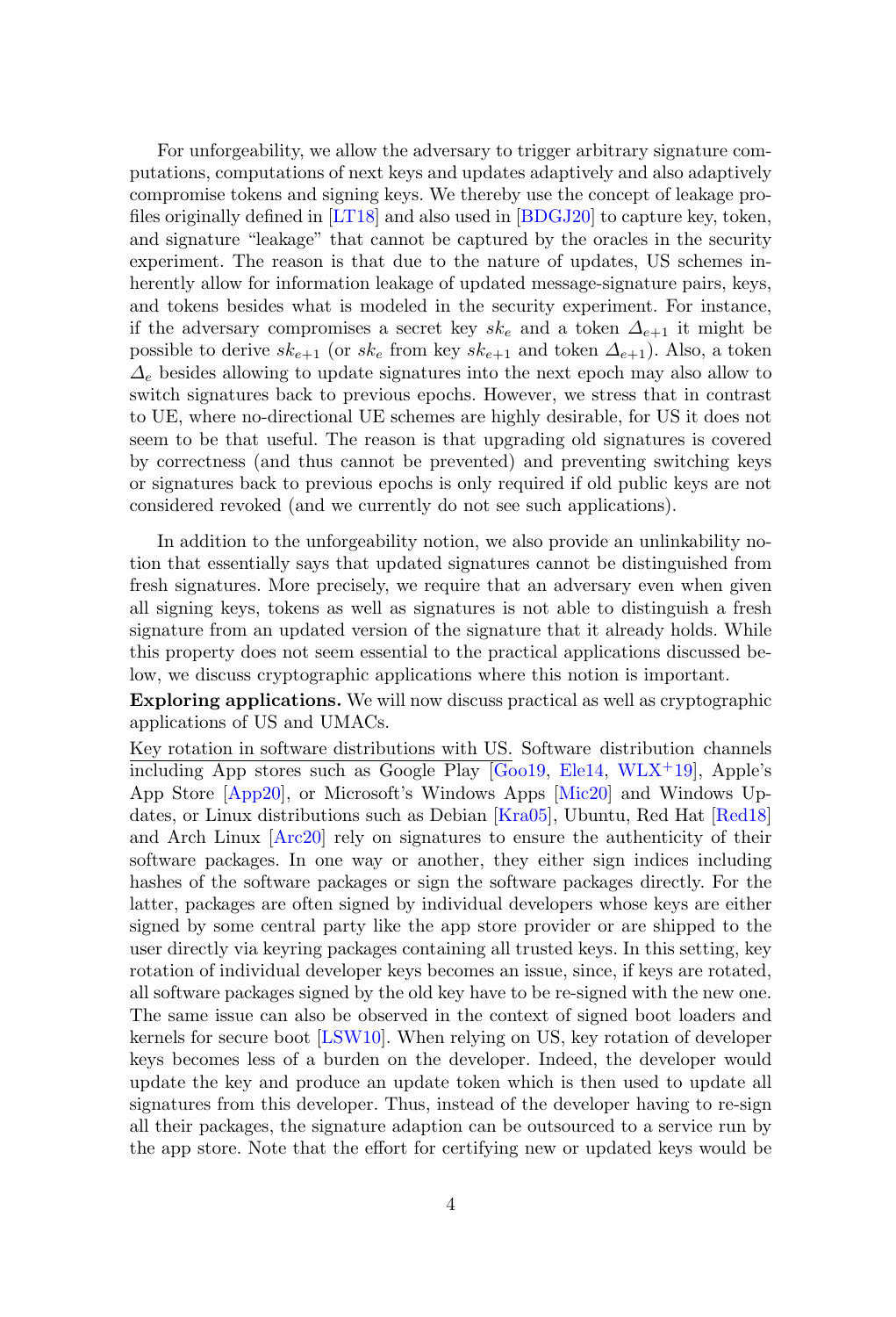the same in both settings.

File system and (outsourced) database integrity with UMACs. Modern file systems including zfs [\[ZRAA10\]](#page-33-4) ensure the on-disk data integrity by storing hashes of the data. Additionally, when replicating data from one storage pool to another, the digests ensure integrity during transport. Similarly, databases support integrity checks which are helpful for replication and backups. Especially interesting is the application to outsourced databases [\[MNT06,](#page-33-5) [WG18\]](#page-33-6), where in case of key-rotation the use of an UMAC enables these updates to be performed without re-computing all the authentication tags from scratch and without giving the actual key to the third party hosting the database.

Malleable signatures and revocation in privacy protocols. Redactable signatures  $(RS)$  [\[SBZ02,](#page-33-7) [JMSW02\]](#page-32-11) and sanitizable signatures (SS) [\[ACdMT05,](#page-29-3) [BFF](#page-30-8)<sup>+</sup>09] are malleable signatures that allow to remove parts from signed messages or replace designated parts of signed messages by designated parties without invalidating the signatures. They have numerous applications, but due to their selective disclosure functionality are especially attractive to protect privacy in medical documents when shared with other parties. Replacing the conventional EUF-CMA secure signature scheme that typically serves as a building block in such schemes with an US can, similar to the above applications, help to reduce re-signing effort in case of a key-rotation. This is particularly interesting when large amounts of signed medical documents are involved. US providing unlinkability can firstly help if one requires unlinkability from the respective RS or SS scheme (cf. [\[BFLS10\]](#page-30-9) for a discussion of the linkability problem when joining different versions of a document to derive additional information) even over different versions of one document under different (updated) keys. Secondly, unlinkable RS [\[CDHK15,](#page-31-5) [San20\]](#page-33-8) serve as a building block to construct anonymous credentials (ACs). In this context, unlinkable US allow to realize credential revocation in the following way: the issuer can provide an update token to a service that receives signatures from users and only updates credentials of non-revoked users to the current issuer key. Unlinkability of the US thereby in particular guarantees that it is hard to distinguish between credentials of non-revoked users from that of newly joined users. The same revocation idea can also be applied to replace re-issuing based revocation  $[BCC+16]$  $[BCC+16]$  in group signatures that follow the sign-randomize-prove paradigm [\[BCN](#page-30-11)<sup>+</sup>10, [PS16,](#page-33-9) [DS18\]](#page-31-6). Moreover, UMACs seem to be suitable for the same purpose in keyed-verification ACs [\[CMZ14\]](#page-31-7), i.e., ACs where issuer and verifier are the same entity, typically constructed from algebraic MACs instead of signatures. An in-depth study of these cryptographic applications of US and UMACs is considered as future work.

CCA-secure UE with ciphertext integrity using UMACs. Klooß et al. [\[KLR19\]](#page-32-3) showed how to achieve CCA security and ciphertext integrity for UE using the Encrypt-and-MAC transformation. Their transformation requires encryption and MAC schemes that support key-rotation. In [\[KLR19\]](#page-32-3) the key-rotatable MAC was instantiated using the DDH-based PRF (NPR) [\[NPR99\]](#page-33-10) using a keyswitching akin to the proxy re-encryption approach due to Blaze et al. [\[BBS98\]](#page-30-12). We note that a UMAC satisfies the key-rotatable property, and hence, can be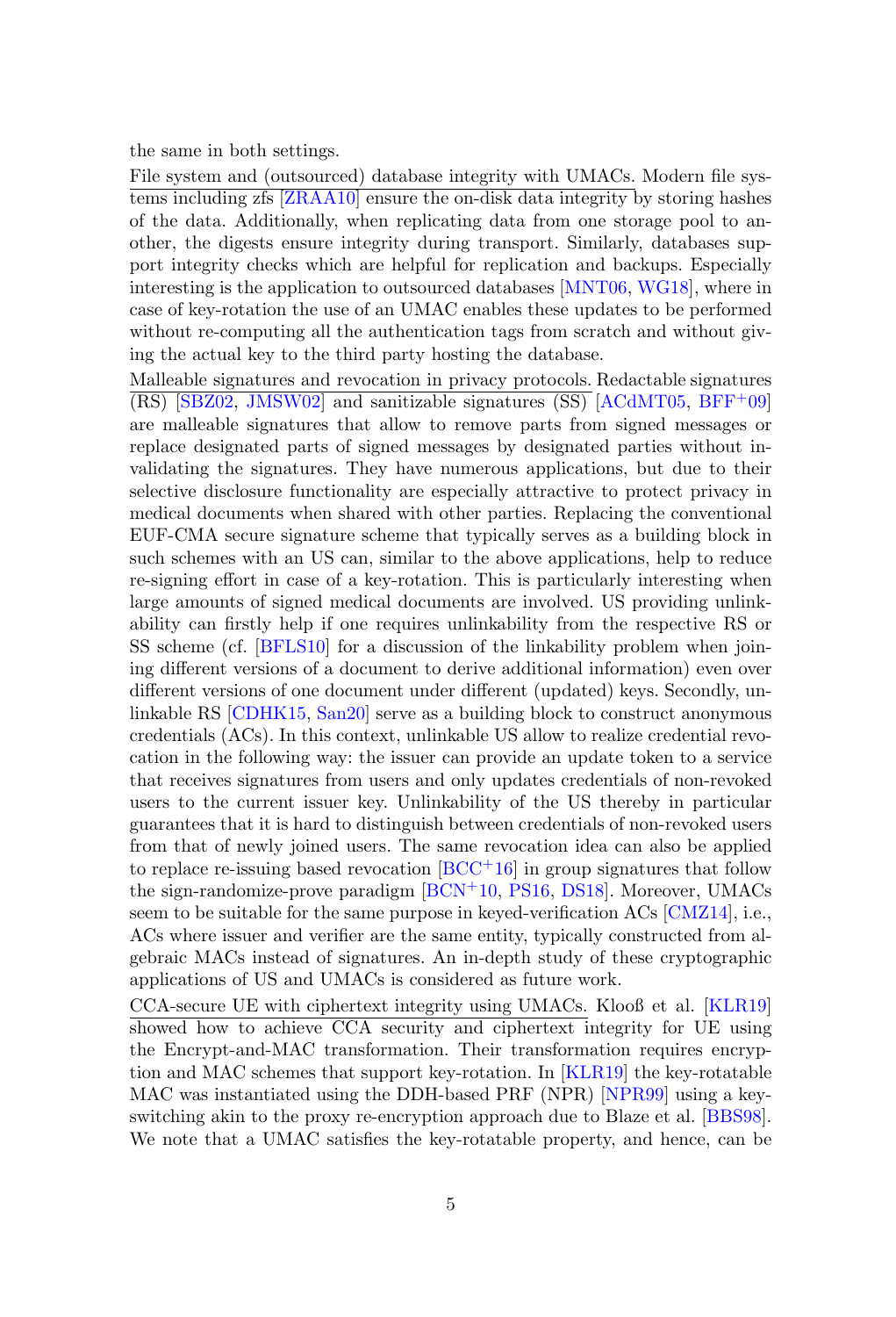directly plugged into the described transformation to obtain CCA-secure UE with ciphertext integrity by using a suitable encryption scheme and any UMAC.

Further contributions. Besides the already discussed comprehensive framework for US and UMACs, we provide the following contributions:

US and UMAC from KH primitives. We construct US from key-homomorphic (KH) signatures [\[DS19\]](#page-31-2), which satisfy some additional requirement that all natural schemes provide. Due to the properties of KH signatures, they are unlinkable. With respect to provable security, we use a proof-technique that is inspired by the key-insulation technique due to Klooß et al. [\[KLR19\]](#page-32-3), where we essentially can use the unlinkability property of the underlying KH signature. Similarly, we obtain fixed-length UMACs from key-homomorphic PRFs [\[BLMR13\]](#page-30-2), which we generically turn into variable-input UMACs and our proof technique essentially follows the ones for signatures. This allows us to instantiate US and UMACs from various assumptions such as DDH or CDH (latter in bilinear groups). For instance, we achieve instantiations for highly practical US schemes from BLS signatures [\[BLS01\]](#page-31-8) or UMAC schemes from the Naor-Pinkas-Reingold PRF [\[NPR99\]](#page-33-10). Interestingly, by using some tricks, we can show how to generically construct UMACs from "almost" key-homomorphic PRFs [\[BLMR13\]](#page-30-2) leading to constructions from the (R)LWE assumption, and thus, post-quantum UMACs. Unfortunately, there are no known key-homomorphic signatures with the required properties from post-quantum assumptions. Consequently, we investigate direct constructions of US from lattices. On the positive side we are able to provide a US construction based on the probabilistic GPV scheme [\[GPV08\]](#page-32-12) under the SIS assumption. On the negative side, we therefore have to weaken the adversarial capabilities to prove it secure. While we provide formal evidence that this does not seem to be too problematic in practice, we consider it as a challenging open issue to construct US schemes from post-quantum assumptions being provable secure without any such restrictions.

Message-independent US and UMAC. We further discuss message-independent constructions of US and UMAC from the BLS signature scheme [\[BLS01\]](#page-31-8), from the Pointcheval-Sanders signature scheme [\[PS16\]](#page-33-9), and from the Naor-Pinkas-Reingold PRF [\[NPR99\]](#page-33-10). These overcome the limitations of the respective constructions directly obtained from them viewed as KH-signatures and -PRFs, which are message-dependent. Message-independence can be a desirable property in practical applications, as access to the message is not required for updating signatures and MACs, i.e., if they are verified and then stored and at a later point updated (in a batch) one does not need to access the respective messages and improves update performance.

## 2 Preliminaries

**Notation.** For  $n \in \mathbb{N}$ , let  $[n] := \{1, \ldots, n\}$ , and let  $\lambda \in \mathbb{N}$  be the security parameter. For a finite set S, we denote by  $s \leftarrow S$  the process of sampling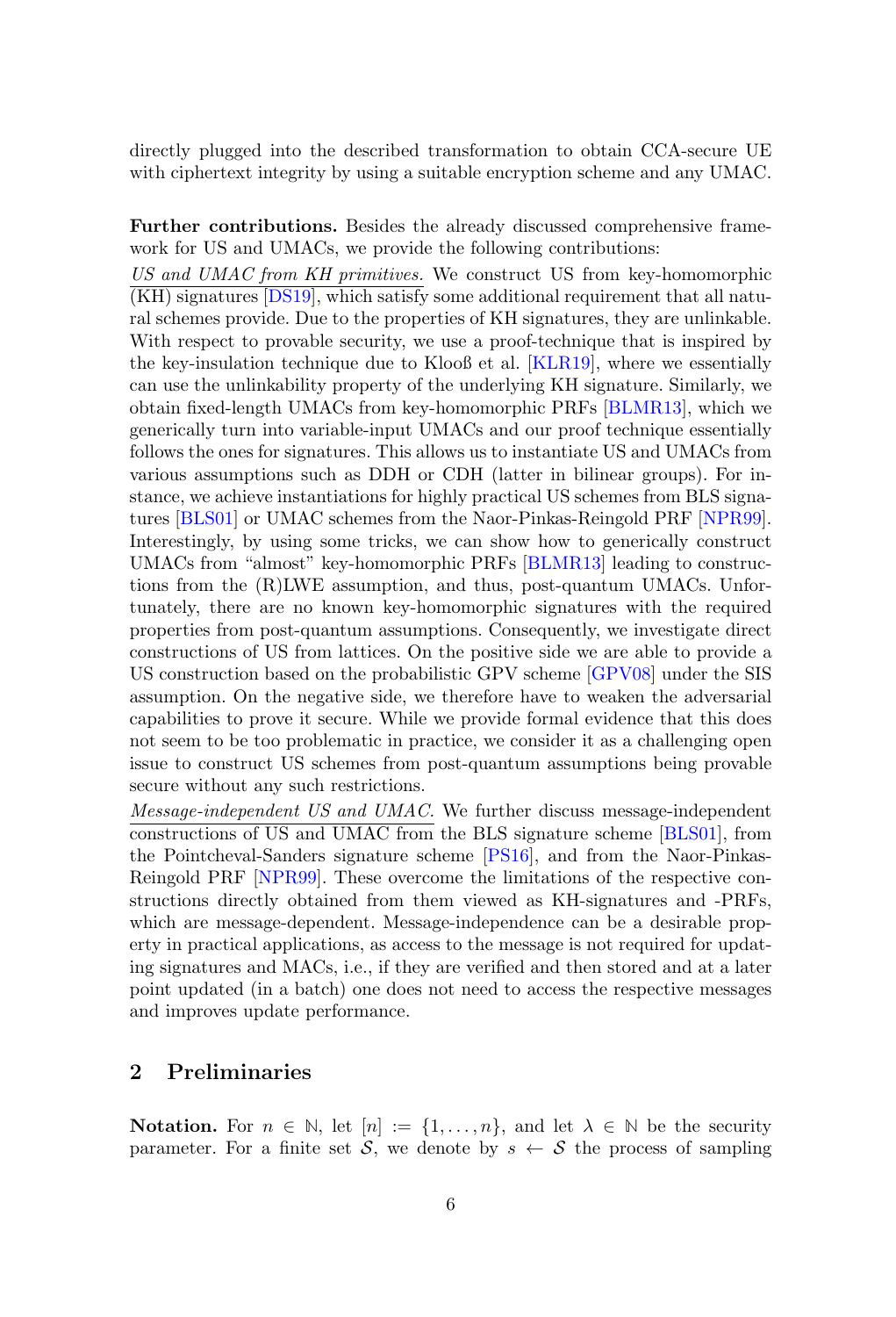s uniformly from S. For an algorithm A, let  $y \leftarrow A(\lambda, x)$  be the process of running A on input  $(\lambda, x)$  with access to uniformly random coins and assigning the result to  $y$  (we may omit to mention the  $\lambda$ -input explicitly and assume that all algorithms take  $\lambda$  as input). To make the random coins r explicit, we write  $A(\lambda, x; r)$ . We use  $\perp$  to indicate that an algorithm terminates with an error and  $A^B$  when A has oracle access to B, where B may return  $\top$  as a distinguished special symbol. We say an algorithm A is probabilistic polynomial time (PPT) if the running time of A is polynomial in  $\lambda$ . Given  $\mathbf{x} \in \mathbb{Z}^n$ , we denote by  $||\mathbf{x}||$  its infinity norm, i.e., for  $\mathbf{x} = (x_1, x_2, ..., x_n)$ , we have  $||\mathbf{x}|| := \max(|x_1|, ..., |x_n|)$ . A function  $f$  is negligible if its absolute value is smaller than the inverse of any polynomial (i.e., if  $\forall c \exists k_0 \forall \lambda \geq k_0 : |f(\lambda)| < 1/\lambda^c$ ). We may write  $q = q(\lambda)$  if we mean that the value q depends polynomially on  $\lambda$ .

Basic primitives. We recall some basic primitives.

Definition 1 (Pseudorandom Function [\[GGM84\]](#page-31-9)). Let  $F: \mathcal{K} \times \mathcal{X} \rightarrow \mathcal{Y}$ be a keyed function. We say  $F$  is secure pseudorandom function  $(PRF)$  if for all efficient adversaries A, we have

$$
\left|\Pr\left[A^{F(k,\cdot)}(1^{\lambda})=1\colon k\leftarrow\mathcal{K}\right]-\Pr\left[A^{f(\cdot)}(1^{\lambda})=1\colon f\leftarrow\mathsf{Funs}[\mathcal{X},\mathcal{Y}]\right]\right|=\varepsilon(\lambda),
$$

where Funs $[\mathcal{X}, \mathcal{Y}]$  denotes the set of all functions with domain X and range Y and  $\varepsilon(\lambda) = \mathsf{negl}(\lambda)$ .

**Definition 2 (Signature scheme).** A signature scheme  $\Sigma = (Gen, Sig, Ver)$ consists of the following PPT algorithms:

- $Gen(\lambda)$ : On input security parameter  $\lambda$ , it outputs a signing key sk and a verification key pk with associated message space M.
- $\textsf{Sig}(sk, M)$ : On input a secret key sk and a message  $M \in \mathcal{M}$ , it outputs a signature  $\sigma$ .
- $\text{Ver}(pk, M, \sigma)$ : On input a public key pk, a message  $M \in \mathcal{M}$  and a signature  $\sigma$ , it outputs a bit  $b \in \{0, 1\}$ .

A digital signature scheme  $\Sigma$  needs to provide (perfect) correctness as well as a notion of unforgeability. We first present the correctness definition.

A digital signature scheme  $\Sigma$  is correct, if for all security parameters  $\lambda \in \mathbb{N}$ , for all  $(sk, pk) \leftarrow$  Gen( $\lambda$ ), for all  $M \in \mathcal{M}$ , we have that

$$
Pr\left[\text{Ver}(pk, M, \text{Sig}(sk, M)) = 0\right] \le \varepsilon(\lambda),
$$

where  $\varepsilon(\lambda) = \text{negl}(\lambda)$ , and we call it perfectly correct if  $\varepsilon(\lambda) = 0$ . We also require existential unforgeability under adaptively chosen message attacks (EUF-CMA security) notion. For EUF-CMA security the adversary has access to an oracle  $Sig'(sk, \cdot)$ , which A can adaptively query on any message M of its choice and it returns  $\textsf{Sig}(sk, M)$ . An adversary is valid if it does not query  $M^*$  to  $\textsf{Sig}'.$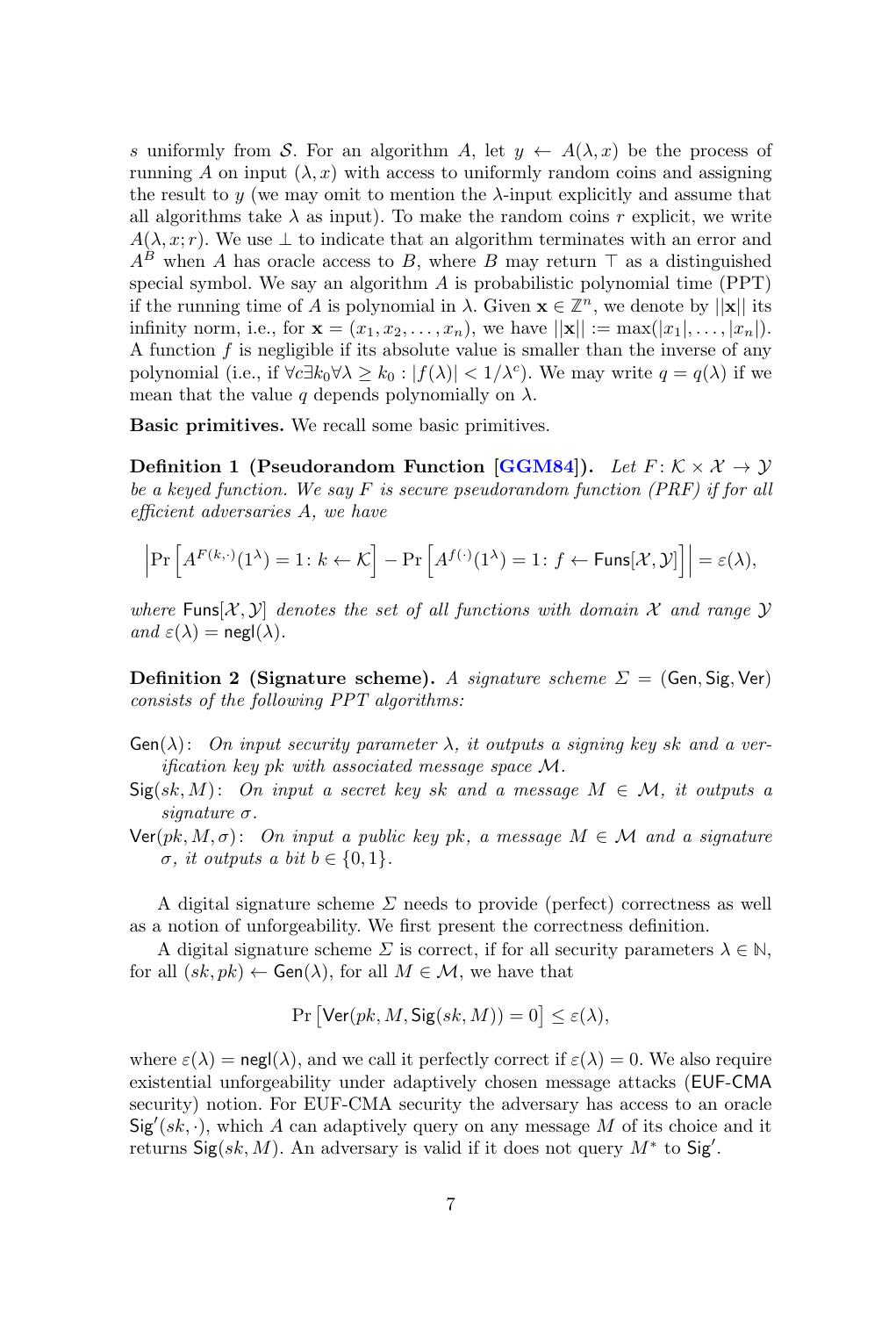Definition 3 (EUF-CMA security of  $\Sigma$ ). A signature scheme  $\Sigma$  is EUF-CMA-secure iff for any valid PPT adversary A the advantage function

$$
\mathsf{Adv}_{\Sigma,A}^{\mathsf{euf-cma}}(\lambda) := \Pr\left[\mathsf{Exp}_{\Sigma,A}^{\mathsf{euf-cma}}(\lambda) = 1\right],
$$

is negligible in  $\lambda$  where  $\mathsf{Exp}_{\Sigma,A}^{\text{euf-cma}}(\lambda)$  is defined in Figure [1.](#page-7-0)

Experiment  $Exp_{\Sigma,A}^{\text{euf-cma}}(\lambda)$  $(pk, sk) \leftarrow$  Gen $(\lambda)$  $(M^*, \sigma^*) \leftarrow A^{\mathsf{Sig}'(sk, \cdot)}(pk)$ if A is valid and  $\textsf{Ver}(pk, M^*, \sigma^*) = 1$  then return 1 else return 0

<span id="page-7-0"></span>Fig. 1. The EUF-CMA security notion for signatures.

Definition 4 (Message Authentication Code (MAC)). A message authentication code  $\Pi = (\mathsf{Gen}, \mathsf{Sig}, \mathsf{Ver})$  consists of the following PPT algorithms:

- $Gen(\lambda):$  On input security parameter  $\lambda$  it outputs a key sk with associated message space M.
- $Sig(sk, M)$ : On input a key sk and a message  $M \in \mathcal{M}$  it outputs a tag (signature) σ.
- $\text{Ver}(sk, M, \sigma)$ : On input a key pk, a message  $M \in \mathcal{M}$  and a tag (signature)  $\sigma$ it outputs a bit  $b \in \{0, 1\}.$

We omit correctness, as it is defined analogously to signatures. We require EUF-CMA security of  $\Pi$  with verification queries.<sup>[3](#page-7-1)</sup> Here, the adversary has access to oracles  $\textsf{Sig}'(sk, \cdot)$  and  $\textsf{Ver}'(sk, \cdot, \cdot)$  which A can adaptively query on any message M and message M and tag  $\sigma$ , respectively, and it returns  $\mathsf{Sig}(sk, M)$  and  $\text{Ver}(sk, M, \sigma)$ , respectively. An adversary is valid if it does not query  $\text{Sig}'$  on  $M^*$ .

Definition 5 (EUF-CMA security of  $\Pi$ ). A MAC  $\Pi$  is EUF-CMA-secure iff for any valid PPT adversary A the advantage function

$$
\mathsf{Adv}_{\Pi,A}^{\mathsf{euf-cma}}(\lambda) := \Pr\left[\mathsf{Exp}_{\Pi,A}^{\mathsf{euf-cma}}(\lambda) = 1\right],
$$

is negligible in  $\lambda$  where  $Exp_{\Pi,A}^{\text{euf-cma}}(\lambda)$  is defined in Figure [2.](#page-8-0)

Key-homomorphic signatures. We recall relevant parts of the definitional framework of key-homomorphic signatures as introduced in [\[DS19,](#page-31-2) [DS16\]](#page-31-10). Let  $\Sigma = (KGen, Sign, Verify)$  be a signature scheme and the secret and public key elements live in groups  $(\mathbb{H}, +)$  and  $(\mathbb{E}, \cdot)$ , respectively. For these two groups it is required that group operations, inversions, membership testing as well as sampling from the uniform distribution are efficient.

<span id="page-7-1"></span><sup>&</sup>lt;sup>3</sup> We note that this definition is equivalent to one without verification queries, but this makes our proofs more compact and natural.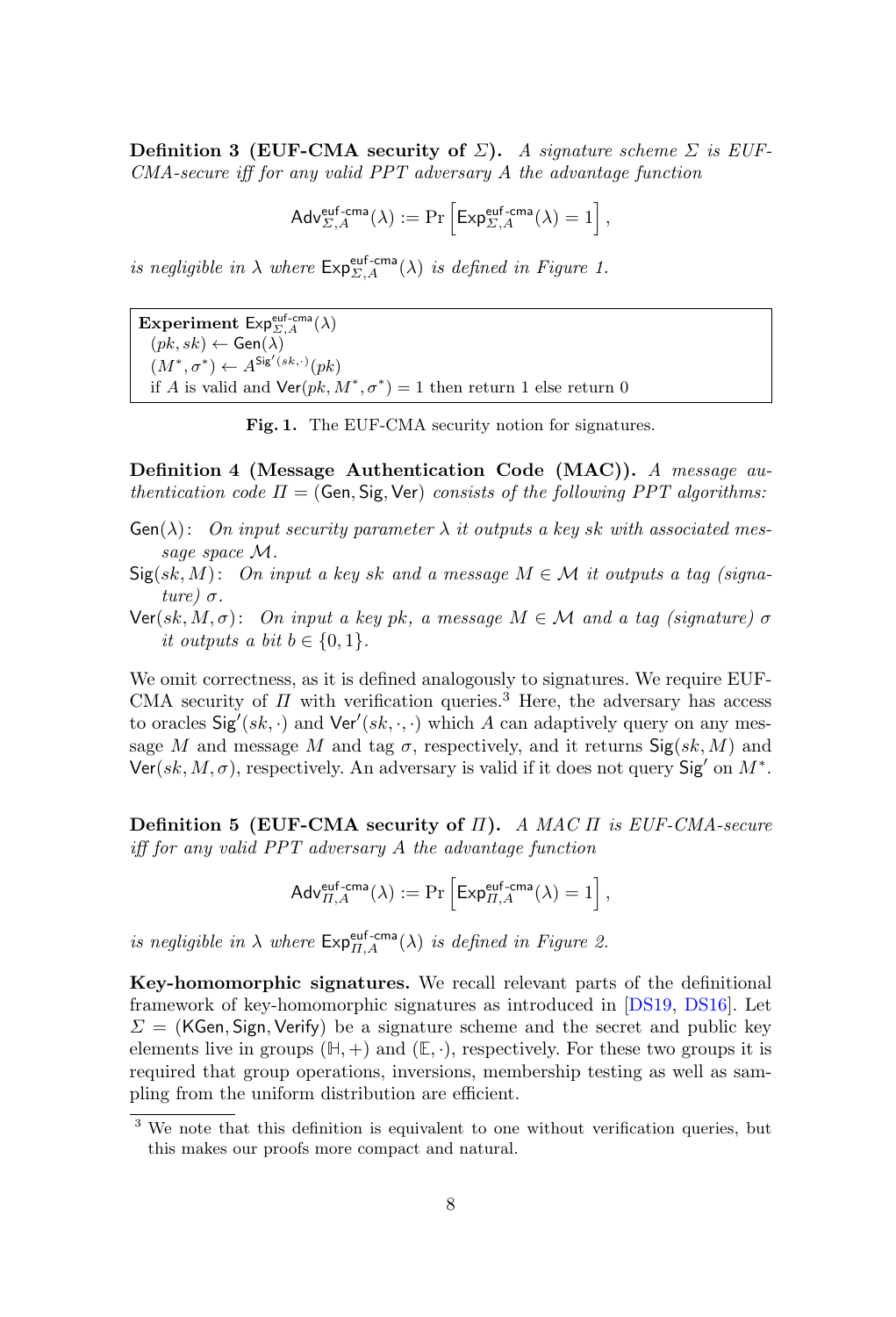Experiment  $Exp_{\Pi,A}^{\text{euf-cma}}(\lambda)$  $sk \leftarrow$  Gen $(\lambda)$  $(M^*, \sigma^*) \leftarrow A^{\mathsf{Sig}'(sk, \cdot), \mathsf{Ver}'(sk, \cdot, \cdot)}(\lambda)$ if A is valid and  $\textsf{Ver}(sk, M^*, \sigma^*) = 1$  then return 1 else return 0

<span id="page-8-0"></span>Fig. 2. The EUF-CMA security notion for MACs.

Definition 6 (Secret Key to Public Key Homomorphism [\[DS19\]](#page-31-2)). A signature scheme  $\Sigma$  provides a secret key to public key homomorphism, if there exists an efficiently computable map  $\mu : \mathbb{H} \to \mathbb{E}$  such that for all sk, sk'  $\in \mathbb{H}$  it holds that  $\mu(sk + sk') = \mu(sk) \cdot \mu(sk')$ , and for all  $(sk, pk) \leftarrow Gen(\lambda)$ , it holds that  $pk = \mu(sk)$ .

In the discrete logarithm setting, it is usually the case  $sk \leftarrow \mathbb{Z}_p$  and  $pk = g^{sk}$ with g being the generator of some group  $\mathbb G$  of prime order p.

<span id="page-8-2"></span>Definition 7 (Key-Homomorphic Signatures [\[DS16\]](#page-31-10)). A signature scheme is called key-homomorphic, if it provides a secret key to public key homomorphism and an additional PPT algorithm Adapt, defined as:

Adapt $(pk, M, \sigma, \Delta)$ : Given a public key pk, a message M, a signature  $\sigma$ , and a shift amount  $\Delta$  outputs a public key pk' and a signature  $\sigma'$ ,

such that for all  $\Delta \in \mathbb{H}$  and all  $(pk, sk) \leftarrow$  Gen( $\lambda$ ), all messages  $M \in \mathcal{M}$  and all  $\sigma$  with  $\mathsf{Ver}(pk, M, \sigma) = 1$  and  $(pk', \sigma') \leftarrow \mathsf{Adapt}(pk, M, \sigma, \Delta)$  it holds that

 $Pr[Ver(pk', M, \sigma') = 1] = 1 \quad \wedge \quad pk' = \mu(\Delta) \cdot pk.$ 

The following notion covers whether adapted signatures look like freshly generated ones, even if the initial signature used in Adapt is known.

Definition 8 (Perfect Adaption [\[DS19\]](#page-31-2)). A key-homomorphic signature scheme provides perfect adaption, if for every  $\kappa \in \mathbb{N}$ , every message  $M \in \mathcal{M}$ , it holds that

<span id="page-8-1"></span> $[\sigma, (sk, pk),$  Adapt $(pk, M, \sigma, \Delta)]$ ,

where  $(sk, pk) \leftarrow$  Gen $(\lambda)$ ,  $\sigma \leftarrow$  Sign $(sk, M)$ ,  $\Delta \leftarrow \mathbb{H}$ , and

 $[\sigma, (sk, \mu(sk)), (\mu(sk) \cdot \mu(\Delta),$  Sign $(sk + \Delta, M)$ ],

where  $sk \leftarrow \mathbb{H}, \sigma \leftarrow \text{Sign}(sk, M), \Delta \leftarrow \mathbb{H}, \text{ are identically distributed.}$ 

Key-homomorphic PRFs. Key-homomorphic PRFs (KH-PRFs) are PRFs which satisfy additional algebraic properties. More precisely, the key space  $K$ and the range  $\mathcal Y$  of the PRF exhibit certain group structures such that the evaluation of the PRF on any fixed input  $x \in \mathcal{X}$  is homomorphic with the respect to these group structures. More precisely:

Definition 9 (Key-Homomorphic PRFs [\[NPR99,](#page-33-10) [BLMR13\]](#page-30-2)). Let  $(K, \oplus)$ .  $(\mathcal{Y}, +)$  be groups. Then, a keyed function  $F: \mathcal{K} \times \mathcal{X} \rightarrow \mathcal{Y}$  is a key-homomorphic PRF (KH-PRF) if F is a secure PRF and for every key  $k_1, k_2 \in \mathcal{K}$  and every input  $x \in \mathcal{X}$ , we have

$$
F(k_1, x) + F(k_2, x) = F(k_1 \oplus k_2, x).
$$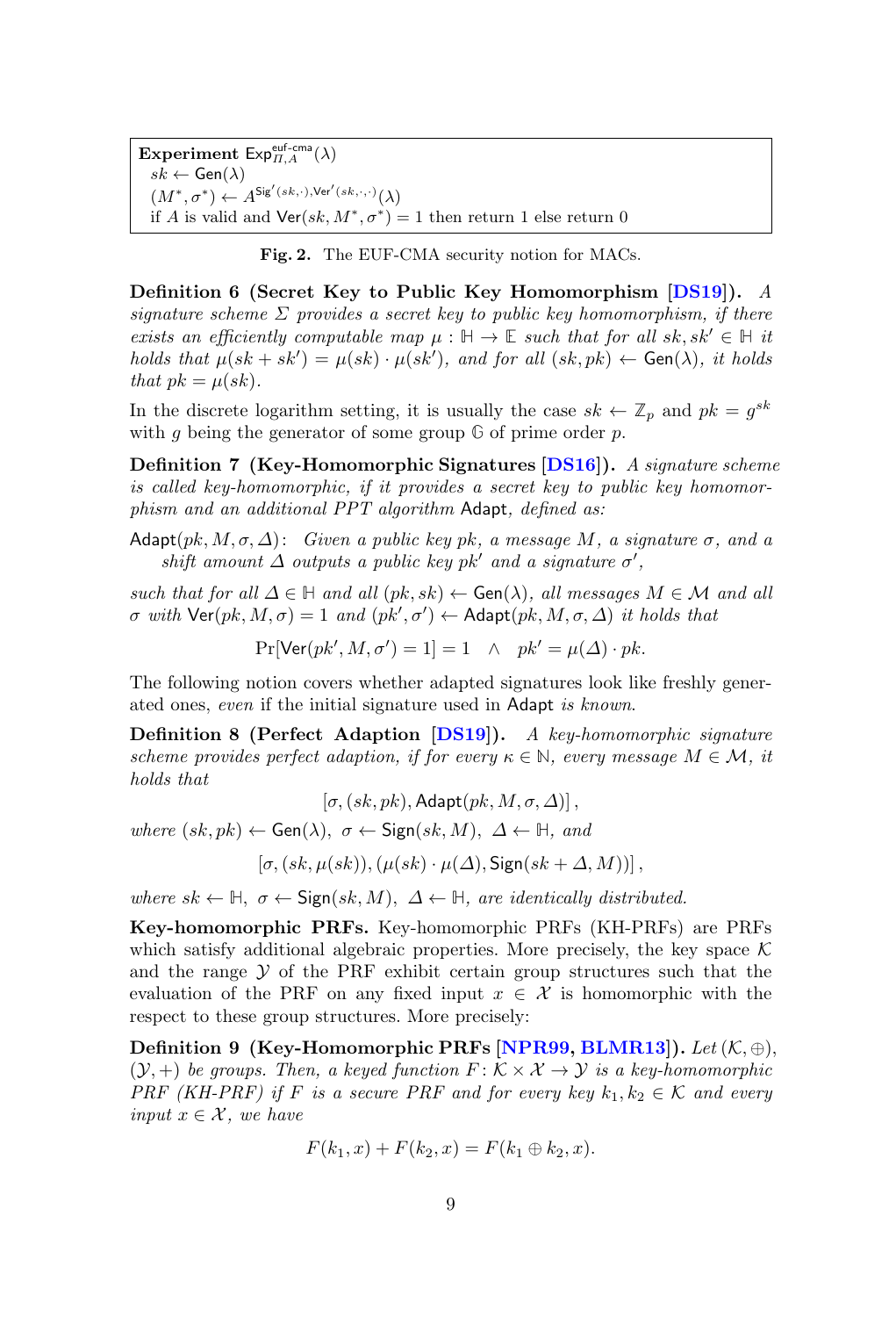We note that KH-PRFs constructed from assumptions such as Learning with Errors (LWE) as proposed in [\[BLMR13,](#page-30-2) [Kim20,](#page-32-7) [BEKS20\]](#page-30-4) do not achieve the perfect homomorphism as described in the definition above, but are only "almost" key-homomorphic in that  $F(k_1, x) + F(k_2, x) = F(k_1 \oplus k_2, x) + e$ , where e is a small error term. For them one needs to bound the number of successive applications and provide T-time correctness for a pre-specified  $T \ge 1$  (cf. [\[BLMR13,](#page-30-2) [Kim20\]](#page-32-7) for a comprehensive treatment). Note also, that only achieving an "almost" keyhomomorphic property allows to distinguish fresh evaluations of the PRF from ones obtained via the key-homomorphic property.

## 3 Updatable MACs and Signatures

In this section, we present our definitional framework of updatable MACs and signatures. In order to make the illustration compact and avoid redundancy, we try to unify the notation as much as possible and will, whenever necessary, point to the differences between the two primitives.

## 3.1 Updatable MACs

We define updatable message authentication codes (UMACs) next and their security model in Section [3.3.](#page-10-0) An UMAC scheme UMAC with message space  $\mathcal M$ is a tuple of the PPT algorithms (Setup, Next, Sig, Update, Ver):

Setup( $\lambda$ , n): on input security parameter  $\lambda \in \mathbb{N}$  and the maximum number of epochs  $n \in O(2^{\lambda})$ , the setup algorithm outputs a (secret) key  $k_1$ <sup>[4](#page-9-0)</sup>

Next( $k_e$ ): on input key  $k_e$  for epoch  $e \in [n-1]$ , the key-update algorithm outputs an updated key  $k_{e+1}$  together with an update token  $\Delta_{e+1}$ .

- $\textsf{Sig}(k_e, M)$ : on input key  $k_e$  for epoch  $e \in [n]$  and a message  $M \in \mathcal{M}$ , the signing algorithm outputs a tag  $\sigma_e$ .<sup>[5](#page-9-1)</sup>
- Update( $\Delta_{e+1}$ ,  $M$ ,  $\sigma_e$ ): on input an update token  $\Delta_{e+1}$ , a message M, and a tag  $\sigma_e$  for epoch  $e < n$ , the update algorithm outputs an updated message-tag pair  $(M, \sigma_{e+1})$  or  $\perp$ .
- $\textsf{Ver}(k_e, M, \sigma_e)$ : on input key  $k_e$ , a message M, and a tag  $\sigma_e$  for epoch  $e \in [n]$ , the verification algorithm outputs a verdict  $b \in \{0, 1\}.$

**Correctness of UMAC.** Correctness ensures that an update of a valid tag  $\sigma_e$ (via  $\Delta_{e+1}$ ) from epoch e to  $e+1$  yields a valid tag  $\sigma_{e+1}$  that can be verified under the epoch key  $k_{e+1}$  which is derived from  $k_e$ . More formally, we require that for all  $\lambda, n \in \mathbb{N}$ , for all  $k_1 \leftarrow$  Setup $(\lambda, n)$ , for all  $e \in [n-1]$ , for all  $(k_{e+1}, \Delta_{e+1})$   $\leftarrow$ Next(k<sub>e</sub>), for all  $M \in \mathcal{M}$ , for all  $\sigma_e$  with  $\text{Ver}(k_e, M, \sigma_e) = 1$ , for all  $(M, \sigma_{e+1}) \leftarrow$ Update( $\Delta_{e+1}, M, \sigma_e$ ), we have that Pr  $[\text{Ver}(k_{e'}, M, \sigma_{e'}) \neq 1] \leq \varepsilon(\lambda)$  holds, for all  $e' \in [n]$ , where  $\varepsilon(\lambda) = \text{negl}(\lambda)$ , and we call it perfectly correct if  $\varepsilon(\lambda) = 0$ .

<span id="page-9-0"></span> $4$  See that such large values of n allow for virtually unbounded number of epochs.

<span id="page-9-1"></span><sup>&</sup>lt;sup>5</sup> We assume that from keys, tokens, and tags, the associated epoch is efficiently extractable.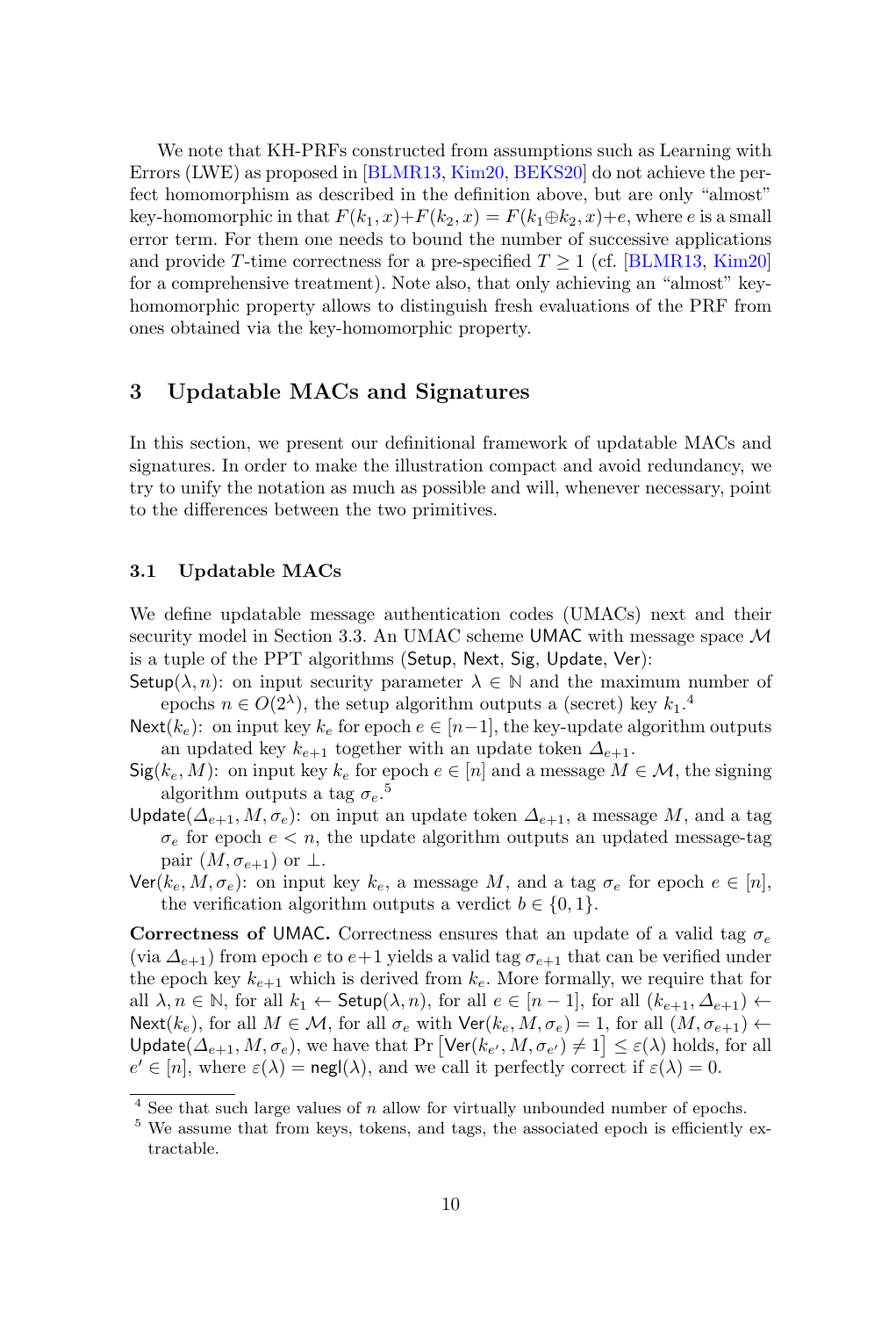#### 3.2 Updatable Signatures

We define updatable signatures (US) next and their security model in Section [3.3.](#page-10-0) An US scheme US with message space  $\mathcal M$  is a tuple of the PPT algorithms (Setup, Next, Sig, Update, Ver):

- Setup( $\lambda$ , n): on input security parameter  $\lambda$  and the maximum number of epochs  $n \in O(2<sup>\lambda</sup>)$ , the setup algorithm outputs a public and secret key pair  $(pk_1, sk_1).$ <sup>[6](#page-10-1)</sup>
- Next( $pk_e, sk_e$ ): on input a public key  $pk_e$  and secret key  $sk_e$  for epoch  $e \in [n-1]$ , the key-update algorithm outputs an updated public key  $pk_{e+1}$ , an updated secret key  $sk_{e+1}$  and an update token  $\Delta_{e+1}$ .
- $\textsf{Sig}(sk_e, M)$ : on input secret key  $sk_e$  for epoch  $e \in [n]$  and a message  $M \in \mathcal{M}$ , the signing algorithm outputs a signature  $\sigma_e$ .
- Update( $\Delta_{e+1}, M, \sigma_e$ ): on input an update token  $\Delta_{e+1}$ , a message M, and a signature  $\sigma_e$  for epoch  $e < n$ , the update algorithm outputs an updated message-signature pair  $(M, \sigma_{e+1})$  or  $\perp$ .
- $\text{Ver}(pk_e, M, \sigma_e)$ : on input public key  $pk_e$ , a message M, and a signature  $\sigma_e$  for epoch  $e \in [n]$ , the verification algorithm outputs a verdict  $b \in \{0, 1\}$ .

Correctness of US. For all  $\lambda, n \in \mathbb{N}$ , for all  $(pk_1, sk_1) \leftarrow$  Setup $(\lambda, n)$ , for all  $e \in [n-1]$ , for all  $(pk_{e+1}, sk_{e+1}, \Delta_{e+1}) \leftarrow \text{Next}(pk_e, sk_e)$ , for all  $M \in \mathcal{M}$ , for all  $\sigma_e$ with  $\textsf{Ver}(pk_e, M, \sigma_e) = 1$ , for all  $(M, \sigma_{e+1}) \leftarrow \textsf{Update}(\Delta_{e+1}, M, \sigma_e)$ , we have that  $\Pr\left[\text{Ver}(pk_{e'}, M, \sigma_{e'}) \neq 1\right] \leq \varepsilon(\lambda) \text{ holds, for all } e' \in [n], \text{ where } \varepsilon(\lambda) = \text{negl}(\lambda),$ and we call it perfectly correct if  $\varepsilon(\lambda) = 0$ .

### <span id="page-10-0"></span>3.3 Security of UMAC and US

We are now ready to define the security notions of UMAC and US where we will use UX with  $X \in \{MAC, S\}$  to distinguish between those two primitives. In order to make the description as compact as possible, we will use  $pk_e$  and  $sk_e$ , for  $e \in [n]$ , as handles to the public and secret key, respectively; where for UMACs we have  $pk_e := \perp$  and  $sk_e := k_e$ . Moreover, we will also call the tags in UMACs signatures henceforth.

We introduce security definitions for existential unforgeability under chosenmessage attack (UX-EUF-CMA) and unlinkable updates under chosen-message attack (UX-UU-CMA). Loosely speaking, the UX-EUF-CMA notion ensures that signatures cannot be forged even when the PPT adversary sees many signatures of chosen messages while the UX-UU-CMA notion guarantees that signatures derived from Update are unlinkable even when the PPT adversary sees many (updated) signatures of chosen messages.

In our security experiments, let  $q \in \mathbb{N}$  be the number of signature queries and e the current epoch. Furthermore, we introduce a global state  $\mathbf{S} = (\mathcal{I}, \mathcal{K}, \mathcal{T}, \mathcal{S})$ :

When the experiment is initialized, we set  $\mathcal{I} = \{((pk_1, sk_1), \Delta_1)\}\$ , for  $(pk_1, sk_1)$  $\leftarrow$  Setup( $\lambda$ , n) and  $\Delta_1 := \bot$ , and let S, K, and T be initially empty sets. Additionally, we require the following oracles which are eligible to change sets in S for any epoch  $e' \in [e]$ :

<span id="page-10-1"></span> $6$  As in UMACs, such large values of n allow for virtually unbounded number of epochs.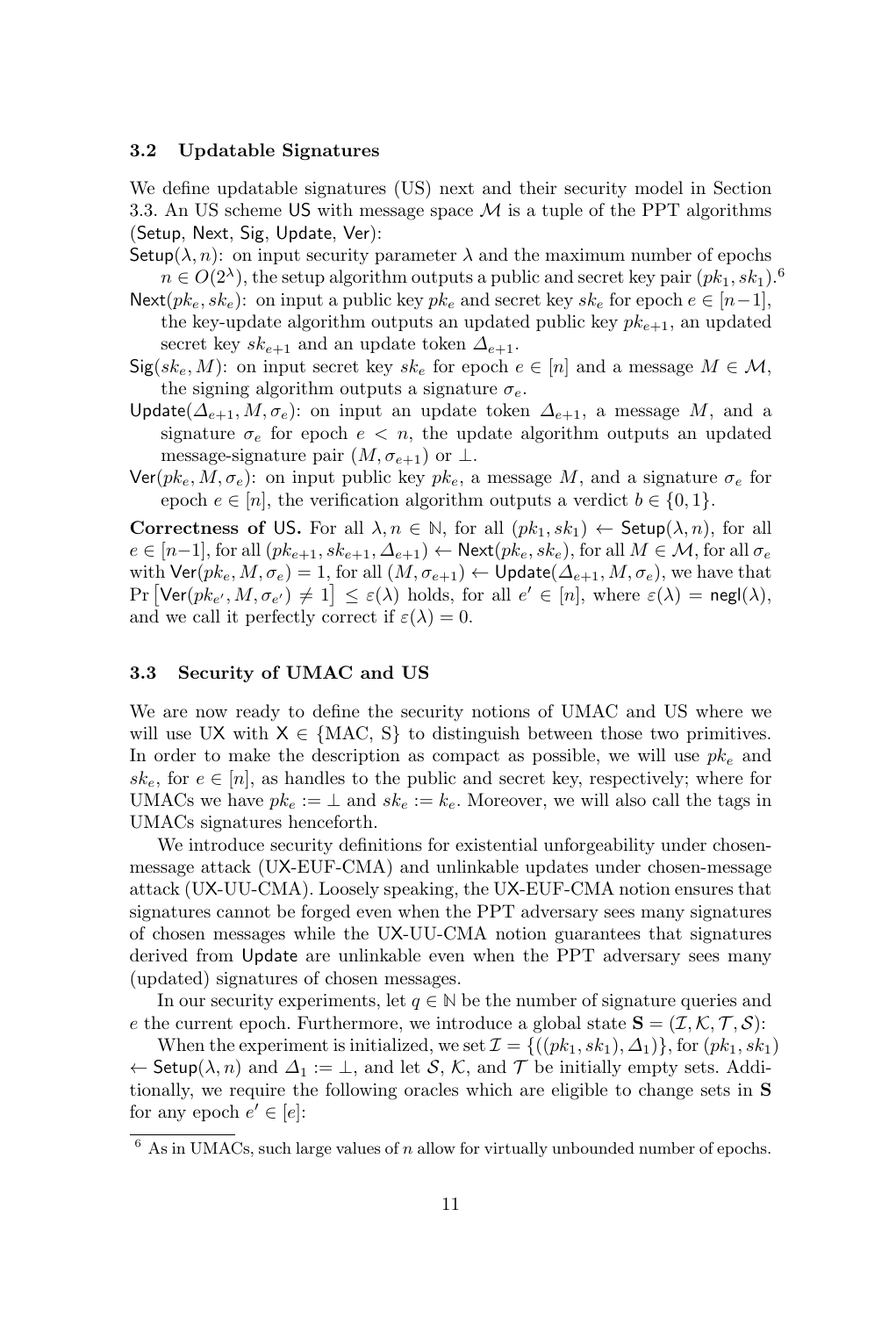$\mathcal{I} = \{((pk_{e'}, sk_{e'}), \Delta_{e'})_{e' \in [e]}\}$ : all keys and update tokens.  $\mathcal{K} = \{e' \in [e]\}$ : all epochs where the adversary queried Corrupt(key, e').  $\mathcal{T} = \{e' \in [e]\}$ : all epochs where the adversary queried Corrupt(token, e').  $S = \{(e', M, \sigma_{e'})_{e' \in [e]}\}\$ : all tuples where the adversary queried  $\text{Sig}'(M, e')$  in epoch  $e'$  or  $Update'(M, \cdot)$  in epoch  $e' - 1$ ;

 $\textsf{Sig}'(M, e')$ : on input message M and epoch  $e' \in [e]$ , compute signature  $\sigma_{e'} \leftarrow$  $\mathsf{Sig}(sk_{e'}, M)$ , set  $\mathcal{S} := \mathcal{S} \cup \{(e', M, \sigma_{e'})\}$ , and return  $\sigma_{e'}$ . Else, return  $\perp$ . Next': find  $(pk_e, sk_e) \in \mathcal{I}$ , compute  $(pk_{e+1}, sk_{e+1}, \Delta_{e+1}) \leftarrow \text{Next}(pk_e, sk_e)$ , update  $\mathcal{I} := \mathcal{I} \cup \{((pk_{e+1}, sk_{e+1}), \Delta_{e+1})\}\$ , return  $pk_{e+1}$  and set  $e := e+1$ . Update<sup>'</sup>( $M, \sigma_{e'}$ ) : on input a message-signature pair  $(M, \sigma_{e'})$ , return  $\perp$  if  $\mathsf{Ver}'(M, \sigma_{e'}) \ \neq \ 1;$  else, compute  $(M, \sigma_{e'+1}) \ \leftarrow \ \mathsf{Update}(\Delta_{e'+1}, M, \sigma_{e'})$ , set  $\mathcal{S} := \mathcal{S} \cup \{ (e' + 1, M, \sigma_{e' + 1}) \}$  and return  $\sigma_{e' + 1}$ . Corrupt({token, key},  $e'$ ) : on input handles token or key, and epoch  $e' \in [e]$ , - return  $\Delta_{e'+1}$  and set  $\mathcal{T} := \mathcal{T} \cup \{e'\}$ , if called with token and  $e' < e$ , - return  $sk_{e'}$  and set  $K := K \cup \{e'\}$ , if called with key. Else, return  $\perp$ .  $\textsf{Ver}'(M, \sigma_{e'})$ : on input a message-signature pair  $(M, \sigma_{e'})$ , - return  $b \leftarrow \text{Ver}(sk_{e'}, M, \sigma_{e'})$  in the UMAC case, - return  $b \leftarrow \text{Ver}(pk_{e'}, M, \sigma_{e'})$  in the US case.

**Leakage profile**  $(K^*, \mathcal{T}^*, \mathcal{S}^*)$ . We use the concept of a leakage profile originally defined in [\[LT18\]](#page-33-0) to capture key, token, and signature "leakage" that cannot be directly captured via oracles. The reason is that due to the nature of signature updates, UX schemes inherently allow for information leakage of updated message-signature pairs, keys, and tokens besides what is modeled via the global state S. For example, one token  $\Delta_{e'+1}$  alone in such schemes is capable of updating polynomially many message-signature pairs  $((M_1, \sigma_{1,e'}), \ldots, (M_\ell, \sigma_{\ell,e'}))$ , for all  $\ell = \ell(\lambda)$  and for each epoch  $e' \in [n-1]$ . As this is required by the correctness of the scheme, we cannot capture which particular signature  $\sigma'$  the adversary retrieves (via an update token) and, hence, cannot include it into  $S$ .

Furthermore, signatures, keys, and tokens cannot only be "upgraded" but also potentially "downgraded", e.g., a token  $\Delta_{e'}$  and key  $sk_{e'}$  or a token  $\Delta_{e'}$ and a message-signature pair  $(M, \sigma_{e'})$  for epoch  $e' \in [n]$  might be used to derive a key  $sk_{e'-1}$  or message-signature pair  $(M, \sigma_{e'-1})$  of the previous epoch  $e'-1$ , respectively. Hence, we cannot capture which particular key  $sk'$  or signature  $\sigma'$ the adversary retrieves (via an update token) and, hence, cannot include those as well into  $K$  or  $S$ , respectively.

We want to emphasize that the directionality of updates, i.e., either bidirectional or unidirectional, is subject to discussion in updatable encryption [\[Jia20\]](#page-32-13). In context of US or UMACs, we observe that due to correctness one always can upgrade signatures (so leakage in this direction does not add anything), and stronger schemes could only prevent to derive keys or signatures "into the past". This, however, seems of limited interest in authentication primitives, where old keys are typically assumed to be invalidated. Consequently, we opted for the arguably simpler bidirectional setting.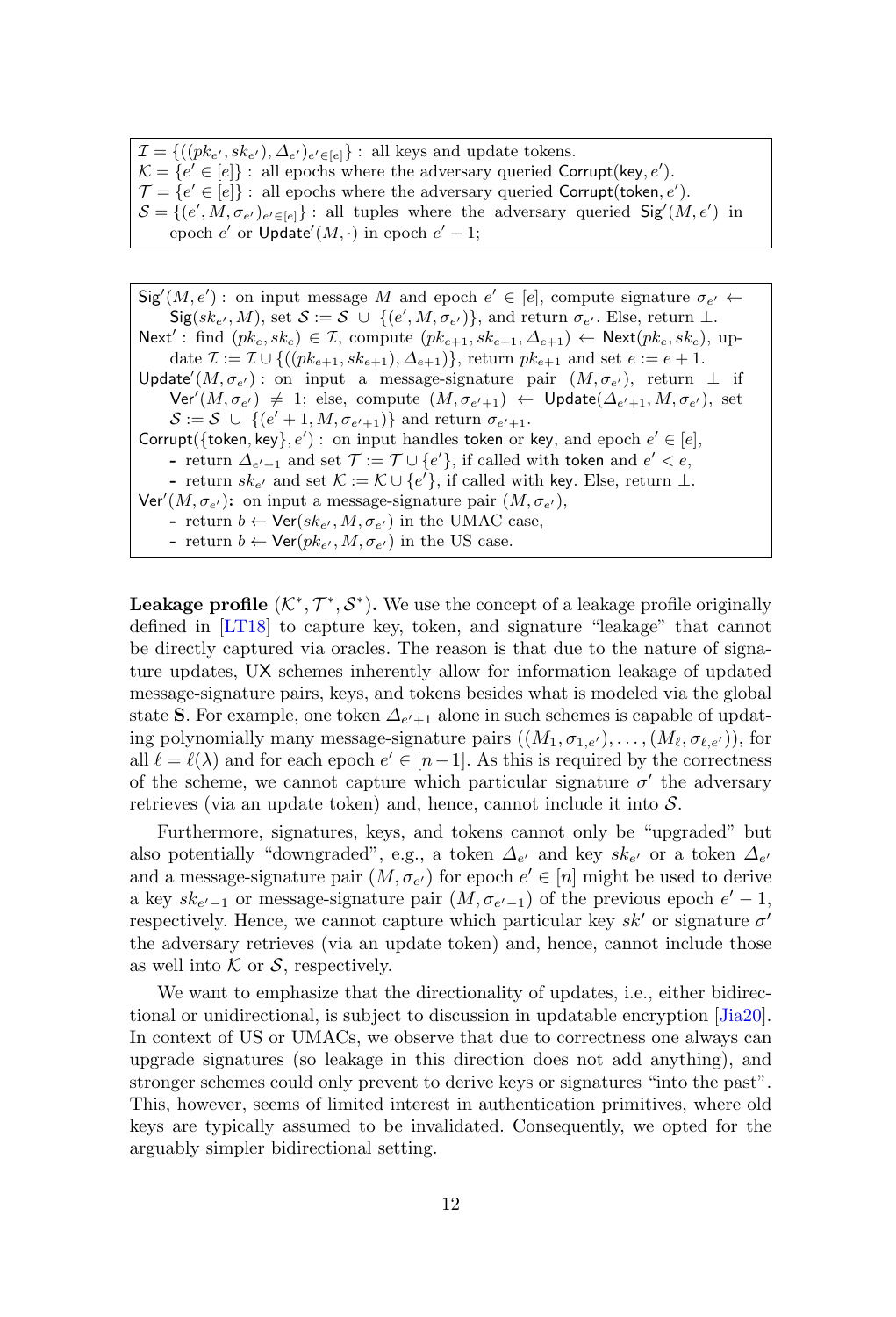When looking ahead, we will construct US from key-homomorphic (KH) signatures. Now, in [\[DS19\]](#page-31-2), the authors also provide a number of constructions of KH signatures that provide a property being weaker than the one we are using and which is called adaption of signatures. Now, one could wonder why we do not support such schemes. Firstly, it would only allow to achieve a very weak notion of unlinkability. Secondly, and more importantly, all known KH signatures with this "weak" adaption (e.g., Schnorr or Guillou-Quisquater signatures) have the property that a signature and its updated version leak the update token. Consequently, an adversary who obtains a signing key in some old epoch and then sees a signature and its updated versions, can compute all the signing keys up to the epoch of the latest updated version it sees. As this results in very weak security guarantees, we decided that our framework should not support schemes with these weak security guarantees.

Now, let us consider an UX scheme with optimal leakage to be the one where we only have signature upgrade (but no downgrade) and tokens are not useful to upgrade or downgrade keys in any way. The leakage would be limited for such schemes, however, the model would still need to restrict the adversary to retrieve the update token in epoch  $e^* - 1$ , i.e.,  $\Delta_{e^*}$ , where  $e^*$  is the forgery epoch. The reason is that otherwise the adversary could trivially win the game by updating any signature computed under a corrupted key to epoch  $e^*$ . Hence, also such strong schemes with so-called no-directional key updates would not achieve any stronger security in our model; at least with the applications we have in mind.

Now we are ready to introduce the leakage profile. We model leakage via key-update, token, and signature-update inferences where the leakage profile  $(\mathcal{K}^*, \mathcal{T}^*, \mathcal{S}^*)$  of a concrete scheme is specified by the respective sets.

Key-update inferences. Key-update inferences of a specific UX scheme can be formally captured as  $K^*$  with corrupted-key set K and corrupted-token set  $\mathcal T$ maintained by the oracles:

$$
\mathcal{K}^* := \begin{cases} \{e \in [n] \mid \text{corrupt-key}(e) = \text{true} \} \text{ with true} = \text{corrupt-key}(e) \text{ iff:} \\ (e \in \mathcal{K}) \lor (e - 1 \in \mathcal{K} \land e \in \mathcal{T}) \lor (e + 1 \in \mathcal{K} \land e + 1 \in \mathcal{T}). \end{cases}
$$

Token inferences. Token inferences can be formally captured as  $\mathcal{T}^*$  with corrupted-token set  $\mathcal T$  and key-leakage set  $\mathcal K^*$ :

$$
\mathcal{T}^* := \{ e \in [n] \mid (e \in \mathcal{T}) \ \lor \ (e - 1 \in \mathcal{K}^* \ \land \ e \in \mathcal{K}^* ) \}.
$$

Signature-update inferences. Signature-update inferences can be formally captured as  $\mathcal{S}^*$  with corrupted-signature set  $\mathcal{S}$  maintained by the oracles and sets  $K^*$  and  $\mathcal{T}^*$  with  $M \in \mathcal{M} \cup {\{\top\}}^7$  $M \in \mathcal{M} \cup {\{\top\}}^7$ :

$$
\mathcal{S}^* := \begin{cases} \{ (e, M) \mid \text{corrupt-sig}(e, M) = \text{true} \} \text{ with true} = \text{corrupt-sig}(e, M) \text{ iff:} \\ & ((e, M, \cdot) \in \mathcal{S}) \ \lor \ ((e, M) \in \mathcal{K}^* \times \{\top\}) \ \lor \ (\text{corrupt-sig}(e-1, M) \ \land \\ & e \in \mathcal{T}^*) \ \lor \ (\text{corrupt-sig}(e+1, M) \ \land \ e+1 \in \mathcal{T}^*), \end{cases}
$$

<span id="page-12-0"></span> $7 N = \top$  is a placeholder for "all messages" in M and helps us to construct the set  $S^*$  efficiently.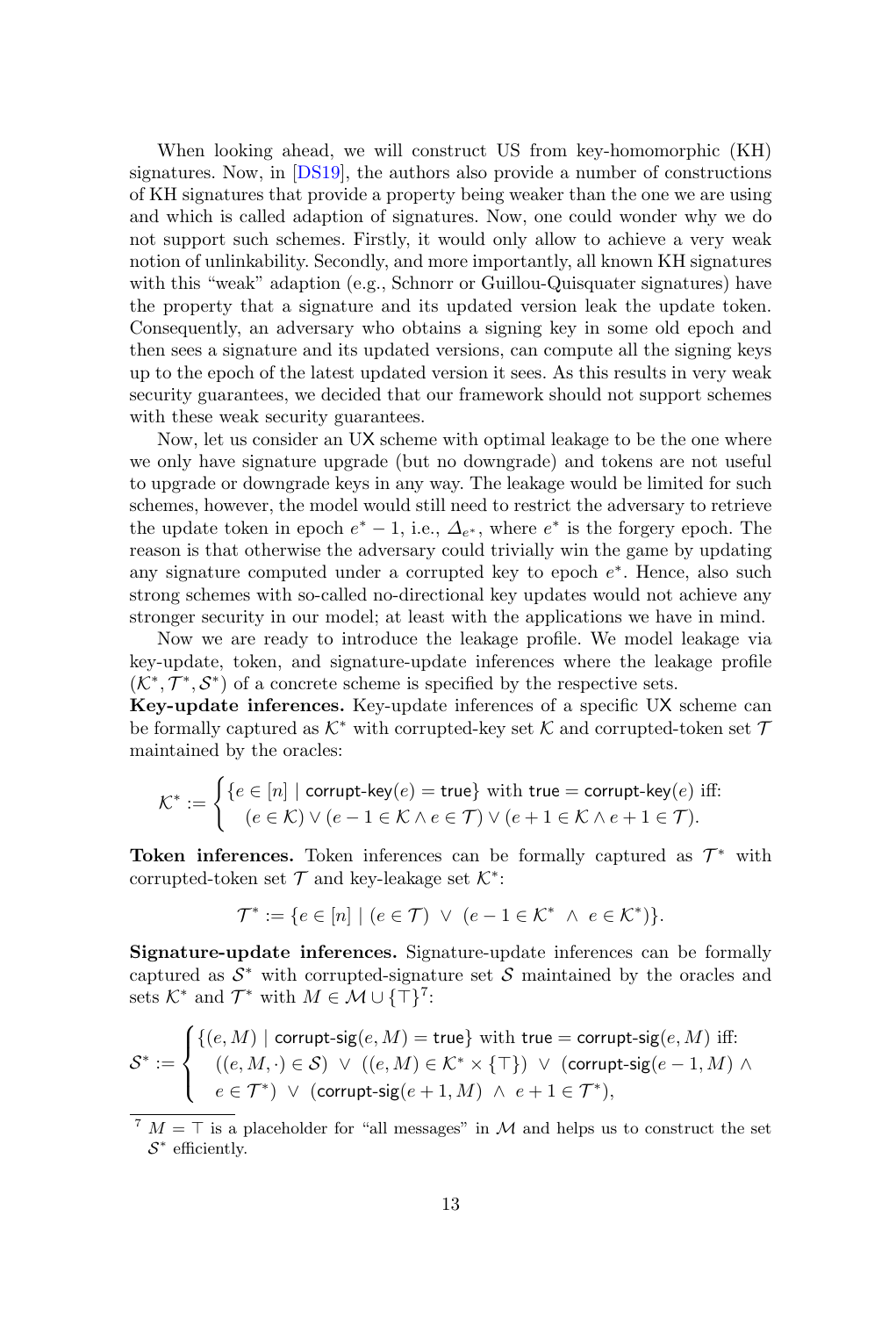where corrupt-sig $(0, M)$  = false.

 $\overline{1}$ 

In Figure [3](#page-13-0) we provide an example of potential leakage in UX schemes with our leakage profile.

| epoch: $\begin{vmatrix} e-5 & e-4 & e-3 & e-2 & e-1 & e & e+1 & e+2 & e+3 & e+4 \end{vmatrix}$                                                                                                                                                                                                                                                         |  |  |  |  |  |
|--------------------------------------------------------------------------------------------------------------------------------------------------------------------------------------------------------------------------------------------------------------------------------------------------------------------------------------------------------|--|--|--|--|--|
| keys: $\begin{vmatrix} k_{e-5} & k_{e-4} & k_{e-3} & k_{e-2} & k_{e-1} & k_e & k_{e+1} & k_{e+2} & k_{e+3} & k_{e+4} \end{vmatrix}$                                                                                                                                                                                                                    |  |  |  |  |  |
| tokens: $\begin{array}{ c c c c c c }\hline \boldsymbol{\Delta_{e-4}} & \boldsymbol{\Delta_{e-3}} & \boldsymbol{\Delta_{e-2}} & \boldsymbol{\Delta_{e-1}} & \boldsymbol{\Delta_{e}} & \boldsymbol{\Delta_{e+1}} & \boldsymbol{\Delta_{e+2}} & \boldsymbol{\Delta_{e+3}} & \boldsymbol{\Delta_{e+4}} & \boldsymbol{\Delta_{e+5}} \\ \hline \end{array}$ |  |  |  |  |  |
| signature: $\sigma_{e-5}$ $\sigma_{e-4}$ $\sigma_{e-3}$ $\sigma_{e-2}$ $\sigma_{e-1}$ $\sigma_{e}$ $\sigma_{e+1}$ $\sigma_{e+2}$ $\sigma_{e+3}$ $\sigma_{e+4}$                                                                                                                                                                                         |  |  |  |  |  |

<span id="page-13-0"></span>Fig. 3. Example of directly obtained (green) and inferable information (blue) for UX schemes.

Existential unforgeability under chosen-message attacks (UX-EUF-CMA). Informally, the UX-EUF-CMA notion ensures that no PPT adversary can non-trivially forge signatures even when the adversary adaptively compromises a number of keys and tokens. We say that an UX scheme is UX-EUF-CMA-secure if any PPT adversary succeeds in the following experiment only with negligible probability. The experiment starts by computing the initial keys  $(pk_1, sk_1) \leftarrow$  Setup $(\lambda, n)$ . During the experiment, via the oracles, the adversary may query signatures for any epoch  $e'$  up to the current epoch  $e$ , iterate to the next epoch  $e + 1$ , update signatures, and corrupt tokens or keys for any epoch  $e'$  up to the current epoch  $e$  (note that the global state S is changed by the oracles). Eventually, the adversary outputs a message-signature pair  $(M^*, \sigma_{e^*}^*)$ , for epoch  $e^* \in [n]$ , and succeeds if  $\text{Ver}(pk_{e^*}, M^*, \sigma_{e^*}^*) = 1$  in the US case and  $\text{Ver}(sk_{e^*}, M^*, \sigma_{e^*}^*) = 1$  in the UMAC case, and the adversary is *valid* which we define in Definition [10.](#page-13-1)

<span id="page-13-1"></span>Definition 10 (Validity of A for UX-EUF-CMA). Depending on  $(S^*, \mathcal{K}^*, \mathcal{T}^*)$ , a PPT adversary A is valid in the UX-EUF-CMA experiment if

<span id="page-13-2"></span>
$$
\{\{(e^*, \top)\}\cup\{(e^*, M^*)\}\}\cap S^* = \emptyset,\tag{1}
$$

i.e., A has not learned any useful forgery-message information for epoch  $e^*$ .

Remark. Definition [10](#page-13-1) essentially says that the adversary is not able to derive a valid message-signature pair for epoch  $e^*$  which excludes trivial wins. The leftmost term in Equation [\(1\)](#page-13-2) "checks" that A does not possess a valid (derived) secret key in  $e^*$  while the middle term "checks" that  $A$  is not able to derive a valid signature for  $M^*$  in epoch  $e^*$  via corrupted tokens.

See that the keys  $(pk_{e^*}, sk_{e^*})$  for any  $e^* \in [n]$  can be derived, i.e., if  $e^* \leq e$ , we have that  $((pk_{e^*}, sk_{e^*}), \cdot) \in \mathcal{I}$ , otherwise, if  $e^* > e$ , we can derive  $(pk_{e^*}, sk_{e^*})$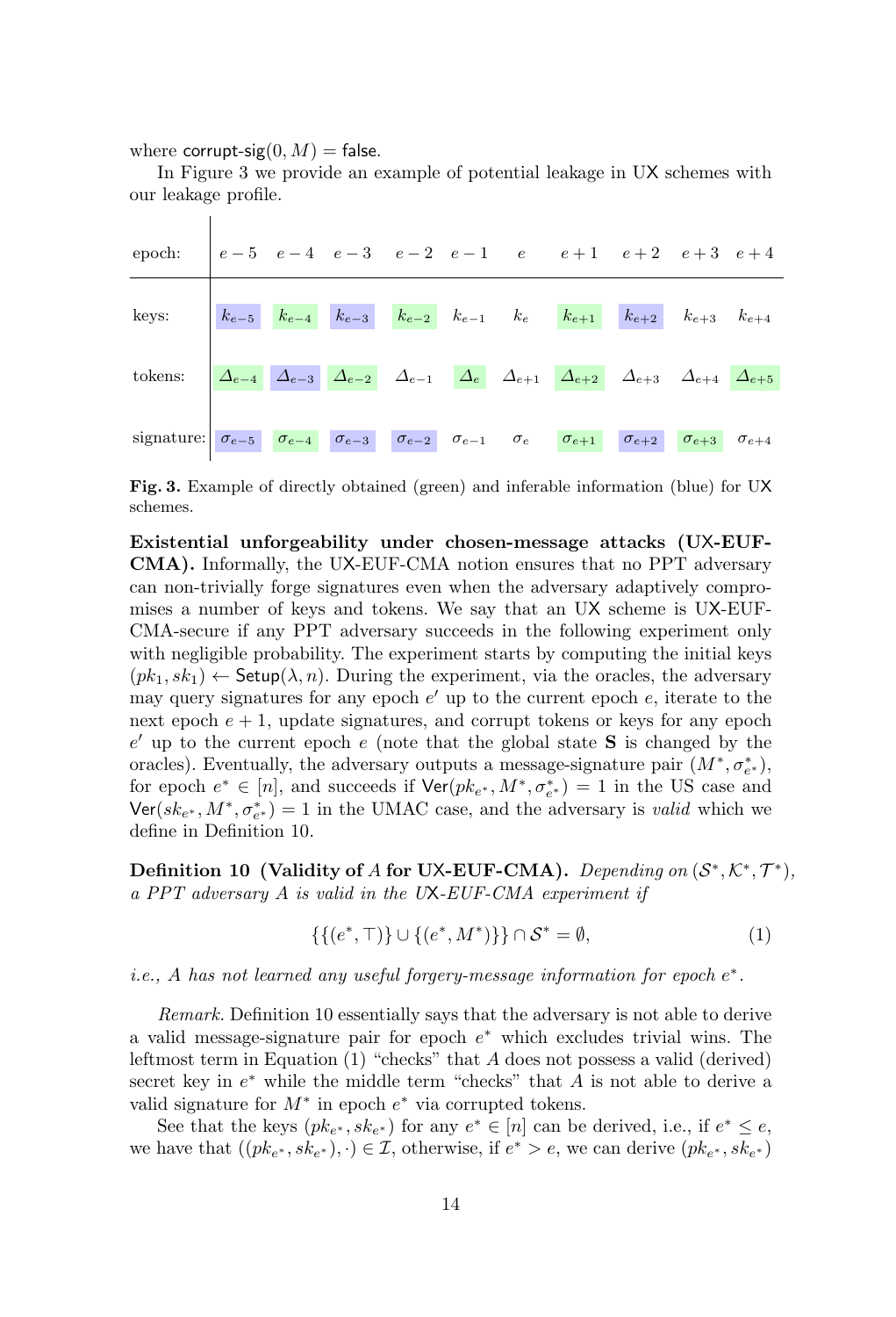iteratively by invoking  $\mathsf{Next}'$  starting with  $(pk_e, sk_e)$ . If  $e^* \leq e$  we set  $e_{\text{max}} := e$ , else  $e_{\text{max}} := e^*$ . Figure [4](#page-14-0) depicts the UX-EUF-CMA experiments.

<span id="page-14-1"></span>Definition 11 (UX-EUF-CMA security of UX). A UX scheme UX is UX-EUF-CMA-secure iff for any valid PPT adversary A the advantage function

$$
\mathsf{Adv}_{\mathsf{UX}, A}^{\mathsf{ux-euf-cma}}(\lambda, n) := \Pr\left[\mathsf{Exp}_{\mathsf{UX}, A}^{\mathsf{ux-euf-cma}}(\lambda, n) = 1\right],
$$

is negligible in  $\lambda$ , where  $Exp_{US,A}^{\text{ux-euf-cma}}(\lambda, n)$  is defined in Figure [4.](#page-14-0)

Experiment  $\mathsf{Exp}_{\mathsf{UX}, A}^{\mathsf{ux}\text{-}\mathsf{euf}\text{-}\mathsf{cma}}(\lambda, n)$  $(pk_1, sk_1) \leftarrow \mathsf{Setup}(\lambda, n)$  $\mathbf{S} = (\mathcal{I}, \mathcal{K}, \mathcal{T}, \mathcal{S}), \text{ for } \mathcal{I} := \{((pk_1, sk_1), \perp)\}, \mathcal{K} := \mathcal{T} := \mathcal{S} := \emptyset$  $(M^*,\sigma^*_{e^*}) \leftarrow A^{\mathsf{Sig}',\mathsf{Next}',\mathsf{Update}',\mathsf{Ver}',\mathsf{Corrupt}(\lambda)$ if A is valid and  $\text{Ver}(\{pk_{e^*}, sk_{e^*}\}, M^*, \sigma_{e^*}^*) = 1$  then return 1 else return 0

<span id="page-14-0"></span>Fig. 4. The UX-EUF-CMA security notions for UX. For US, we verify  $\textsf{Ver}(pk_{e^*}, M^*, \sigma_{e^*}^*) = 1$ ; for UMAC, we use  $\textsf{Ver}(sk_{e^*}, M^*, \sigma_{e^*}^*) = 1$  in the last step.

Unlinkable updates under chosen-message attacks (UX-UU-CMA). Informally, the UX-UU-CMA notion ensures that no PPT adversary can distinguish fresh signatures from updated signatures even seeing (all) keys, update tokens and signatures from the past. We say that an UX scheme is UX-UU-CMA-secure if any PPT adversary succeeds in the following experiment only with negligible probability. The experiment starts by computing the initial keys  $(pk_1, sk_1) \leftarrow$  Setup $(\lambda, n)$ . During the experiment, via the oracles, the adversary may query signatures for any epoch  $e'$  up to the current epoch  $e$ , iterate to the next epoch  $e + 1$ , update signatures, and corrupt tokens or keys for any epoch  $e'$  up to the current epoch  $e$ , and has access to a verification oracle (note that the global state  $S$  is changed by the oracles). Then, the adversary outputs a message  $M^*$  and epoch  $e^*$  for which it queried  $\textsf{Sig}'$  in some epoch  $e' < e^*$ . It receives a challenge signature  $\sigma^{(b)}$  which is either a fresh signature on  $M^*$ ,  $\sigma^{(0)}$ , or the existing signature for  $M^*$  updated to epoch  $e^*, \sigma^{(1)}$ . For the latter case, we use the compact notation of  $UpdateCh(M^*)$  to denote the repeated application of Update' starting with  $\sigma_{e'}$  for  $M^*$  and finally resulting in  $\sigma^{(1)}$  as signature for  $M^*$  in epoch  $e^*$  (note that Update' implicitly checks the condition  $\text{Ver}(pk_{e'}, M^*, \sigma_{e'}) = 1$ ). In both cases, this might require calling repeatedly Next until  $(sk_{e^*}, p k_{e^*})$  is defined. Eventually it outputs a bit  $b^*$  and wins if  $b = b^*$ . Note that the adversary can call Corrupt arbitrarily. We call an adversary valid if it queried  $M^*$  to  $\text{Sig}'$  in some epoch  $e' < e^*$ . Figure [5](#page-15-0) depicts the UX-UU-CMA experiments.

Definition 12 (UX-UU-CMA security of UX). A UX scheme UX is UX-UU-CMA-secure iff for any valid PPT adversary A the advantage function

$$
\mathsf{Adv}_{\mathsf{UX}, A}^{\mathsf{ux-uu-cma}}(\lambda, n) := |\Pr\left[\mathsf{Exp}_{\mathsf{UX}, A}^{\mathsf{ux-uu-cma}}(\lambda, n) = 1\right] - 1/2|,
$$

is negligible in  $\lambda$ , where  $Exp_{US,A}^{\text{ux-uu-cma}}(\lambda, n)$  is defined in Figure [5.](#page-15-0)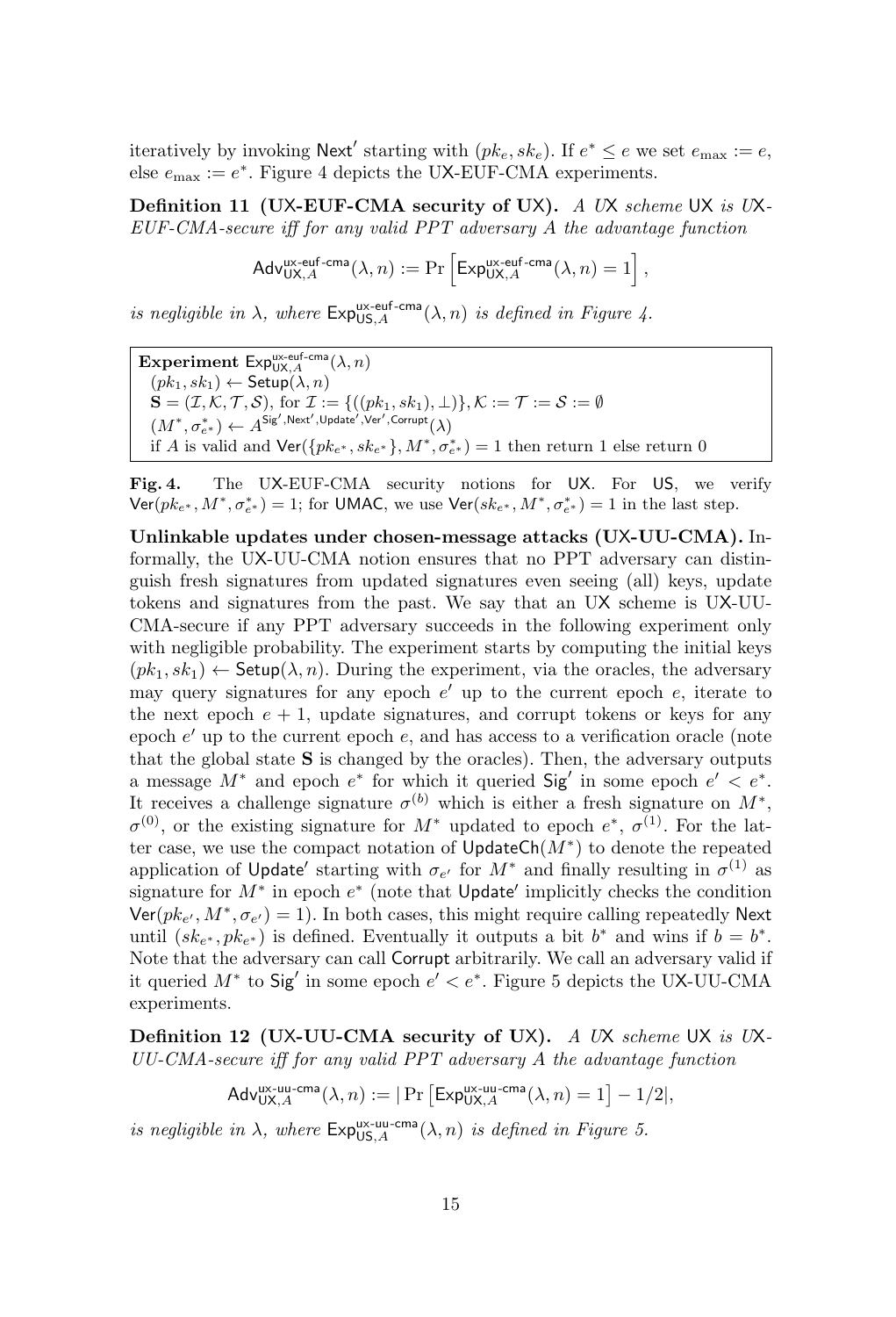Experiment  $\mathsf{Exp}_{\mathsf{UX}, A}^{\mathsf{ux-uu-cma}}(\lambda, n)$  $(pk_1, sk_1) \leftarrow$  Setup $(\lambda, n)$  $\mathbf{S} = (\mathcal{I}, \mathcal{K}, \mathcal{T}, \mathcal{S}), \text{ for } \mathcal{I} := \{((pk_1, sk_1), \perp)\}, \mathcal{K} =: \mathcal{T} =: \mathcal{S} := \emptyset$  $(M^*, e^*) \leftarrow A^{\mathsf{Sig}', \mathsf{Next}', \mathsf{Update}', \mathsf{Ver}', \mathsf{Corrupt}(\lambda)$  $b \leftarrow \{0, 1\}$  $\sigma^{(0)} \leftarrow \mathsf{Sig}(sk_{e^*},M^*),\,\, \sigma^{(1)} \leftarrow \mathsf{UpdateCh}(M^*)$  $b^* \leftarrow A^{\mathsf{Sig}',\mathsf{Next}',\mathsf{Update}',\mathsf{Ver}',\mathsf{Corrupt}(\sigma^{(b)})$ if  $(e', M^*, \cdot) \in \mathcal{S}, e' < e^*$ , and  $b = b^*$  then return 1 else return 0

<span id="page-15-0"></span>Fig. 5. The UX-UU-CMA security notions for UX.

## 4 Construction of Updatable Signatures

In this section, we will present different instantiations of updatable signatures from different assumptions (see Section [4.4](#page-25-0) for an overview and discussion.)

#### <span id="page-15-4"></span>4.1 Updatable Signatures from KH Signatures

Subsequently, we show how to generically construct US with polynomially many updates from key-homomorphic (KH) signatures. Let  $\Sigma = (Gen, Sig, Adapt, Ver)$ be a KH signature scheme providing perfect adaption, where we denote the secret key space by  $\mathbb H$  and the secret key to public key homomorphism by  $\mu$ . The soobtained US scheme US is depicted in Figure [6.](#page-15-1) Before discussing the security,

Setup $(1^{\lambda}, n)$ :  $-$  Return  $(pk_1, sk_1) \leftarrow \Sigma$ . Gen $(1^{\lambda})$ .  $Next(pk_e, sk_e):$ - Choose random  $sk' \in \mathbb{H}$  and set  $\Delta'_{e+1} := sk'$  and  $\Delta_{e+1} := (\Delta'_{e+1}, pk_e)$ . - Compute  $pk_{e+1} = pk_e \cdot \mu(\Delta'_{e+1})$  and  $sk_{e+1} = sk_e + \Delta'_{e+1}$ . – Return  $(pk_{e+1}, sk_{e+1}, \Delta_{e+1})$ .  $Sig(sk_e, M)$ : – Return  $\Sigma$ . Sig $(sk_e, M$ ). Update $(\Delta_{e+1}, M, \sigma_e)$ :  $-$  Parse  $\Delta_{e+1} = (\Delta'_{e+1}, p k_e)$ - Compute  $\sigma_{e+1} := \Sigma$ . Adapt $(pk_e, M, \sigma_e, \Delta'_{e+1})$ . – Return  $(M, \sigma_{e+1})$ .  $\mathsf{Ver}(pk_e, M, \sigma_e)$ : – Return  $\Sigma$ .Ver( $pk_e$ ,  $M, \sigma_e$ ).

<span id="page-15-2"></span><span id="page-15-1"></span>Fig. 6. US from KH signatures.

we will note that correctness straightforwardly follows from inspection.

<span id="page-15-3"></span>**Theorem 1.** Let  $\Sigma = (Gen, Sig, Adapt, Ver)$  be a uniform-keys key-homomorphic signature scheme. If  $\Sigma$  is EUF-CMA secure and provides perfect adaption, then the updatable signature scheme US from Figure [6](#page-15-1) is US-EUF-CMA-secure and US-UU-CMA secure.

In the above theorem, we require uniform-keys KH signatures, which we introduce now. This notion is satisfied by all natural schemes and in particular the ones discussed in [\[DS19\]](#page-31-2):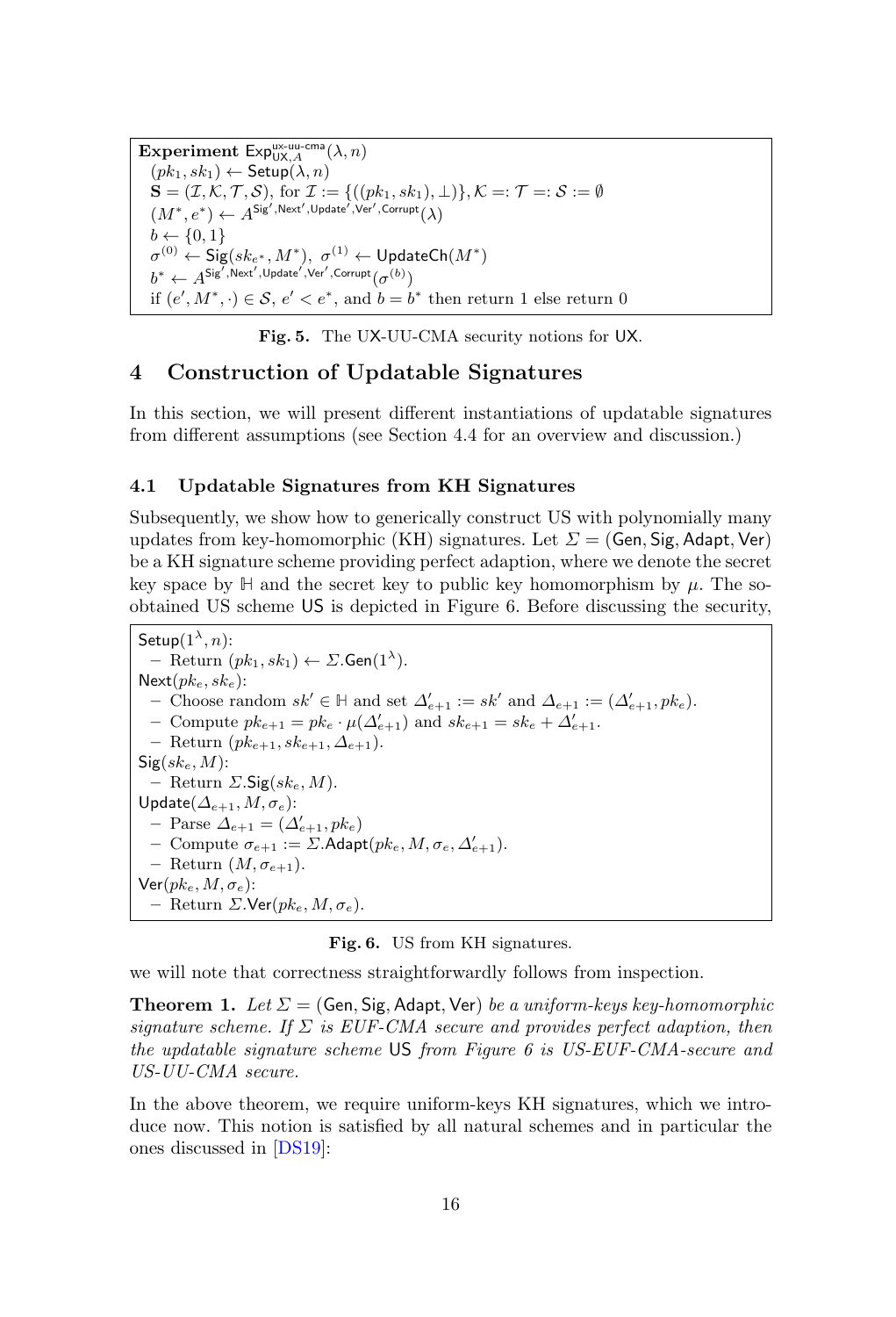Definition 13 (Uniform-Keys Key-Homomorphic Signatures). A keyhomomorphic signature scheme  $\Sigma$  is said to be uniform-keys if the distribution of sk with  $(sk, pk) \leftarrow \Sigma$ . Gen $(1^{\lambda})$  is the uniform distribution over the secret key space **H**.

Helper Lemmas. Notice that a valid adversary should not trivially forge signatures using the updatable property of the US scheme and the information provided by the leakage profile (e.g., produce a valid signature for epoch  $e' \in \mathcal{K}^*$ using  $sk_{e'}$  and update it to a valid signature for epoch  $e^*$  using the update tokens in  $\mathcal{T}^*$ ) for epochs in an appropriate window containing epoch  $e^*$ . More formally, we can define

$$
e^- := \max_{1 \leq e \leq e^*} \left\{ e \mid e \notin \mathcal{T}^* \cup \mathcal{K}^* \text{ and } e' \notin \mathcal{K}^*, e' \in \mathcal{T}^* \quad \forall e < e' \leq e^* \right\},
$$
  

$$
e^+ := \min_{e^* < e \leq e_{\text{max}}} \left\{ e \mid e \notin \mathcal{T}^* \text{ and } e' \notin \mathcal{K}^*, e' \in \mathcal{T}^* \quad \forall e^* < e' < e \right\},
$$

and let the interval  $[e^-, e^+]$  denote such a window and notice that  $e^-$  is welldefined. Suppose on the contrary that the set

$$
E := \{ e \in [1, e^*] \mid e \notin \mathcal{T}^* \cup \mathcal{K}^* \ \wedge \ e' \notin \mathcal{K}^*, \ e' \in \mathcal{T}^* \quad \forall \ e < e' \leq e^* \},
$$

is empty (if it is not empty then it has a maximum element). We claim, by backward induction on the epoch number  $k$  and starting from  $e^*$ , that this implies that  $[k, e^*] \subseteq \mathcal{T}^*$  for all  $k \in [1, e^*]$  which is a contradiction as  $1 \notin \mathcal{T}^*$  by construction of  $\mathcal{T}^*$ . The base case is  $k = e^*$ . Indeed if E is empty then  $e^* \notin E$ which implies that  $e^* \in \mathcal{T}^*$  as  $\frac{4}{\pi}e'$  with  $e^* \leq e' \leq e^*$  and it cannot be that  $e^* \in \mathcal{K}^*$ . Now assume by induction hypothesis that  $[k, e^*] \subseteq \mathcal{T}^*$  for  $k < e^*$ . We deduce from it, using that  $k - 1 \notin E$ , that  $k - 1 \in \mathcal{T}^*$  as  $k - 1$  cannot be in  $\mathcal{K}^*$ by validity of the adversary when  $[k, e^*] \subseteq \mathcal{T}^*$ . Hence,  $[k-1, e^* - 1] \subseteq \mathcal{T}^*$  which concludes the proof. A similar argument also proves the well-definedness of  $e^+$ . We can summarize the above discussion in the following lemma.

<span id="page-16-1"></span>**Lemma 1.** Let A be a valid adversary that produces a forgery in epoch  $0 < e^* \leq$  $e<sub>max</sub>$  in the US-EUF-CMA experiment, then there exists a maximum integer  $0 < e^- \leq e^*$  and a minimum integer  $e^* < e^+ \leq e_{\text{max}}$  s.t. A

- 1) does not obtain tokens  $\Delta_{e^-}$  and  $\Delta_{e^+}$ ,
- 2) obtains no secret key sk<sub>e</sub> for all  $e^- \le e < e^+$  and
- 3) can obtain all tokens  $\Delta_e$  for  $e^- < e < e^+$ ,

from the queries made to the oracles. Subsequently, we often denote the interval  $[e^-, e^+]$  as the window.

<span id="page-16-0"></span>From Definition [13,](#page-15-2) the following lemma easily follows.

**Lemma 2.** Let  $\Sigma$  be a uniform-keys key-homomorphic signature scheme. Then the following hold:

1) For every  $(sk, pk) \leftarrow \Sigma$ **. Gen** $(1^{\lambda})$  the distributions of  $sk + \Delta$  with  $\Delta \leftarrow \mathbb{H}$  and sk' with  $(sk', pk') \leftarrow \Sigma$ . Gen $(1^{\lambda})$  are identical.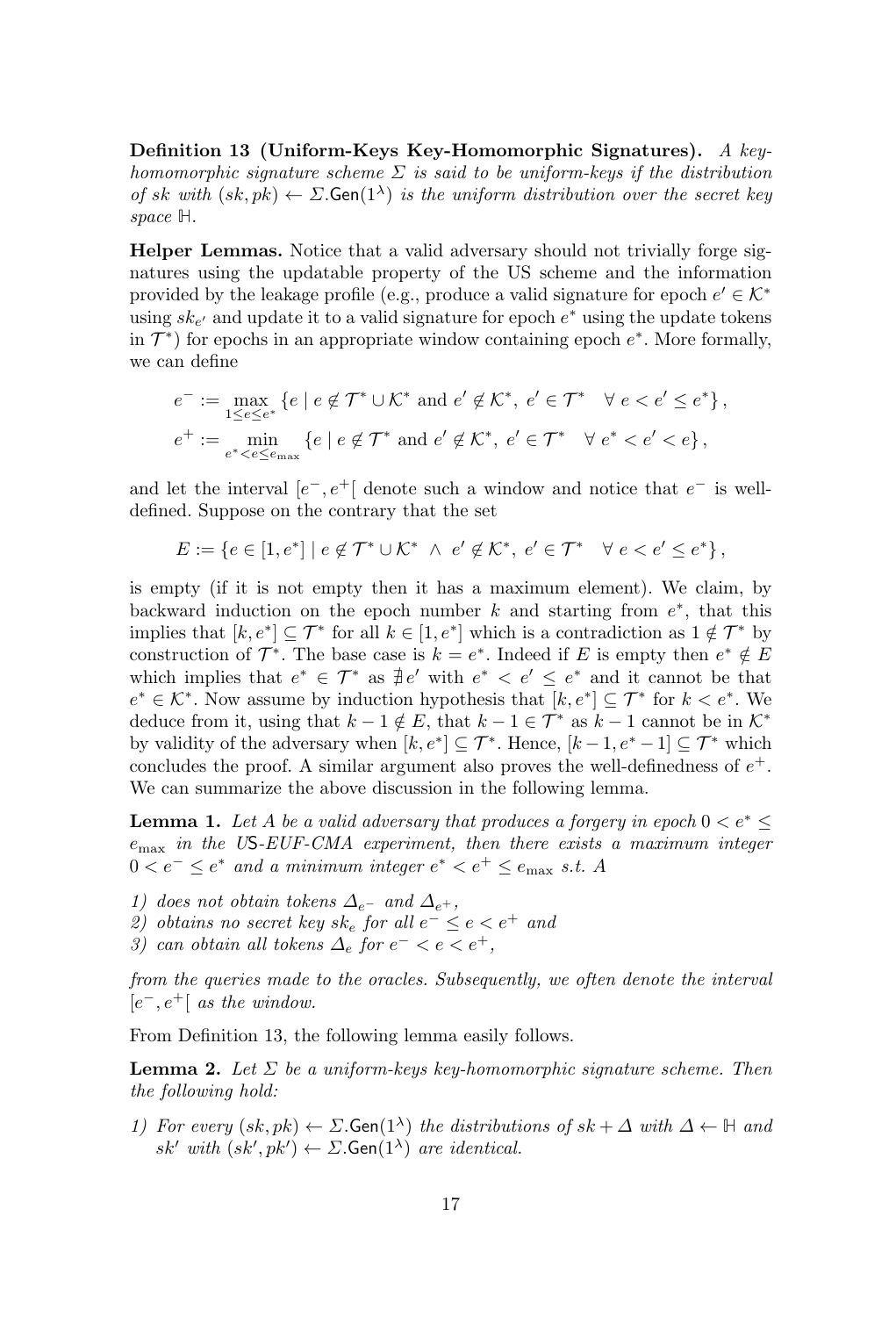2) For every  $(sk, pk) \leftarrow \Sigma$ **. Gen** $(1^{\lambda})$  and  $\Delta \in \mathbb{H}$  we have that  $(sk + \Delta, pk \cdot \mu(\Delta)) \in$  $\Sigma$ .Gen $(1^{\lambda})$ .

Now we are ready for the proof of Theorem [1.](#page-15-3)

Proof. First we observe that correctness follows straightforwardly from inspection.

For US-UU-CMA security, we can observe that in the US-UU-CMA experiment all keys, signing operations, updates and token computations are performed honestly by the experiment. Any adversary  $A$  is given access to all keys, tokens and signatures and what we need to consider is the computation of the challenge signature  $\sigma^{(b)}$ . Now, due to the adaption property of  $\Sigma$ , the outputs of  $\Sigma$ . Sig and Σ.Adapt are identical and thus also the outputs of US.Sig and US.Update. By repeatedly applying Definition [8](#page-8-1) within US.UpdateCh for computing  $\sigma^{(1)}$  and using Lemma [2](#page-16-0) we are done. More formally, let us consider the sequence of games as outlined below:

- **Game 0.** This is the experiment  $Exp_{US,A}^{us-uu-cma}(\lambda, n)$  with  $b = 0$ , i.e., we always return  $\sigma^{(0)} \leftarrow$  Sig $(sk_{e^*}, M^*)$ .
- **Game 1.** This is the experiment  $Exp_{US,A}^{us-uu-cma}(\lambda, n)$  with  $b = 1$ , i.e., we always  $\mathrm{return} \; \sigma^{(1)} \leftarrow \mathsf{UpdateCh}(M^*).$

<span id="page-17-0"></span>**Lemma 3 (Game 0 to Game 1).** For any adversary  $A$  it holds that

$$
|\Pr\left[S_{A,0}\right] - \Pr\left[S_{A,1}\right]| = 0.
$$

Observe that in both games the adversary  $A$  is given access to all keys, tokens and signatures and outputs a message  $M^*$  and epoch  $e^*$  for which it queried  $\mathsf{Sig}'$ in some epoch  $e' \leq e^*$ . Now, in **Game 0** we finally output  $\sigma^{(0)} \leftarrow \mathsf{Sig}(sk_{e^*}, M^*)$ , i.e., a fresh signature of  $M^*$  that verifies under  $pk_{e^*}$  to A. In Game 1 let us denote by  $\sigma_{e'}$  the signature for  $M^*$  under  $(sk_{e'}, p k_{e'})$  that the adversary queried for message  $M^*$  during the experiment. Let us w.l.o.g. assume that  $(sk_{e^*}, p k_{e^*})$ is already defined (otherwise repeatedly call Next until it is defined) and let  $(sk_{e'+1}, p k_{e'+1}, \Delta_{e'+1}), \ldots, (sk_{e^*}, p k_{e^*}, \Delta_{e^*})$  be the sequence of keys and update tokens. Now, UpdateCh does the following:

 $-$  For  $i = e', \ldots, e^* - 1$  compute  $\sigma_{i+1} \leftarrow \mathsf{Update}(\Delta_{i+1}, M^*, \sigma_i)$ , where  $\mathsf{Update}$ parses  $\Delta_{i+1} = (\Delta'_{i+1}, pk_i)$  and calls  $\sigma_{i+1} \leftarrow \Sigma$ . Adapt $(pk_i, M^*, \sigma_i, \Delta'_{i+1})$ .

By using Lemma [2,](#page-16-0) we know that every key pair in the sequence  $(s k_{e'}, p k_{e'}), \ldots$ ,  $(sk_{e^*}, p k_{e^*})$  is distributed identical as one obtained from  $\Sigma$ . Gen. Now, this allows us to repeatedly apply the perfect adaption notion to the output of the previous Update in this sequence to conclude that in the sequence of signatures  $(\sigma_{e_i}, \ldots, \sigma_{e^*} =: \sigma^{(1)})$  the last signature  $\sigma^{(1)}$  is distributed identically to a fresh signature computed as  $\mathsf{Sig}(sk_{e^*}, M^*)$ .

This lets us conclude that  $\mathsf{Adv}_{\mathsf{US}, A}^{\mathsf{us-uu-cma}}(\lambda, n) = 0$  for any adversary A, which concludes the proof of US-UU-CMA security.  $\square$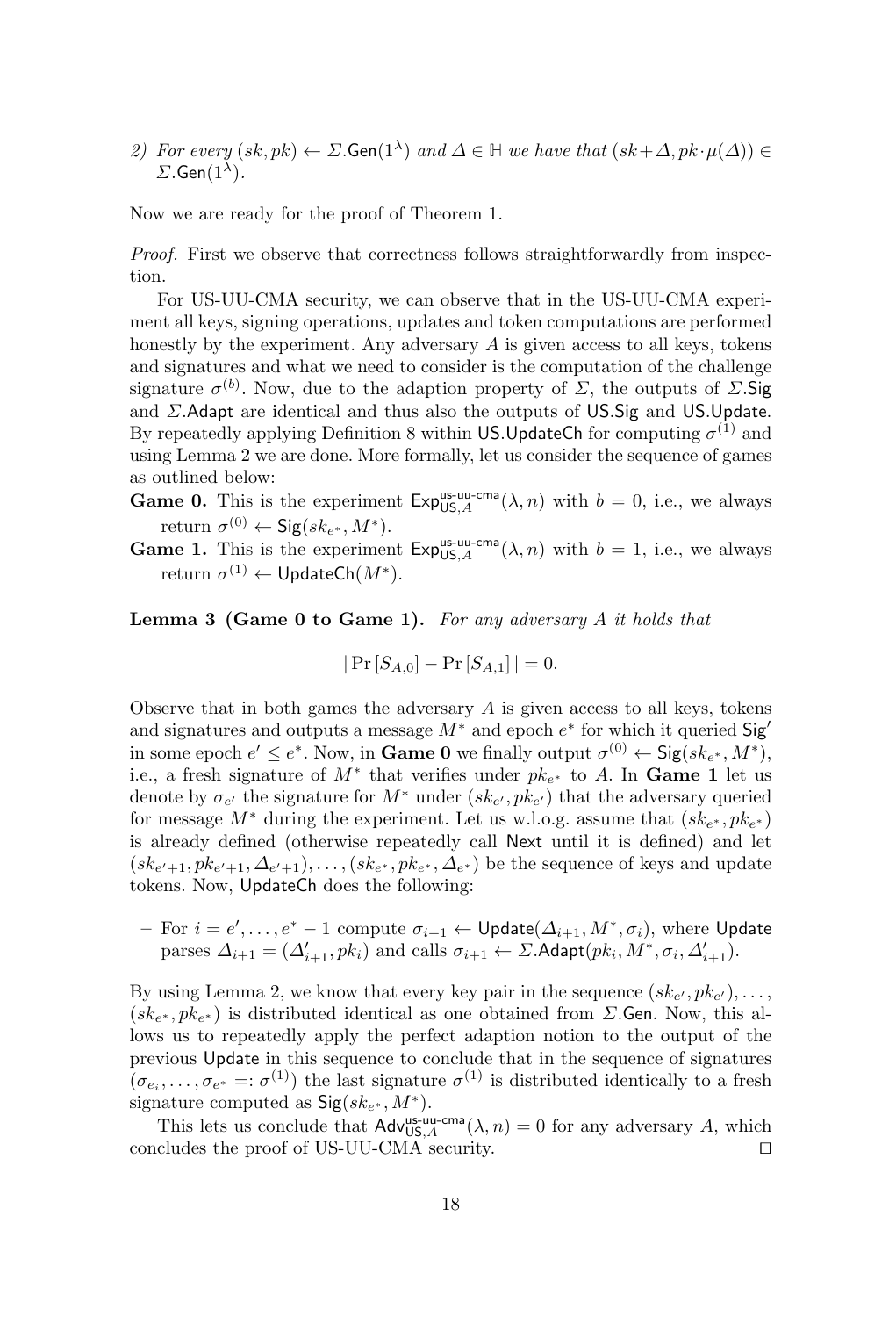To prove US-EUF-CMA security, we reduce US-EUF-CMA security to the EUF-CMA security of  $\Sigma$ , where the challenger will be associated to period  $e^-$ . While we can use the Sig oracle of the EUF-CMA challenger for period  $e^-$ , we have to answer Sig queries for epoch  $e^*$  and adjacent ones, and Update queries from older epochs to  $e^*$  and from  $e^*$  to newer epochs. Moreover, we have to provide secret keys and tokens on Corrupt queries to the adversary. By Lemma [1](#page-16-1) we know that in order for an adversary to be valid and to rule out a trivial forgery, there needs to be a maximum epoch  $1 \leq e^- \leq e^*$  and a minimum epoch  $e^* < e^+ \le e_{\text{max}}$  for which A does not query tokens  $\Delta_{e^-}$  and  $\Delta_{e^+}$  and consequently does not know any secret key but knows all tokens for the window of epochs  $[e^-, e^+]$ . We now can use the key insulation technique from Klooß et al. [\[KLR19\]](#page-32-3) for optimization, so that instead of guessing the challenge epoch e <sup>∗</sup> and the window to the left and to the right, we only guess the boundaries of this region  $e^-$  and  $e^+$  (containing the challenge epoch somewhere) and we can just associate the EUF-CMA challenger of  $\Sigma$  to some epoch in this interval (lets say  $e^-$ ). This reduces the overall reduction loss from  $e_{\text{max}}^2(e_{\text{max}} + 1)$  to  $e_{\text{max}}(e_{\text{max}} + 1).$ 

Outside of the window, i.e., for epochs up to  $e^-$  – 1 and starting from  $e^+$ upwards, we will behave in our simulation as in the original game and in particular choose and know all secret keys and update tokens (except  $\Delta_{e^+}$ ). For all epochs inside the window, our strategy will be as follows: we do not know the secret keys associated to the epochs, but they are implicitly set by choosing for every epoch  $e_i$  in the window a random token  $\Delta_{e_i}$  as in the real Next algorithm. Then for every epoch  $e_i$  in the window starting from  $e^-$  we use the secret key to public key homomorphism of  $\Sigma$  and set the corresponding public key as  $pk_{e_i} = pk_{e_{i-1}} \cdot \mu(\Delta_{e_i})$  (for  $e^- < e_i < e^+$ ). Now for any signature query for message M and epoch  $e_i$  within the window, we query M to the EUF-CMA challenger of  $\Sigma$  associated to  $e^-$  and use the  $\Sigma$ . Adapt algorithm in the forwards direction to obtain the signature for M in epoch  $e_i$  within the window. Note that due to the adaption property of  $\Sigma$  and thus the identical distribution of signatures from  $\Sigma$ . Sig and  $\Sigma$ . Adapt, this is indistinguishable for A. The Update' oracle is performed as in the original game for all those epochs where the update token is knows. For the remaining epochs, i.e.,  $e^-$  and  $e^+$ , when asked to update  $(M, \sigma_{e^- - 1})$  (or  $(M, \sigma_{e^+ - 1})$ , respectively), we query M to the EUF-CMA challenger of  $\Sigma$  associated to  $e^-$  (or produce a fresh signature using  $sk_{e^+}$ , respectively) and return it to the adversary. Again by the adaption property of  $\Sigma$ and thus the identical distribution of freshly generated signatures and updated ones, this is indistinguishable. Now if A outputs a valid forgery  $(M^*, \sigma_{e^*}^*)$  for epoch  $e^*$ , if  $e^* = e^-$  we can directly output it. Otherwise we use  $\Sigma$ . Adapt to adapt the forgery backwards into epoch  $e^-$  and output it. Note that in any case a valid forgery output by A represents a valid forgery for  $\Sigma$ , as validity guarantees that we have never queried  $M^*$  throughout the game for any epoch inside the window.

More formally, let us consider the following sequence of games.

**Game 0.** This is the experiment  $Exp_{US,A}^{\text{us-euf-cma}}(\lambda, n)$ .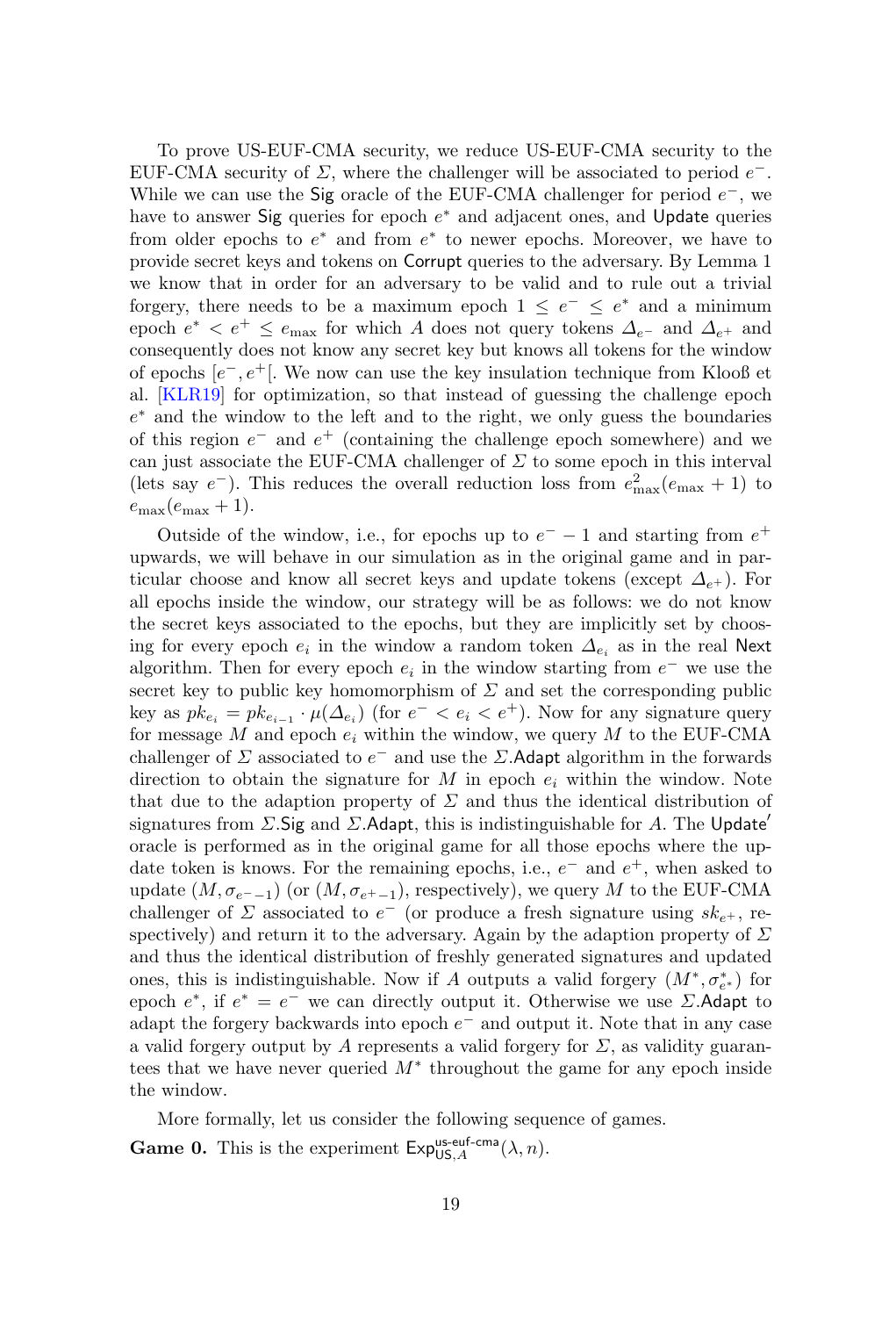- Game 1. This is identical to the previous game with the exception that we guess the window  $[e^-, e^+]$  in which the epoch  $e^*$  for which A outputs the forgery is located and abort if our guess is incorrect.
- Game 2. This is identical to the previous game up to the following differences: - For call to Next' in epoch  $e^-$  – 1 we set  $\Delta_{e^-} := \perp$  and run  $(sk_{e^-}, p k_{e^-}) \leftarrow$  $\Sigma$ **.Gen**(1<sup> $\lambda$ </sup>) to obtain an independent key for epoch  $e^-$ . The same is done for a call to  $\mathsf{Next}'$  in epoch  $e^+ - 1$ .
	- For each call to the Next' oracle for epoch  $e \in \{e^-, \ldots, e^+ 2\}$ , we run  $\textsf{Next}(pk_e, \perp)$  where we ignore the secret key and just set the key implicitly via the public-key, i.e., choose random  $sk' \in \mathbb{H}$  and set  $\Delta'_{e+1} := sk'$  and  $\Delta_{e+1} := (\Delta'_{e+1}, pk_e)$ , compute  $pk_{e+1} := pk_e \cdot \mu(\Delta_{e+1})$ , set  $sk_{e+1} = \bot$ .
	- For each call to the  $Sig'$  oracle for message M in any epoch e within  $[e^-, e^+]$ , we compute  $\sigma \leftarrow \Sigma \cdot \text{Sig}(sk_{e^-}, M)$  and then call  $\Sigma$ . Adapt using the respective public keys to adapt it to a signature  $\sigma_e$  valid under  $pk_e$ and add  $(e, M, \sigma_e)$  to S.
	- For each call to the Update' oracle for signature  $(M, \sigma_e)$  in epoch  $e \in$  ${e^- - 1, e^+ - 1}$ , we compute  $\sigma_{e+1} \leftarrow \Sigma \cdot \text{Sig}(sk_{e+1}, M)$ . We then add  $(e+1, M, \sigma_{e+1})$  to S and U, and return  $\sigma_{e+1}$  to the adversary.

Now, let us analyze the transitions:

Lemma 4. For any adversary A it holds that

$$
\left(\frac{1}{(e_{max}+1)e_{max}}\right) \Pr\left[S_{A,0}\right] \le \Pr\left[S_{A,1}\right].
$$

*Proof.* We guess the window by simply drawing  $e^- \leftarrow \{0, ..., e_{max}\}\$  and  $e^+ \leftarrow$  ${e^-+1,...,e_{max}}$  uniformly at random. Thus, this guess is correct with probability at least  $\frac{1}{(e_{max}+1)e_{max}}$  and if the guess turns out to be wrong, we abort. Note that such a window always exists for a valid adversary  $A$  due to Lemma [1.](#page-16-1)  $\square$ 

**Lemma 5.** For any adversary  $A$  it holds that

$$
|\Pr\left[S_{A,1}\right] - \Pr\left[S_{A,2}\right]| = 0.
$$

*Proof.* We observe that due to having a valid adversary A w.r.t. window  $[e^-, e^+]$ and due to Lemma [1](#page-16-1) we recall that A

- 1) does not obtain tokens  $\Delta_{e^-}$  and  $\Delta_{e^+}$ ,
- 2) obtains no secret key  $sk_e$  for all  $e^- \le e < e^+$  and
- 3) can obtain all tokens  $\Delta_e$  for  $e^- < e < e^+$ ,

from the queries made to the oracles, given the leakage profile. Note that due to 1) we know that there implicitly exists a token mapping keys and signatures from  $e^-$  – 1 to  $e^-$  and from  $e^+$  – 1 to  $e^+$  (but we do not need to know them) and all (implicit) keys due to Lemma [2](#page-16-0) are distributed as expected. Also, all the tokens  $\Delta_e$  in this window that are given to A are distributed as expected. Finally, we can use the same argumentation as in the proof of Lemma [3](#page-17-0) to show all signatures given to the adversary within the window in Game 2 are distributed identical to the ones in **Game 1**.  $\Box$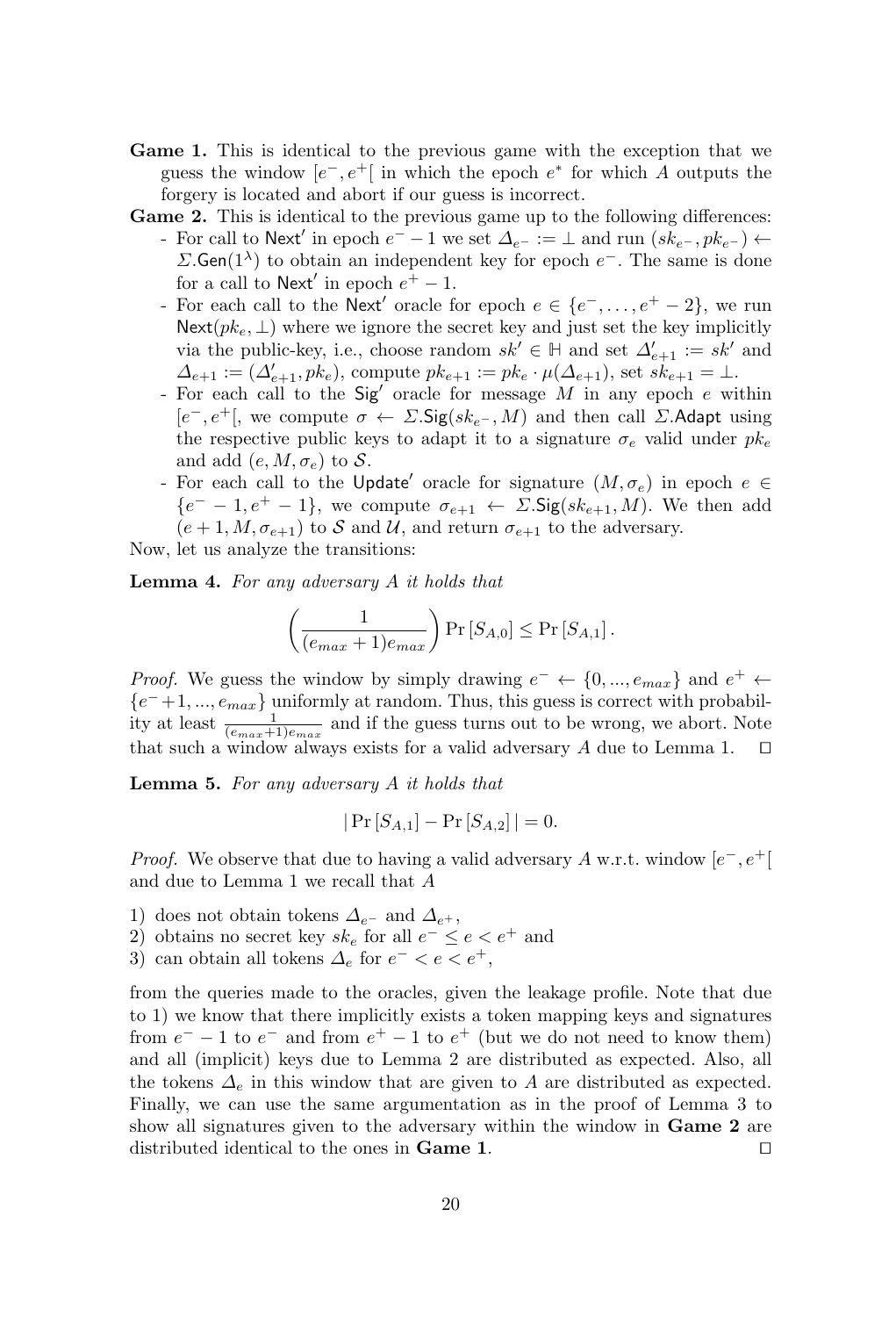**Lemma 6.** For any adversary A it holds  $Pr[S_{A,2}] \leq Adv_{\Sigma,A}^{euf-cma}(\lambda)$ .

Proof. Now we are at the point where we can associate an EUF-CMA challenger for  $\Sigma$  to the keys in time slot  $e^-$ . Now, for every signature query for message M and epoch  $e$  within the window to the  $\text{Sig}'$  oracle, we query M to the EUF-CMA challenger of  $\Sigma$  and then execute the remaining parts of the Sig<sup>'</sup> oracle to adapt the so obtained signature in the forwards direction to obtain the signature for M in epoch  $e$  within the window. Now if  $A$  eventually outputs a valid forgery  $(M^*, \sigma_{e^*}^*)$  for epoch  $e^*$ , we know that in order to be valid, A did not query message M<sup>∗</sup> for any epoch within the window (otherwise, since it knows all tokens this would be a trivial forgery). In case  $e^* = e^-$ , we can directly output  $(M^*,\sigma^*_{e^*})$  to the EUF-CMA challenger of  $\Sigma.$  Otherwise, we use  $\Sigma.$  Adapt to adapt the forgery backwards into epoch  $e^-$  and then output the message  $M^*$  and the adapted signature  $\sigma$  as forgery to the EUF-CMA challenger.

Taking all together this concludes the proof.  $\Box$ 

### <span id="page-20-0"></span>4.2 Message-Independent US from the BLS Signature Scheme

Next, we discuss US schemes that do not require the message in order to update signatures, a feature which we call message-independence (MI). We prove that they are secure US in the conventional sense, i.e., in the model we always have access to the messages and verify their validity and we rather consider MI to be a practical feature in the following sense. In many practical applications, signatures can be verified offline at some point and then when performing (a batch of) updates at a later point in time, one does not need to access all the messages and verify the signatures. This helps to improve the performance of the updating procedure.

In Figure [7,](#page-21-0) we provide a message-independent US scheme from the BLS signature. In contrast to BLS viewed as a KH signature scheme, where key updates are additive and the next public key is  $p k' = p k \cdot \tilde{g}^{\Delta'} = \tilde{g}^{sk+\Delta'}$ , we here consider a slight variation where the key update is multiplicative, i.e.,  $pk' = pk^{\Delta'} = \tilde{g}^{sk\cdot \Delta'}$ . While this does not anymore yield a KH signature scheme in the framework of [\[DS19\]](#page-31-2), due to the absence of the secret to public key homomorphism, it is easy to see that this variant provides an Adapt algorithm satisfying Definition [7,](#page-8-2) i.e., given a signature  $\sigma = H(M)^{sk}$  the update is computed as  $\sigma' = \sigma^{\Delta'} = H(M)^{sk \cdot \Delta'}$ . It is also easy to see that the BLS scheme with this Adapt algorithm satisfies perfect adaption (cf. Definition [8\)](#page-8-1), where in the definition  $\mu(sk)$  is replaced by  $\tilde{g}^{sk}$  and  $\mu(sk) \cdot \mu(\Delta)$  is replaced by  $\tilde{g}^{sk \cdot \Delta}$ .

Consequently, we can exactly follow the proof of Theorem [1](#page-15-3) with the only exception that we do not use  $\mu$  for computing the  $pk$ 's in the window, but choose  $\Delta_{e_i} \leftarrow \mathbb{Z}_p$  and compute  $pk_{e_i} = pk_{e_{i-1}}^{\Delta_{e_i}}$  (for all  $e^- \leq e_i \leq e^+$ ). Moreover, it is easy to see that we adapt Lemma [2](#page-16-0) with the same changes as discussed above. Checking correctness is straightforward. Hence, we obtain the following:

Corollary 1. Let  $\Sigma = (Gen, Sig, Adapt, Ver)$  be the BLS signature scheme with the Adapt algorithm defined as  $\left( pk^{\Delta'}, \sigma^{\Delta'} \right)$   $\leftarrow$  Adapt $(pk, M, \sigma, \Delta')$ , then the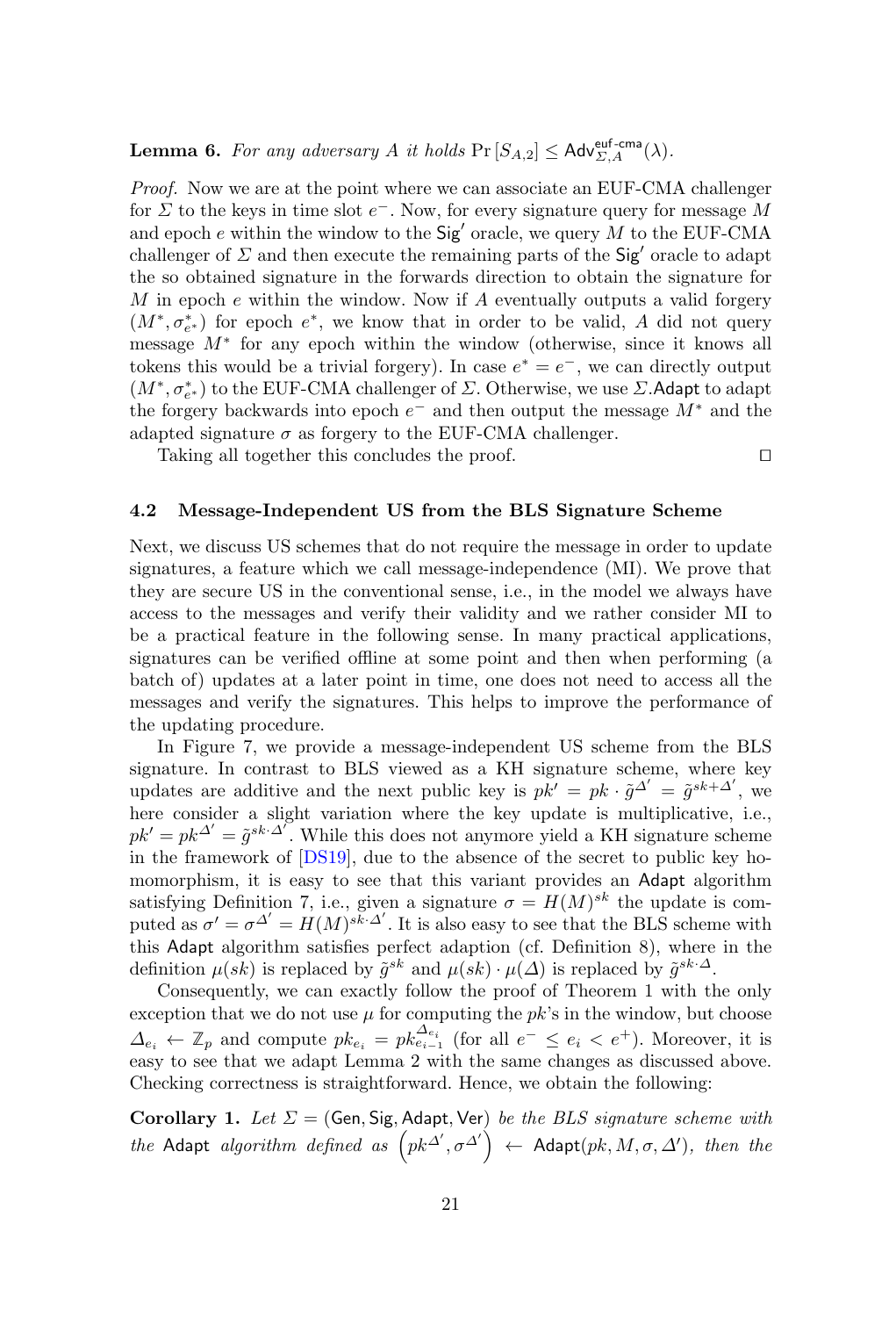$\mathsf{Setup}(1^\lambda,n)$ : – Run BG =  $(\mathbb{G}_1, \mathbb{G}_2, \mathbb{G}_T, g, \tilde{g}, e, p)$  ← BGGen(1<sup> $λ$ </sup>), choose a hash function  $H$  :  $\{0,1\}^* \to \mathbb{G}_1$  uniformly at random from hash function family  $\{H_k\}_k$ . - Choose  $x \leftarrow \mathbb{Z}_p^*$ , and set  $sk = x$  and  $pk = \tilde{g}^x$ . – Return  $(pk_1, sk_1) \leftarrow (pk, sk)$ .  $Next(pk_e, sk_e):$ - Choose  $x' \leftarrow \mathbb{Z}_p^*$  and set  $\Delta'_{e+1} := x'$  and  $\Delta_{e+1} := (\Delta'_{e+1}, pk_e)$ . - Compute  $pk_{e+1} = pk_e^{\Delta_{e+1}}$  and  $sk_{e+1} = sk_e \cdot \Delta'_{e+1}$ . – Return  $(pk_{e+1}, sk_{e+1}, \Delta_{e+1})$ .  $Sig(sk_e, M)$ : - Return  $\sigma = H(M)^{s k_e}$ . Update $(\varDelta_{e+1},\sigma_{e})$ : - Parse  $\Delta_{e+1} = (\Delta'_{e+1}, p k_e).$ – Compute  $\sigma_{e+1} = \sigma_e^{\Delta'_{e+1}}$ . – Return  $\sigma_{e+1}$ .  $\mathsf{Ver}(pk_e, M, \sigma_e)$ : – Return  $e(H(M), p k_e) = e(\sigma_e, \tilde{q})$ .

<span id="page-21-0"></span>Fig. 7. US with message-independent updates from BLS signatures.

updatable signature scheme US from Figure [7](#page-21-0) is US-EUF-CMA secure and US-UU-CMA secure.

MI US from PS signatures. We note that the same technique (i.e., using multiplicative updates to obtain MI) can be applied to other KH signatures, such as Pointcheval-Sanders (PS) [\[PS16\]](#page-33-9). More precisely, for PS we can set the public key to  $pk := (\tilde{X}, \tilde{Y}) = (\tilde{g}^x, \tilde{g}^y)$  for the secret key  $sk := (x, y)$  with  $x \leftarrow \mathbb{Z}_p$  and  $y \leftarrow \mathbb{Z}_p^*$ . The signature is computed by sampling  $h \leftarrow \mathbb{G}_1^*$  and setting  $\sigma := (\sigma_1, \sigma_2) = (h, h^{x+y+m})$ . The verification holds for  $e(\sigma_1, \tilde{X} \cdot \tilde{Y}^m) = e(\sigma_2, \tilde{g})$ . In order to provide message-independent updates, we can sample  $\Delta_1 \leftarrow \mathbb{Z}_p^*$  and  $\Delta_2 \leftarrow \mathbb{Z}_p$ , set the update token to  $\Delta := (\Delta_1, \Delta_2)$ , and compute the updated key pair as  $sk':=(x \cdot \Delta_1 + \Delta_2, y \cdot \Delta_1)$  and  $pk':=(\tilde{X}', \tilde{Y}')=(\tilde{X}^{\Delta_1} \cdot \tilde{g}^{\Delta_2}, \tilde{Y}^{\Delta_1})$ . Then, the update procedure is performed by sampling a random  $r \leftarrow \mathbb{Z}_p^*$  and computing  $\sigma' := (\sigma'_1, \sigma'_2) = (\sigma_1^r, \sigma_2^{r \cdot \Delta_1} \cdot \sigma_1^{r \cdot \Delta_2}).$ 

## <span id="page-21-1"></span>4.3 Towards Updatable Signatures from Lattices

In this section, we aim to construct an US scheme from lattices. In particular, we start from the well-known GPV signature scheme [\[GPV08\]](#page-32-12) and, by using methods inspired by the lattice-based proxy re-signature approach in [\[FL19\]](#page-31-11), we obtain an US scheme that we call  $US_{GPV}$ . In order to prove its US-EUF-CMA security, however, we have to restrict the capabilities of the adversary, but will provide evidence that this does not seem to make a huge difference in the practical use of the scheme compared to the original leakage profile.

Let us briefly recall the construction of the GPV signature scheme in its probabilistic full-domain hash (FDH) variant. For a recollection of lattice preliminar-ies we refer the reader to Appendix [A.](#page-34-0) In the following let  $H: \{0,1\}^* \to \mathbb{Z}_q^n$  be a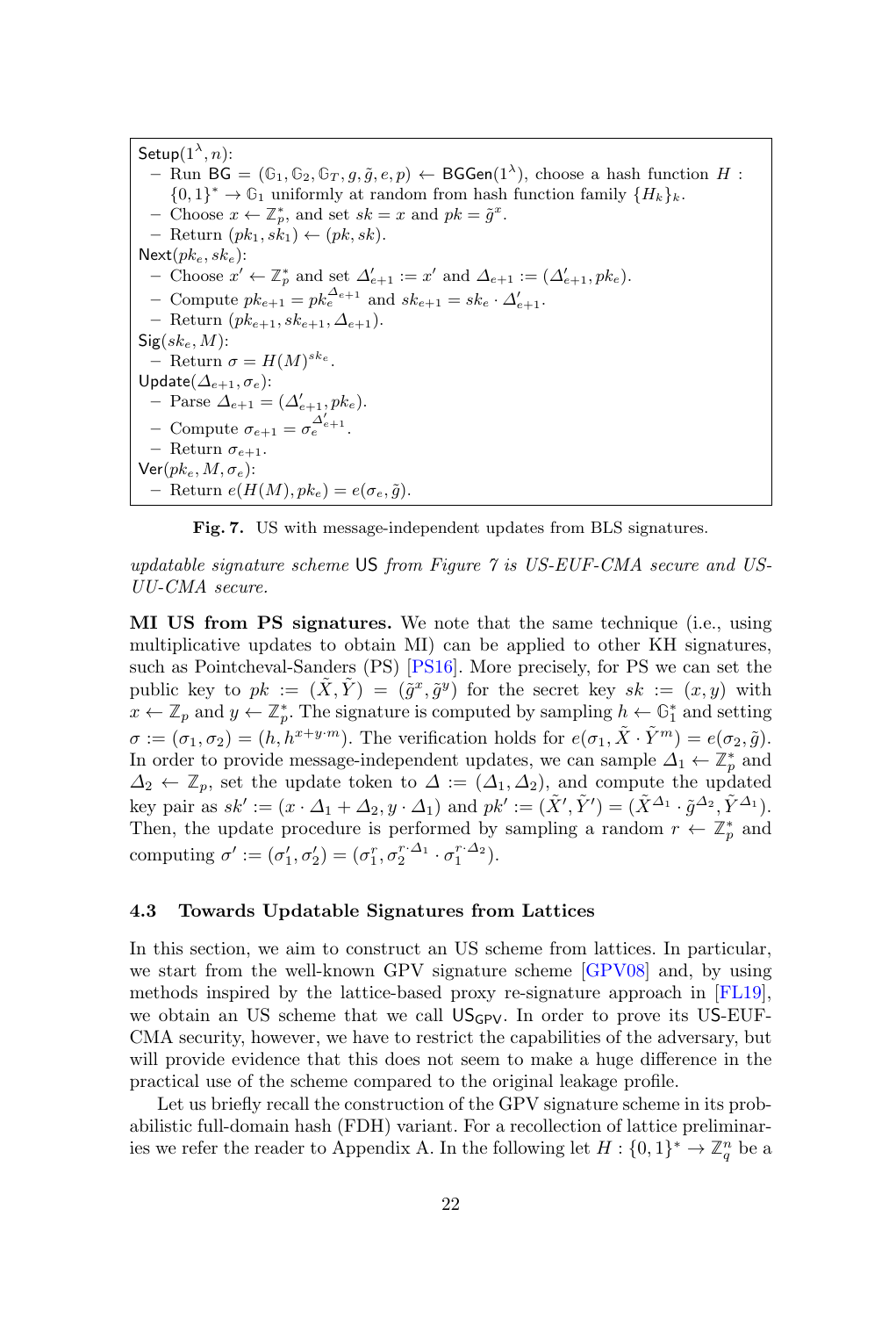hash function modeled as a random oracle. The GPV signature scheme consists of the following algorithms:

- Gen(1<sup>n</sup>): Run TrapGen( $n, m, q, s$ ) to get pair ( $\mathbf{A}, \mathbf{T_A}$ ) ( $\mathbf{A}$  is an  $n \times m$  matrix over  $\mathbb{Z}_q$  and  $\mathbf{T}_\mathbf{A}$  is a short basis of  $\Lambda^{\perp}(\mathbf{A})$ ). Output  $(pk = \mathbf{A}, sk = \mathbf{T}_\mathbf{A})$ .
- $-$  Sig( $M, sk = \mathbf{T_A}$ ): Sample  $t \leftarrow \{0, 1\}^n$ , compute  $\mathbf{y} = H(M||t)$ , and output  $(u, t)$ , where **u** is a short vector computed via  $u \leftarrow$  SamplePre $(A, T_A, s, y)$ .
- $\mathsf{Ver}((\mathbf{u}, t), M, pk = \mathbf{A})$ : Compute  $\mathbf{y} = H(M||t)$ . Output 1 if and only if  $\mathbf{A} \cdot \mathbf{u} = \mathbf{y}$  and  $\|\mathbf{u}\|$  is small enough, and 0 otherwise.

To transform this scheme into an updatable one, we can apply a method similar to the one used in [\[FL19\]](#page-31-11) to generate the re-signing keys and re-sign signatures: given the secret key of epoch  $e+1$ , using the **SamplePre** algorithm, it is possible to compute a small norm matrix  $\Delta_{e+1}$  (for the sake of conciseness, we do not include the old public key as part of the update token) that maps, by left multiplication, the current public key to the previous one, i.e.,  $pk_{e+1} \cdot \Delta_{e+1} = pk_e$ . Then, we can use this matrix to map, by right multiplication, a signature valid in the previous epoch to a signature valid in the current one. The small norm of  $\Delta_{e+1}$  ensures that, in the update process, the norm of the signature does not increase "too much". Figure [8](#page-22-0) describes the so obtained lattice-based US scheme  $US_{GPV}$ .

Public parameters: security parameter  $\lambda$ ,  $T = \text{polylog}(\lambda)$  maximum allowed r ubnc parameters: security parameter  $\lambda$ ,  $T = \text{polylog}(\lambda)$  maximum anowed<br>updates,  $q = n^{O(T)}$ ,  $n = \text{poly}(\lambda)$ ,  $m = O(n \log q)$ ,  $s = \omega(\sqrt{\log n})$  and  $B = \omega(2^T)$ .  $KeyGen(1^{\lambda})$ :  $-$  Let  $(\mathbf{A}_1, \mathbf{T_{A_1}}) \leftarrow \mathsf{TrapGen}(n, m, q, s).$ - Return  $(sk_1 := \mathbf{T}_{\mathbf{A}_1}, p k_1 := \mathbf{A}_1).$  $Next(pk_e, sk_e):$ – Let  $(\mathbf{A}_{e+1}, \mathbf{T}_{\mathbf{A}_{e+1}})$  ← TrapGen $(n, m, q, s)$ . – Let  $\Delta_{e+1}$  ← SamplePre $(\mathbf{A}_{e+1}, \mathbf{T}_{\mathbf{A}_{e+1}}, s, \mathbf{A}_{e})$ . – Return (s $k_{e+1} :=$ **T**<sub>A<sub>e+1</sub></sub>,  $pk_{e+1} :=$ **A**<sub>e+1</sub>, ∆<sub>e+1</sub>).  $Sig(sk_e, M)$ : – Sample  $t \leftarrow \{0, 1\}^k$ . - Compute  $\mathbf{y} = H(M||t)$ , and  $\tau_e \leftarrow$  SamplePre $(\mathbf{A}_e, \mathbf{T}_{\mathbf{A}_e}, s, \mathbf{y})$ . – Return  $\sigma_e = (\tau_e, t)$ . Update $(\varDelta_{e+1},\sigma_e)$ : – Parse  $\sigma_e = (\tau_e, t)$ . – Compute  $\tau_{e+1} = \Delta_{e+1} \cdot \tau_e$ . – Return  $\sigma_{e+1} = (\tau_{e+1}, t)$ .  $\mathsf{Ver}(pk_e, M, \sigma_e)$ : – Parse  $\sigma_e = (\tau_e, t)$ . – Compute  $y = H(M||t)$ . – Return 1 if  $||\tau_e|| < B$  and  $pk_e \cdot \tau_e = \mathbf{y}$ , otherwise return  $\bot$ .

<span id="page-22-0"></span>Fig. 8. Message-independent unidirectional US from GPV.

Correctness and leakage profile. In the Next algorithm, the token  $\Delta_e$  is computed by running  $\mathsf{SamplePre}(\mathbf{A}_{e+1}, \mathbf{T}_{\mathbf{A}_{e+1}}, s, \mathbf{A}_e)$ . In this way we obtain an  $m \times m$  matrix  $\Delta_{e+1}$  (of short norm) such that

$$
\mathbf{A}_{e+1} \cdot \mathbf{\Delta}_{e+1} = \mathbf{A}_e.
$$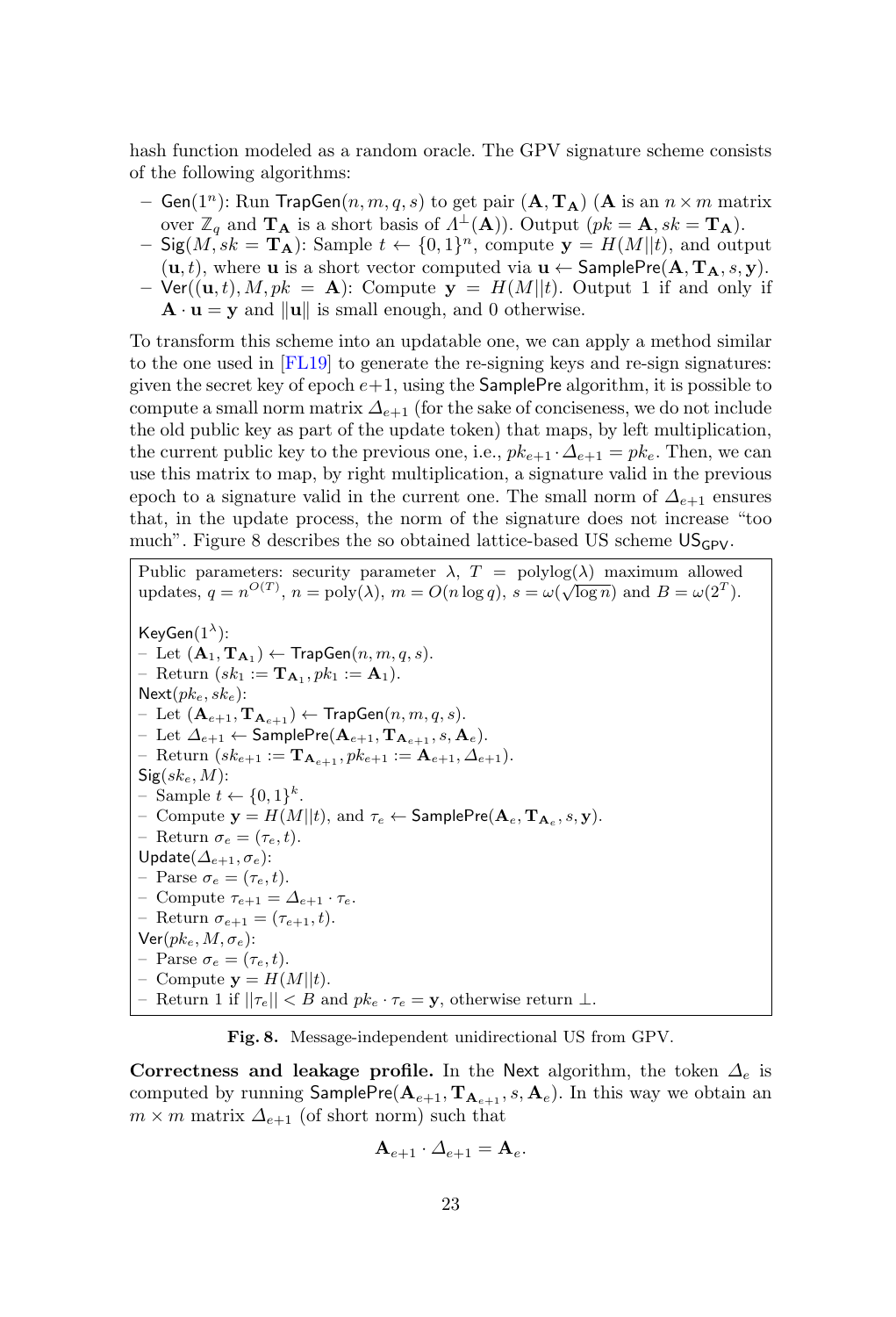If  $\sigma_e = (\tau_e, t)$  is a valid signature of M under the public key  $\mathbf{A}_e$ , we must have that  $\mathbf{A}_e \cdot \tau_e = H(M||t)$ , and that  $\tau_e$  is of small norm. When we update the signature  $\sigma_e$  we get  $\tau_{e+1} = \Delta_{e+1} \cdot \tau_e$ . Since both  $\Delta_e$  and  $\tau_e$  are of small norm, so is  $\tau_{e+1}$ . Moreover

$$
\mathbf{A}_{e+1} \cdot \tau_{e+1} = \mathbf{A}_{e+1} \cdot (\Delta_{e+1} \cdot \tau_e) = (\mathbf{A}_{e+1} \cdot \Delta_{e+1}) \cdot \tau_e
$$
  
=  $\mathbf{A}_e \cdot \tau_e = H(M||t),$ 

which proves correctness of the updated signature. As a signature produced by  $\sim$ algorithm Sign has size  $O(s\sqrt{m})$ , and after each update, the size grows at the rate of  $O(sm)$ , as in [\[FL19\]](#page-31-11), we set the parameter used in verification to be  $B = \omega(2^T)$ . The US construction can support  $T = \text{polylog}(\lambda)$  updates using the subexponential SIS assumption.

Modified leakage profile. As far as the leakage profile is concerned, in order to be able to prove the US-EUF-CMA security of  $US_{GPV}$ , we need to add a restriction that the adversary is not allowed to query the update oracle at epoch  $e^-$  –1 to obtain signatures at epoch  $e^-$ . We note that this restriction is needed to allow the challenger to simulate all responses to the oracle queries of the adversary. In the general case, this weakened model would allow to prove US schemes US-EUF-CMA which leak the token when seeing a signature and its updated version (such as Schnorr type signatures). However, as proven in Proposition [1](#page-24-0) below, even updating a large but limited amount of signatures will not leak the token for the  $US_{GPV}$  scheme. Consequently, weakening the model merely seems to be an artifact that results from our proof technique, but does not seem to represent a significant weakness in practice.

Moreover, as updated signatures are distinguishable from fresh ones, one has to keep track of the different signatures given to the adversary: for this reason, in the security proof we will split the set S into sets  $S'$  and  $\mathcal{U}'$ , which will consist of the fresh and updated signatures respectively. In addition to also supporting the feature of message-independence, interestingly, the  $US_{GPV}$  scheme satisfies also unidirectional updates: by construction, the secret key of epoch  $e$  alone is required to produce the update token  $\Delta_e$ . In particular this implies that the token cannot be used to backward adapt signatures, since this will contradict the unforgeability of the underlying signature scheme. This "feature" can be seen as one reason for the weakening of the model, as it is incompatible with the proof technique used for the other US constructions.

<span id="page-23-0"></span>**Security of**  $US_{GPV}$ **.** For this construction, we can prove the following theorem:

**Theorem 2.** Assuming the hardness of  $\text{SIS}_{q,n,m,2B}$ , the US scheme  $\text{US}_{\text{GPV}}$  from Figure [8](#page-22-0) is US-EUF-CMA secure, with the above discussed restriction on the adversary, in the random oracle model.

*Proof (Sketch)*. We can follow, here as well, the proof of Theorem [1:](#page-15-3) we guess the forgery period  $e^*$  and the window  $[e^-, e^+]$  (by the above discussion regarding the uni-directionality of the US under consideration, the window will be, in this case, one-sided, i.e., we can even assume that A has access to  $\Delta_{e^+}$ ). Outside of the window, we will behave in our simulation as in the original game and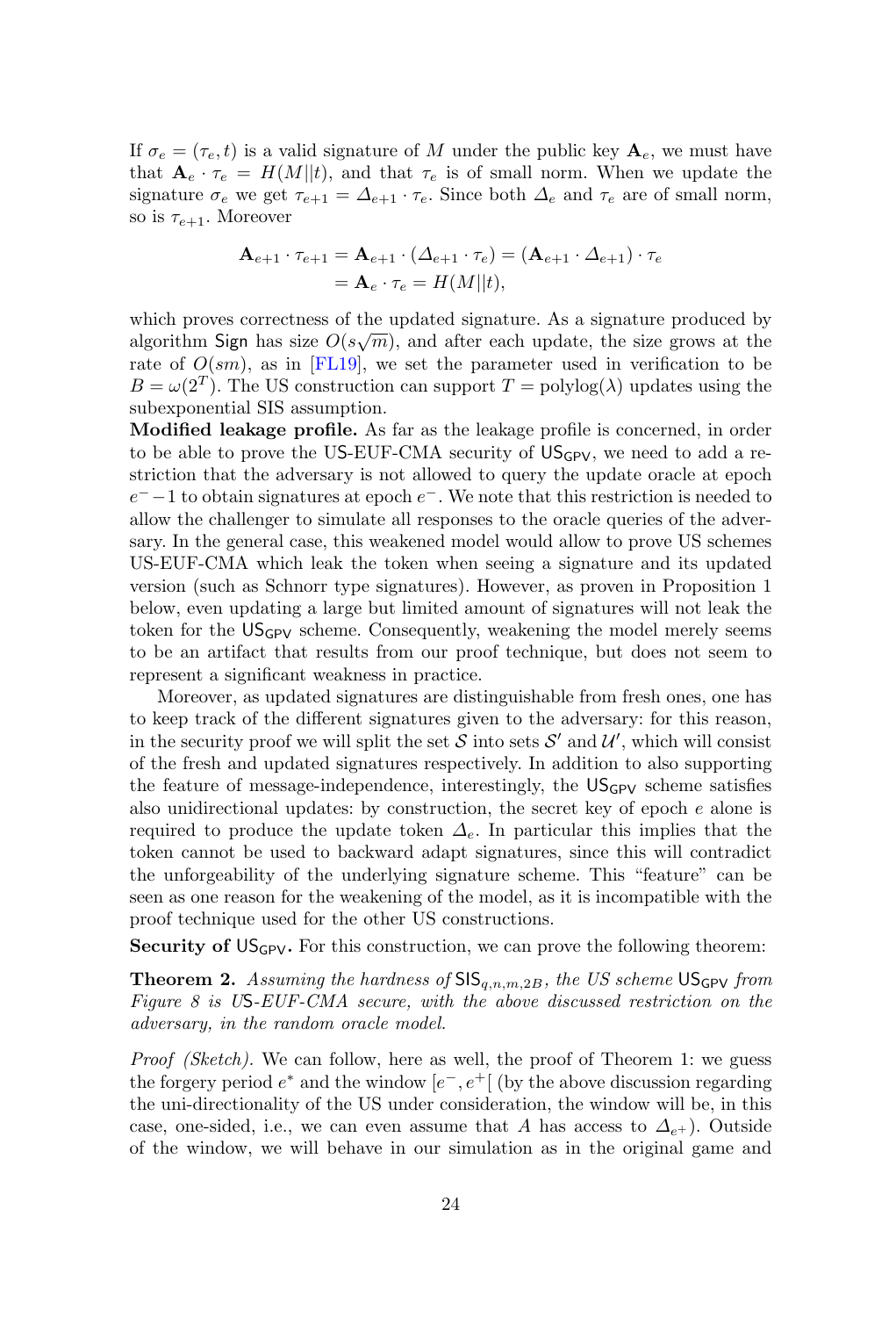will know all secret keys and update tokens. Inside the window, we start by embedding the SIS matrix  $A^*$  as public key of the forgery epoch  $e^*$ . We then have to distinguish the right part of the window,  $e \in ]e^*, e^+[$ , from the left part,  $e \in [e^-, e^*]$ . For all epochs e in the right part, we can produce  $pk_e$  and  $\Delta_e$  as in the real game (and thus we also have the corresponding secret key  $sk_e$ ). For those in the left part, we start by sampling  $\Delta_{e^*} \leftarrow \mathcal{D}_{\mathbb{Z}^{m \times m},s}$  and set  $pk_{e^*-1} := pk_{e^*} \cdot \Delta_{e^*}.$ Since this distribution is statistically close to the one of the matrices output by the SamplePre algorithm, the adversary will not be able to distinguish the simulation from the real game. We then iterate this process till we obtain  $pk_{e^-}$ . In this way we can respond to all secret key and token corruption queries. As far as the signature queries are concerned, we rely on the programmability of the random oracle model: when the adversary queries the signature oracle, we first sample the short vector that will serve as signature and then program the random oracle  $H$  accordingly. The presence of the "salt"  $t$  guarantees us that, except with negligible probability, we will be able to reply to all signing queries (e.g., even if the adversary asks for signature of the same message in different epochs, which would not be possible if there was no "salt" involved in the signing algorithm). The update queries can be answered as in the real game as, by the restriction imposed on the adversary, we will know all the tokens require to run the allowed update queries. Since simulation and real game are computationally indistinguishable, the reduction can derive a SIS solution from the forgery tuple.  $\Box$ 

We provide a full proof in Appendix [B.](#page-36-0)

*Remark 1.* The above  $US_{GPV}$  scheme does not achieve US-UU-CMA security: Firstly, the tag associated to a signature is not changed during the update and, secondly, the norm of the signature acts as distinguishing feature between fresh and updated signatures.

The following proposition shows that, under the parameter restriction required by the TrapGen algorithm, i.e.,  $m > 5n \log q$ , we can update a large but limited amount of signatures, namely k, without leaking the update token  $\Delta$  to the adversary.

<span id="page-24-0"></span>**Proposition 1.** Let  $m \geq 5n \log q$  and  $k \leq n$ . For any PPT adversary A, the probability that A on input  $(pk_e, sk_e, pk_{e+1})$  and any k pairs of updated signatures  $(\tau_{M_i,t_i,e}, \Delta_{e+1} \cdot \tau_{M_i,t_i,e})$  outputs the update token  $\Delta_{e+1}$  is negligible.

*Proof.* By the second claim of Lemma 5.2 from [\[GPV08\]](#page-32-12),  $\Delta_{e+1}$  is distributed according to a discrete Gaussian over  $\mathbb{Z}^{m \times m}$ , which has, by Lemma 2.10 from [\[GPV08\]](#page-32-12), at least min-entropy  $m(m - 1)$ . By the chain rule of min-entropy, every pair of updated signatures  $(\tau_e, \Delta_{e+1} \cdot \tau_e)$  lowers the entropy of  $\Delta_{e+1}$  by m log q. Hence the min-entropy of  $\Delta_{e+1}$  conditioned on the view of the adversary is at least  $m(m-1) - k \cdot m \log q$ , which is greater than n by our bounds on k and m.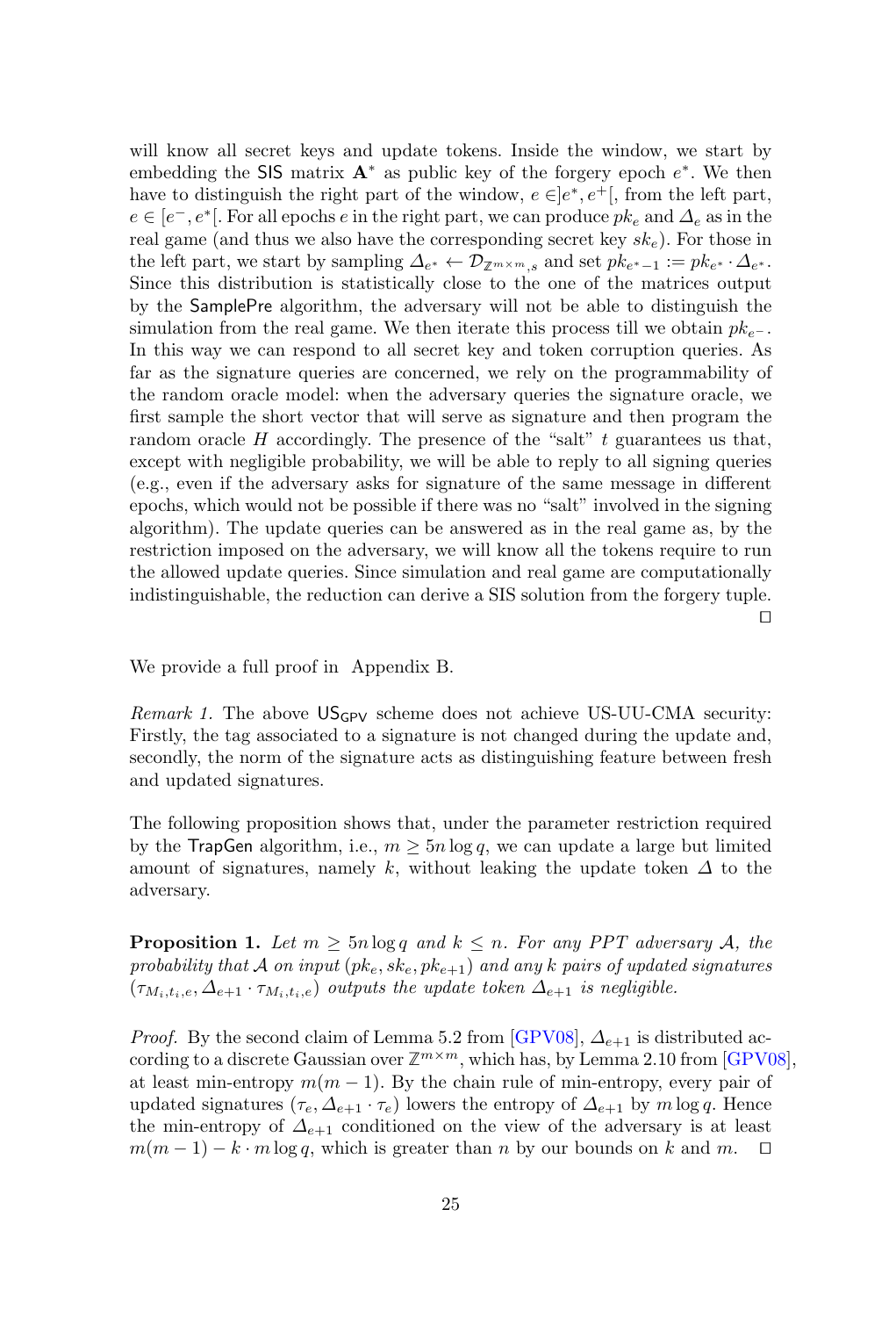#### <span id="page-25-0"></span>4.4 Overview and Discussion

We provide a compact overview of US schemes obtained from different KH signatures as well as our dedicated BLS-, PS- and GPV-based constructions in Table [1.](#page-25-1) We present the scheme along with the required hardness assumption, whether it is in the standard model, in the generic group model (GGM) or require random oracles (RO), whether it is unlinkable (UU-CMA), whether it is message-dependent or -independent (MD/MI) and whether it supports an unbounded number of epochs (UB), i.e,. at least polynomially many in the security parameter, or a concrete bound  $T$  on the number of updates.

| <b>Scheme</b>                  | Assumption    |     | Model UU-CMA | MD/MI | UВ |
|--------------------------------|---------------|-----|--------------|-------|----|
| $BLS$ (Sec. 4.2)               | co-CDH        | RO. |              | МI    |    |
| $BLS$ (Sec. 4.1)               | $co-CDH$      | RO. |              | MD    |    |
| $PS$ (Sec. 4.2)                | P-LRSW        | GGM |              | МI    |    |
| $PS$ (Sec. 4.1)                | <b>P-LRSW</b> | GGM |              | MD    |    |
| Waters (Sec. $4.1$ )           | $co$ -CDH     | SМ  |              | MD    |    |
| GPV (Sec. $4.3$ ) <sup>†</sup> | <b>SIS</b>    | RΟ  |              | МI    |    |

<span id="page-25-1"></span>Table 1. Overview of updatable signature schemes.

† Provides US-EUF-CMA security only in a weakened model.

As far as efficiency is concerned (counting only expensive operations), and in order to provide some intuition, the BLS construction requires 1 exponentiation for the Next algorithm, while the Update algorithm needs 1 hash to group operation and 1 exponentiation. On the other hand, the message-independent BLS from Section [4.2](#page-20-0) requires 1 exponentiation in the Next algorithm and only 1 exponentiation in the Update algorithm. PS requires 2 exponentiations for the Next algorithm, followed by 3 exponentiations in the Update algorithm. On the other hand, message-independent PS from Section [4.2](#page-20-0) requires 3 exponentiations for the Next algorithm, followed by 3 exponentiations in Update.

## 5 Construction of Updatable MACs

In this section we present a generic constructions of UMACs from (almost) keyhomomorphic PRFs and then present a dedicated construction of a UMAC from the Naor, Pinkas, and Reingold (NPR) PRF [\[NPR99\]](#page-33-10).

Before we start, we will discuss a well-known approach to turn a PRF  $F$ :  $\mathcal{K} \times \mathcal{X} \to \mathcal{Y}$  into a MAC by setting  $\sigma \leftarrow \Pi$ . Sig(sk, M) :=  $F$ (sk, M) with the canonical verification that recomputes the tag  $\sigma$  and compares it to the obtained one. Analogously, a KH-PRF gives a KH-MAC due to the key-homomorphism property and security of the PRF. However, if we use an "almost" KH-PRF, then the canonical verification needs to be replaced with an "approximate" canonical verification (i.e., noisy equality check), where the verification involves a metric function (e.g., Euclidean distance) that gives the distance between input tag and recomputed tag, and verification only succeeds if the distance is smaller than some bound  $\delta$ .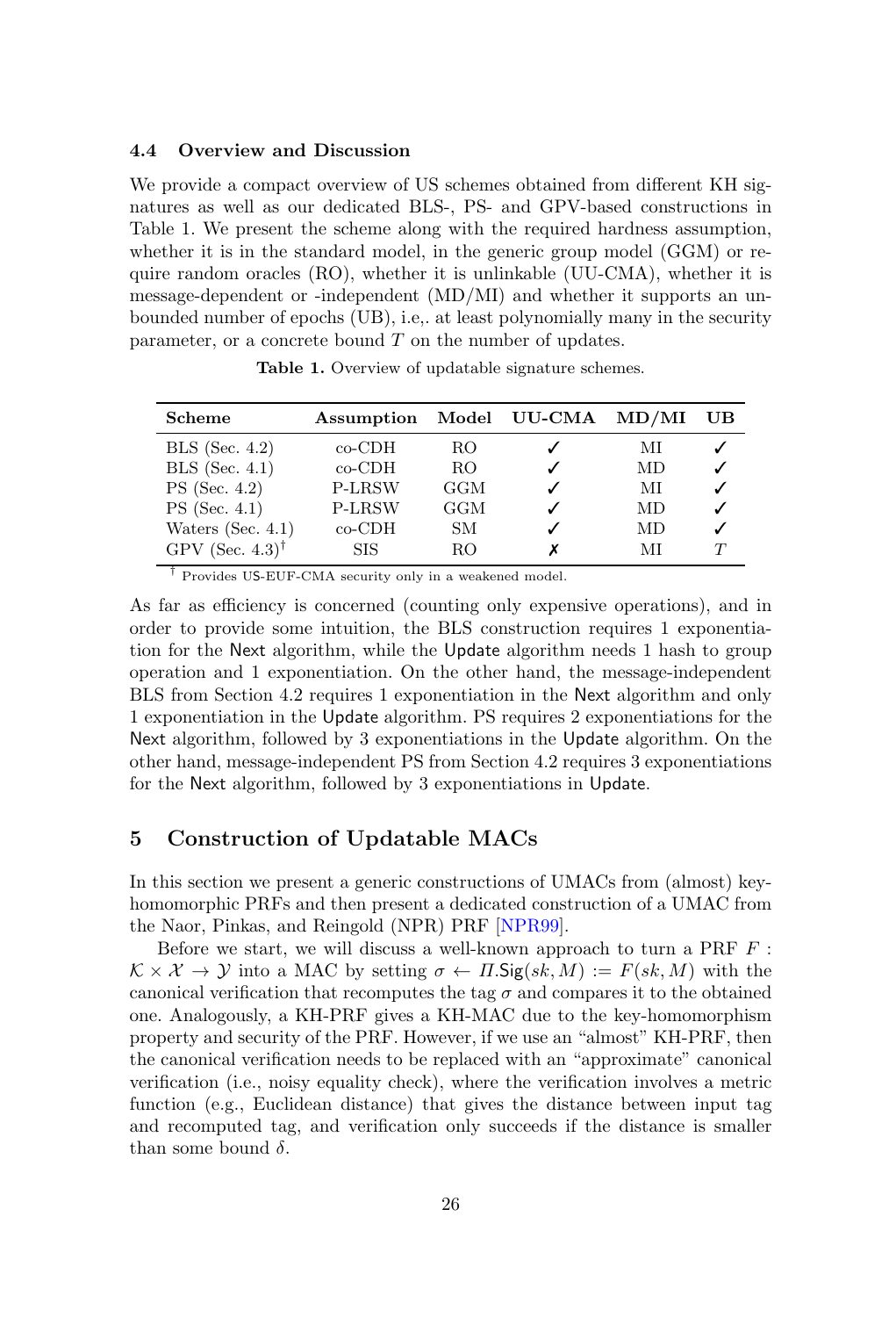Clearly, the above discussed approach only yields a fixed-length MAC with message space  $\mathcal{X}$ . If the message space is too small, however, we can use a collision-resistant hash function family ( $Gen_H, H$ ) with  $H : S \times \{0,1\}^* \to X$ to obtain a variable-length MAC that supports arbitrary length messages by defining  $\Pi'$ . Sig(sk,  $M$ ) :=  $F(sk, H(s, M))$ . For that construction we can show the following (cf. [\[Bel06\]](#page-30-13)):

<span id="page-26-0"></span>**Lemma 7.** If  $\Pi$  is a fixed-length EUF-CMA secure MAC for message space X and ( $Gen_H, H$ ) a collision resistant hash function family, then  $\Pi'$  is a variablelength EUF-CMA secure MAC for messages of arbitrary length.

*Proof (Sketch)*. Let A be the adversary in the experiment  $Exp_{\Pi,A}^{euf-cma}$  and let  $(M_1, \ldots, M_q)$  be the messages queried by A to oracle Sig' and  $(M^*, \sigma^*)$  be the valid forgery output by the adversary. Now, we have two cases: In the first case i) we have that  $H(s, M^*) = H(s, M_i)$  for some  $i \in [q]$ , which yields a collision pair  $(M^*, M_i)$  for H, contradicting collision-resistance of  $(\mathsf{Gen}_H, H)$ . In the second case ii) we have that  $H(s, M^*) \neq H(s, M_i)$  for all  $i \in [q]$ . However, this means that  $(H(s, M^*), \sigma^*)$  represents a valid tag (signature) for a new message  $H(s, M^*)$  and thus a valid forgery for  $\Pi$ .

Subsequently, in our generic construction we consider KH PRFs, which we can equivalently view as KH MACs for fixed-length inputs. We will not make it explicit in our construction, but straightforwardly applying Lemma [7](#page-26-0) to our generic construction in Section [5.1](#page-26-1) will yield UMACs for variable-length inputs.

### <span id="page-26-1"></span>5.1 UMACs from KH PRFs

Now we show how to obtain UMACs from (almost) KH-PRFs generically. For  $K$ we write  $\oplus$  as the group operation and  $-k$  as the inverse of k. For the group  $\mathcal{Y},$ we use the common addition. The UMAC obtained from a KH-PRF can be seen in Figure [9,](#page-27-0) where the text in blue color is only required when using "almost" KH-PRF and  $\mathcal{D}_{\chi}$  represents the error distribution (e.g., error distribution used in lattice-based constructions). We can show the following:

<span id="page-26-2"></span>**Theorem 3.** If  $F : K \times X \rightarrow Y$  is a secure (almost) key-homomorphic PRF (equivalently an EUF-CMA secure (approximate) MAC for message space  $\mathcal{X}$ ), then the UMAC construction in Figure [9](#page-27-0) is UMAC-EUF-CMA secure and UMAC-UU-CMA secure.

The proof of UMAC-EUF-CMA security follows exactly the strategy in the proof of Theorem [1](#page-15-3) with the only exceptions that within the window we need to simulate the Ver' oracle, and for the almost KH-PRF we need to account for the additional error terms. For completeness, we provide a sketch of the proof in Appendix [C.](#page-39-0)

A note on almost KH-PRFs. In the notion of almost KH-PRFs such as those from the (R)LWE assumption [\[BLMR13,](#page-30-2) [Kim20,](#page-32-7) [BEKS20\]](#page-30-4) every homomorphic operations increases the error  $\chi$  and thus the constructions are only T-time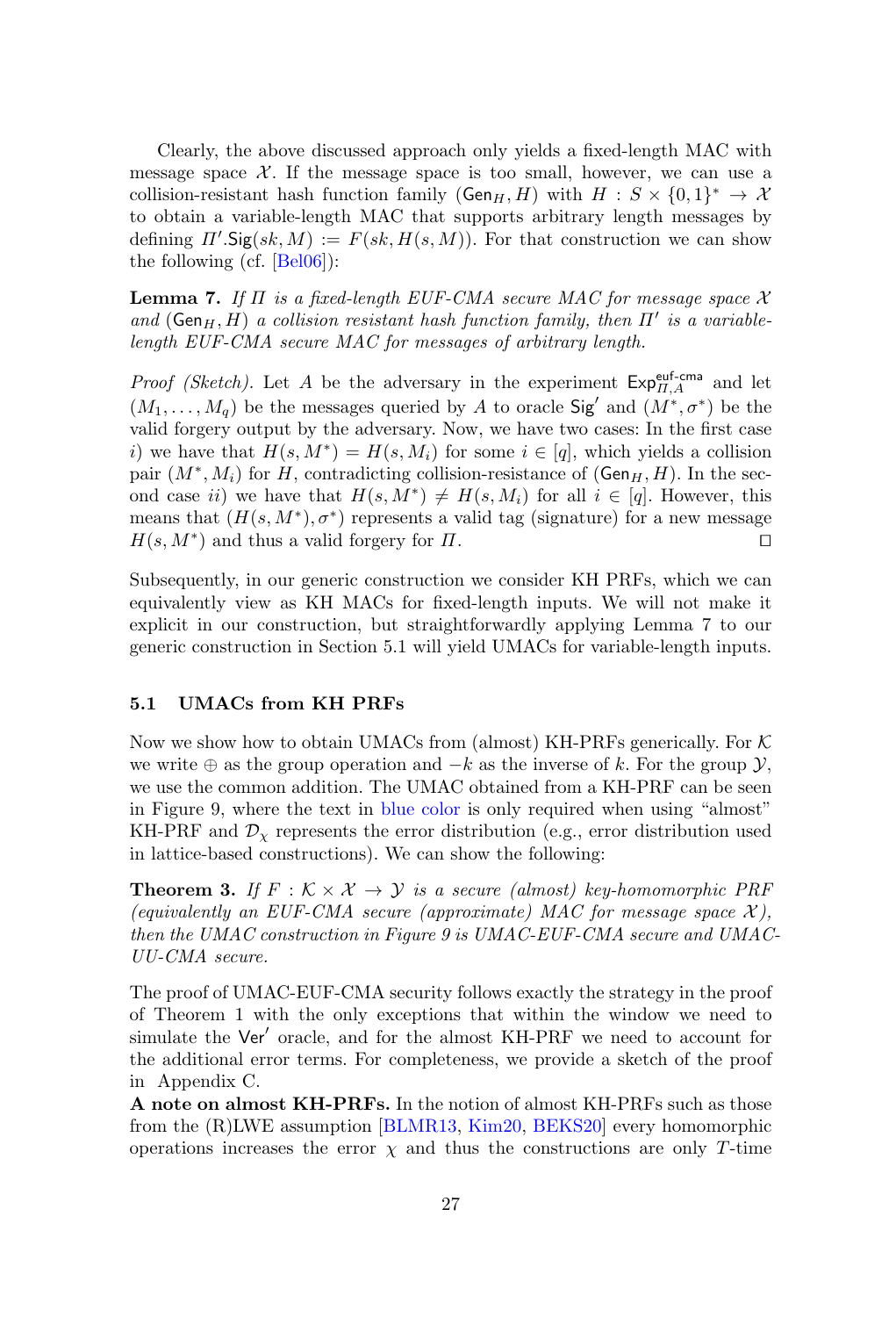$\mathsf{Setup}(1^\lambda,n)$ : – Sample a random key  $k_1 \in \mathcal{K}$  and output  $k_1$ .  $Next(k_e)$ : – Sample a random key  $k_{e+1} \in \mathcal{K}$ . – Compute  $\Delta_{e+1} = k_{e+1} \oplus -k_e$  and  $(k_{e+1}, \Delta_{e+1})$ .  $Sig(k_e, M)$  :  $-$  Sample  $(\chi_2, \ldots, \chi_e) \leftarrow \mathcal{D}_\chi$ . - Compute  $\sigma_e = F(k_e, M) + \sum_{i=2}^{e} \chi_i$  and output  $(M, \sigma_e)$ . Update $(\Delta_{e+1}, M, \sigma_e)$ : – Compute  $\sigma_{e+1} = \sigma_e + F(\Delta_{e+1}, M)$  and output  $(M, \sigma_{e+1})$ .  $\mathsf{Ver}(k_e, M, \sigma_e)$  : – If  $F(k_e, M) = \sigma_e \left( \|\sigma_e - F(k_e, M)\| \le \delta \right)$  output 1, otherwise output 0.

<span id="page-27-0"></span>Fig. 9. Bi-directional UMAC from (almost) KH-PRF. Blue parts correspond to the changes when using almost KH-PRF.

correct. This means, that UMACs constructed from such KH-PRFs by default will not satisfy the UMAC-UU-CMA notion, while the tags obtained from the Update algorithm will have higher error compared to fresh tags obtained from the Sig algorithm, thus making them trivially distinguishable. In order to circumvent this issue, in Figure [9,](#page-27-0) we use the trick to make the error depend on the epoch e that we are in. Hence, freshly computed tags and updated ones have the same amount of error, which makes them indistinguishable, and allows us to achieve the UMAC-UU-CMA notion.

Another issue to consider is the effect of the approximate canonical verification on the security of the UMAC. Since we have a noisy equality check during the verification algorithm, we can consider that we have a ball centered around the tag  $\sigma$ , such that verification accepts any vector within this ball as a valid tag. This implies that an adversary can just change the low-order bits of a valid tag  $\sigma$  to produce another valid tag  $\sigma'$  that will be within this ball and pass the verification, and hence, break the strong unforgeability. However, since in this work we are only interested in conventional unforgeability of the MAC (i.e., do not require strongly unforgeable MACs), this approach is not useful to a valid adversary against our UMAC. The adversary in our case is required to come up with a valid tag that lies sufficiently far away from any tags that it was provided with. Though, the adversary cannot do this due to the security of the underlying KH-PRF. Nevertheless, the security of the KH-MAC obtained from KH-PRF is correlated with the verification bound. If the verification bound is extremely large, then we have that the balls around the valid tags are overlapping (i.e., the balls are so large that they cover the entire space), and then with high probability any random vector is sufficiently close to a random tag. However, by setting the parameters appropriately we can bound this probability to be negligible. More precisely, when using lattice-based almost KH-PRFs as MACs, for a MAC verification bound  $\delta$ , modulus q and lattice dimension n, we have that the ball around a valid tag  $\sigma$  takes up  $(\delta/q)^n$  of the area, where the entire space has area of  $q^n$ . If the space taken by the ball is negligible, then it is hard for the adversary to forge a valid tag. Since this will depend on the instantiation and parameters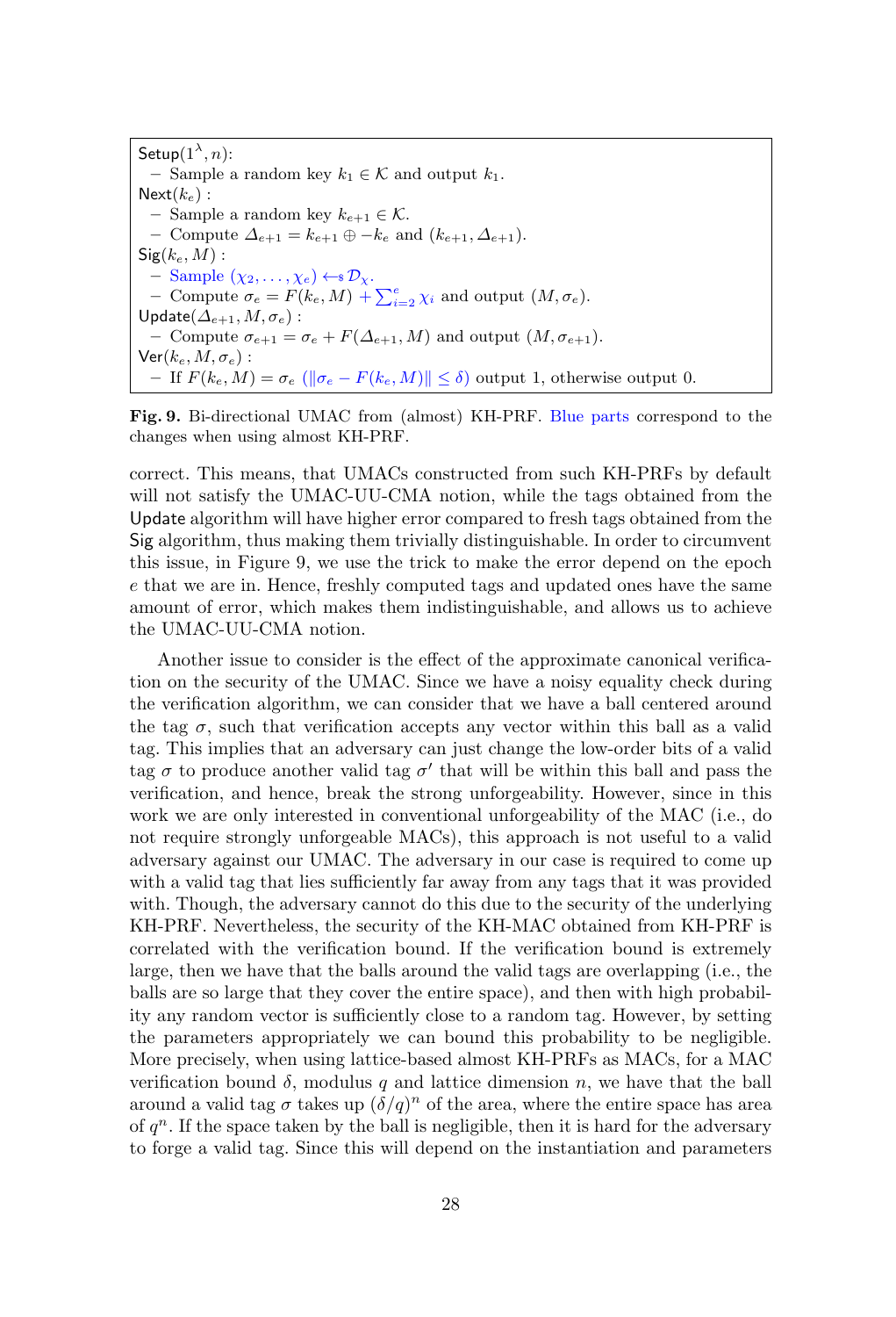of the almost KH-PRF, we leave it as an open problem to setup tighter bounds and compute exact parameters. For our construction in Figure [9,](#page-27-0) we can set the verification bound to  $\delta = T \cdot B$ , for a constant T denoting the maximum number of epochs for our UMAC, and B the bound on the errors sampled from  $\mathcal{D}_{\gamma}$ .

### <span id="page-28-0"></span>5.2 Message-Independent UMAC from the NPR PRF

Since UMACs from KH-PRFs are inherently message-dependent, we now present a dedicated construction of a variable-length UMAC scheme that is messageindependent (MI) from the PRF due to Naor, Pinkas, and Reingold (NPR) [\[NPR99\]](#page-33-10). Let us recall the NPR PRF and therefore let **G** be a cyclic group of prime oder p in which the DDH assumption holds and  $H: \{0,1\}^* \to \mathbb{G}$  a hash function modeled as a random oracle, then the NPR PRF with  $F: \mathbb{Z}_p^* \times \{0,1\}^* \to \mathbb{G}$  is defined as  $F(k, M) := H(M)^k$ . It is secure under the DDH assumption in the random oracle model. In contrast to the key-homomorphic variant of the NPR PRF which considers keys from the additive group  $\mathbb{Z}_p$ , we consider key updates multiplicatively with  $\Delta \in \mathbb{Z}_p^*$ , in the vein of the multiplicative variant of the US from the BLS scheme in Section [4.2.](#page-20-0) Note that as in Section [4.2](#page-20-0) we consider MI to be a feature of UMACs for practical applications where one can assume that one operates on valid UMACs.

Setup $(1^{\lambda}, n)$ :  $-$  Run  $\mathcal{G} = (\mathbb{G}, p, g)$  ← GGen(1<sup>λ</sup>), choose a hash function  $H : \{0, 1\}^*$  →  $\mathbb{G}_1$ uniformly at random from hash function family  $\{H_k\}_k$ . − Sample a random key  $k_1 \in \mathbb{Z}_p^*$  and return  $(\mathcal{G}, H, k_1)$ .  $Next(k_e)$ : - Choose  $\Delta_{e+1} \leftarrow \mathbb{Z}_p^*$  and return  $(k_{e+1} := (\mathcal{G}, H, k_e \cdot \Delta_{e+1}), \Delta_{e+1}).$  $Sig(k_e, M)$ : - Compute  $\sigma_e = H(M)^{k_e}$  and return  $(M, \sigma_e)$ . Update $(\varDelta_{e+1},\sigma_{e})$ : - Compute  $\sigma_{e+1} = \sigma_e^{\Delta_{e+1}}$  and return  $\sigma_{e+1}$ .  $\mathsf{Ver}(k_e, M, \sigma_e)$  : - If  $H(M)^{k_e} = \sigma_e$  return 1, otherwise return 0.

Fig. 10. Bi-directional variable-length UMAC from NPR PRF.

To show the security of this construction, we can exactly follow the proof of Theorem [3](#page-26-2) with the only exception that we do not use the key-homomorphic property of the PRF in Update, but choose  $\Delta_{e_i+1} \leftarrow \mathbb{Z}_p^*$  and compute  $\sigma = \sigma^{\Delta_{e_i+1}^{-1}}$ or  $\sigma = \sigma^{\Delta_{e_i+1}}$  if we have to switch PRF evaluations back (from epoch  $e_i + 1$ to epoch  $e_i$ ) or forth (from epoch  $e_i$  to epoch  $e_i + 1$ ). Checking correctness is straightforward and we obtain the following:

**Corollary 2.** Let  $F$  be the NPR PRF, then the construction in Figure  $\gamma$  is an UMAC-EUF-CMA-secure and UMAC-UU-CMA secure UMAC.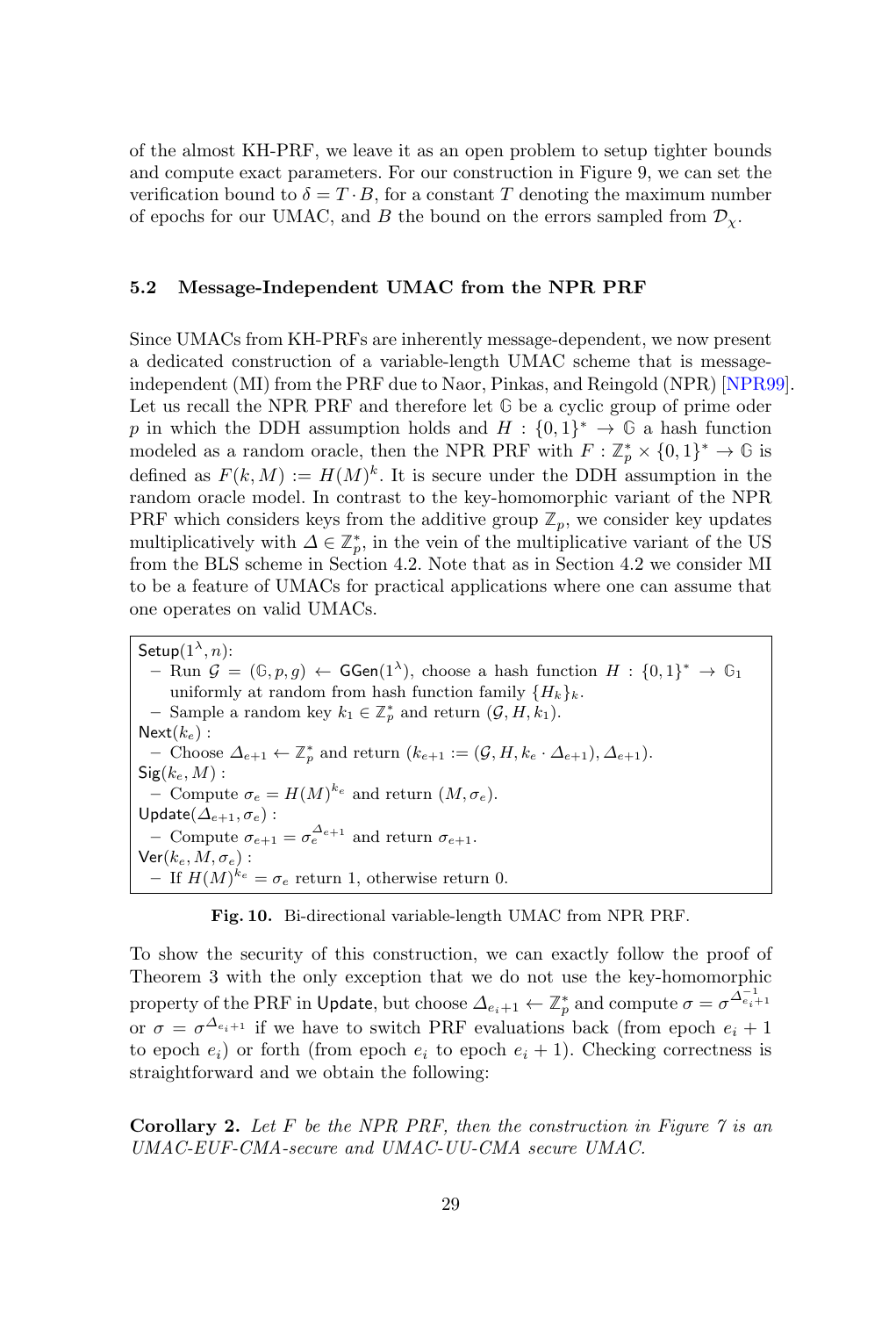#### 5.3 Overview and Discussion

We provide a compact overview of UMACs obtained from different KH-PRFs as well as our dedicated NPR-based construction in Table [2.](#page-29-4) We use the same criteria for comparison as in Section [4.4.](#page-25-0)

| Scheme               | Assumption Model UU-CMA MD/MI UB |     |    |   |
|----------------------|----------------------------------|-----|----|---|
| BLMR (NPR) [BLMR13]  | DDH.                             | RO. | MD |   |
| $NPR$ (Sec.5.2)      | <b>DDH</b>                       | RO. | МI |   |
| <b>BEKS</b> [BEKS20] | <b>RIWE</b>                      | RO. | МĐ | T |
| $Kim$ $Kim20$        | LWE.                             | SМ  | МĐ | T |

<span id="page-29-4"></span>Table 2. Overview of updatable MACs.

Regarding efficiency (again only counting expensive operations), for the keyhomomorphic NPR UMAC for instance Update requires 1 hashing to the group as well as 1 exponentiation and Next only cheap operations. The variant of the NPR UMAC from Sec. [5.2](#page-28-0) requires instead 1 exponentiation for Update and Next also only cheap operations.

Acknowledgements. We thank the anonymous reviewers for their comments. This project has received funding from the European Union's Horizon 2020 research and innovation programme under grant agreement n<sup>°871473</sup> (KRAKEN), European Union's Horizon 2020 ECSEL Joint Undertaking project under grant agreement n◦783119 (SECREDAS), by the Austrian Science Fund (FWF) and netidee SCIENCE grant P31621-N38 (PROFET) and FWF grant W1255-N23.

## References

- <span id="page-29-0"></span>[ABK20] Vivek Arte, Mihir Bellare, and Louiza Khati. Incremental cryptography revisited: PRFs, nonces and modular design. In Karthikeyan Bhargavan, Elisabeth Oswald, and Manoj Prabhakaran, editors, INDOCRYPT 2020, volume 12578 of LNCS, pages 576–598. Springer, Heidelberg, December 2020.
- <span id="page-29-3"></span>[ACdMT05] Giuseppe Ateniese, Daniel H. Chou, Breno de Medeiros, and Gene Tsudik. Sanitizable signatures. In Sabrina De Capitani di Vimercati, Paul F. Syverson, and Dieter Gollmann, editors, ESORICS 2005, volume 3679 of LNCS, pages 159–177. Springer, Heidelberg, September 2005.
- <span id="page-29-1"></span>[ACJ17] Prabhanjan Ananth, Aloni Cohen, and Abhishek Jain. Cryptography with updates. In Jean-Sébastien Coron and Jesper Buus Nielsen, editors, EUROCRYPT 2017, Part II, volume 10211 of LNCS, pages 445-472. Springer, Heidelberg, April / May 2017.
- <span id="page-29-2"></span>[AIK06] Benny Applebaum, Yuval Ishai, and Eyal Kushilevitz. Computationally private randomizing polynomials and their applications. Comput. Com $plex.$ ,  $15(2):115-162$ ,  $2006.$
- <span id="page-29-5"></span>[Ajt99] Miklós Ajtai. Generating hard instances of the short basis problem. In Jirí Wiedermann, Peter van Emde Boas, and Mogens Nielsen, editors, ICALP 99, volume 1644 of LNCS, pages 1–9. Springer, Heidelberg, July 1999.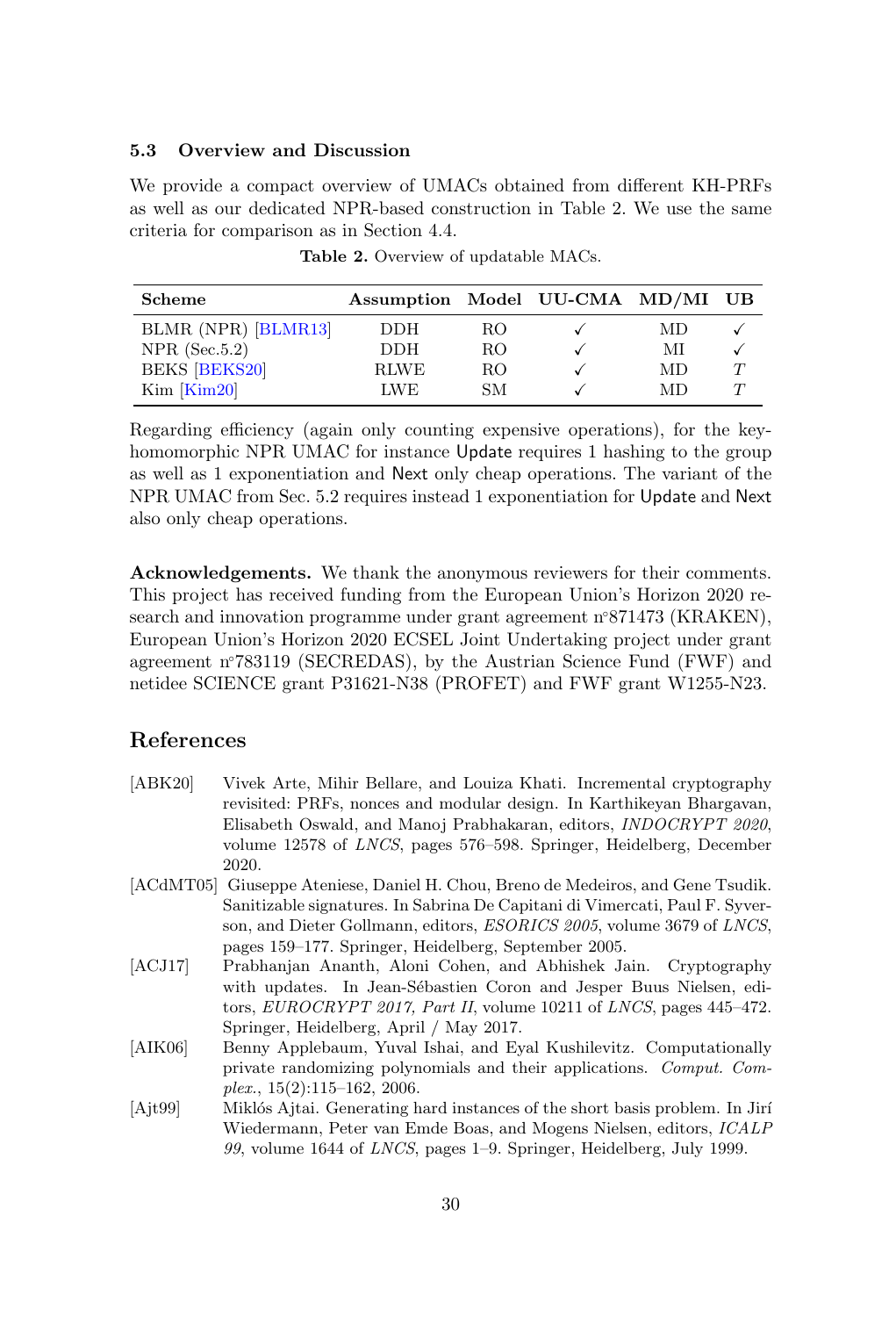- <span id="page-30-6"></span>[App20] Apple. Code signing, 2020. [https://developer.apple.com/support/](https://developer.apple.com/support/code-signing/) [code-signing/](https://developer.apple.com/support/code-signing/).
- <span id="page-30-7"></span>[Arc20] Arch Linux Wiki. pacman/package signing, 2020. [https://wiki.](https://wiki.archlinux.org/index.php/Pacman/Package_signing) [archlinux.org/index.php/Pacman/Package\\_signing](https://wiki.archlinux.org/index.php/Pacman/Package_signing).
- <span id="page-30-5"></span>[ARS20] Behzad Abdolmaleki, Sebastian Ramacher, and Daniel Slamanig. Lift-andshift: Obtaining simulation extractable subversion and updatable SNARKs generically. In Jay Ligatti, Xinming Ou, Jonathan Katz, and Giovanni Vigna, editors, ACM CCS 20, pages 1987–2005. ACM Press, November 2020.
- <span id="page-30-12"></span>[BBS98] Matt Blaze, Gerrit Bleumer, and Martin Strauss. Divertible protocols and atomic proxy cryptography. In Kaisa Nyberg, editor, EUROCRYPT'98, volume 1403 of LNCS, pages 127–144. Springer, Heidelberg, May / June 1998.
- <span id="page-30-10"></span>[BCC<sup>+</sup>16] Jonathan Bootle, Andrea Cerulli, Pyrros Chaidos, Essam Ghadafi, and Jens Groth. Foundations of fully dynamic group signatures. In Mark Manulis, Ahmad-Reza Sadeghi, and Steve Schneider, editors, ACNS 16, volume 9696 of LNCS, pages 117–136. Springer, Heidelberg, June 2016.
- <span id="page-30-11"></span>[BCN<sup>+</sup>10] Patrik Bichsel, Jan Camenisch, Gregory Neven, Nigel P. Smart, and Bogdan Warinschi. Get shorty via group signatures without encryption. In Juan A. Garay and Roberto De Prisco, editors, SCN 10, volume 6280 of LNCS, pages 381–398. Springer, Heidelberg, September 2010.
- <span id="page-30-3"></span>[BDGJ20] Colin Boyd, Gareth T. Davies, Kristian Gjøsteen, and Yao Jiang. Fast and secure updatable encryption. In Daniele Micciancio and Thomas Ristenpart, editors, CRYPTO 2020, Part I, volume 12170 of LNCS, pages 464–493. Springer, Heidelberg, August 2020.
- <span id="page-30-4"></span>[BEKS20] Dan Boneh, Saba Eskandarian, Sam Kim, and Maurice Shih. Improving speed and security in updatable encryption schemes. In Shiho Moriai and Huaxiong Wang, editors, ASIACRYPT 2020, Part III, volume 12493 of LNCS, pages 559–589. Springer, Heidelberg, December 2020.
- <span id="page-30-13"></span>[Bel06] Mihir Bellare. New proofs for NMAC and HMAC: Security without collision-resistance. In Cynthia Dwork, editor, CRYPTO 2006, volume 4117 of LNCS, pages 602–619. Springer, Heidelberg, August 2006.
- <span id="page-30-8"></span>[BFF<sup>+</sup>09] Christina Brzuska, Marc Fischlin, Tobias Freudenreich, Anja Lehmann, Marcus Page, Jakob Schelbert, Dominique Schröder, and Florian Volk. Security of sanitizable signatures revisited. In Stanislaw Jarecki and Gene Tsudik, editors, PKC 2009, volume 5443 of LNCS, pages 317–336. Springer, Heidelberg, March 2009.
- <span id="page-30-9"></span>[BFLS10] Christina Brzuska, Marc Fischlin, Anja Lehmann, and Dominique Schröder. Unlinkability of sanitizable signatures. In Phong Q. Nguyen and David Pointcheval, editors, PKC 2010, volume 6056 of LNCS, pages 444–461. Springer, Heidelberg, May 2010.
- <span id="page-30-0"></span>[BGG94] Mihir Bellare, Oded Goldreich, and Shafi Goldwasser. Incremental cryptography: The case of hashing and signing. In Yvo Desmedt, editor,  $CRYPTO'94$ , volume 839 of *LNCS*, pages 216–233. Springer, Heidelberg, August 1994.
- <span id="page-30-1"></span>[BGG95] Mihir Bellare, Oded Goldreich, and Shafi Goldwasser. Incremental cryptography and application to virus protection. In 27th ACM STOC, pages 45–56. ACM Press, May / June 1995.
- <span id="page-30-2"></span>[BLMR13] Dan Boneh, Kevin Lewi, Hart William Montgomery, and Ananth Raghunathan. Key homomorphic PRFs and their applications. In Ran Canetti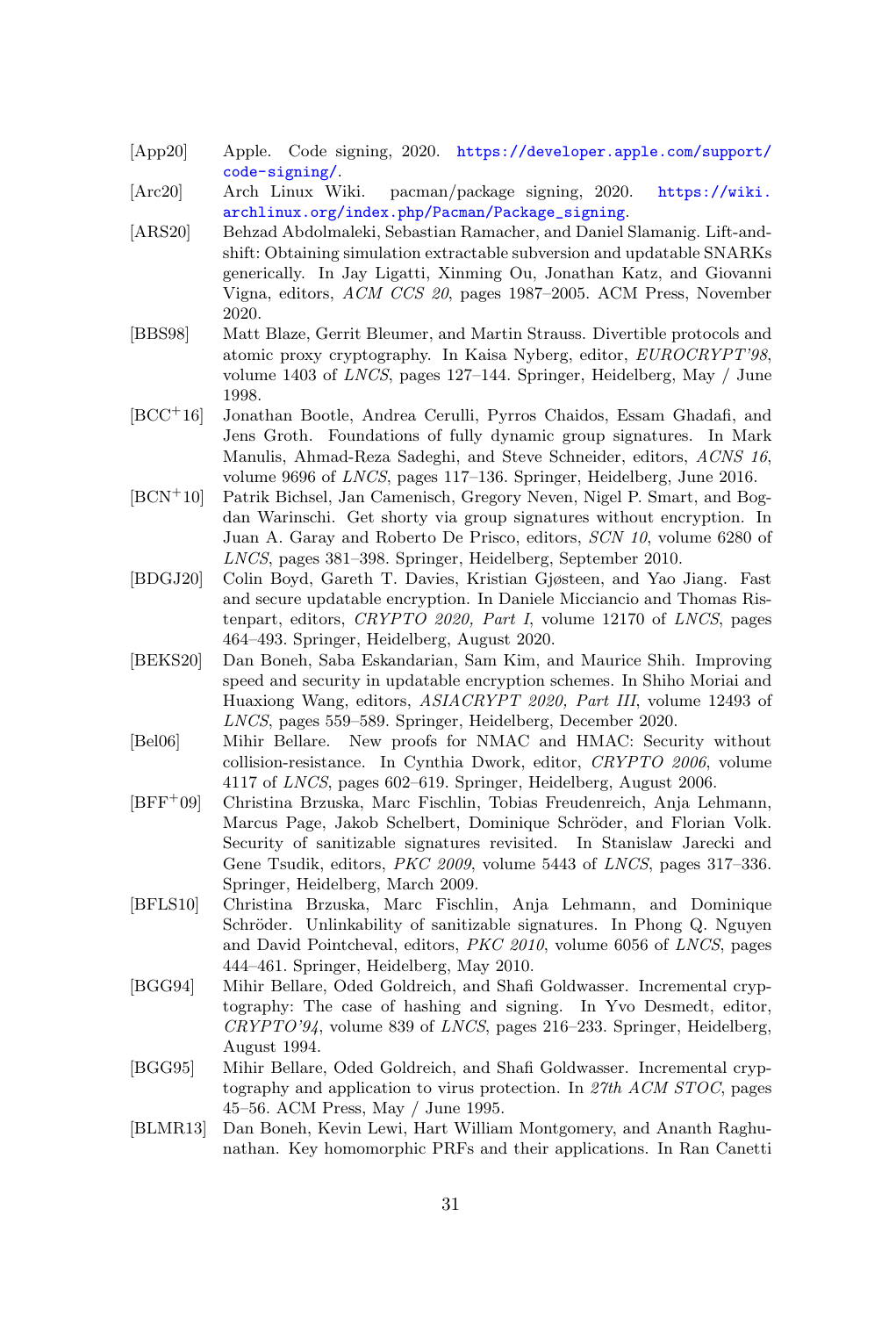and Juan A. Garay, editors, CRYPTO 2013, Part I, volume 8042 of LNCS, pages 410–428. Springer, Heidelberg, August 2013.

- <span id="page-31-8"></span>[BLS01] Dan Boneh, Ben Lynn, and Hovav Shacham. Short signatures from the Weil pairing. In Colin Boyd, editor, ASIACRYPT 2001, volume 2248 of LNCS, pages 514–532. Springer, Heidelberg, December 2001.
- <span id="page-31-3"></span>[BP14] Abhishek Banerjee and Chris Peikert. New and improved keyhomomorphic pseudorandom functions. In Juan A. Garay and Rosario Gennaro, editors, CRYPTO 2014, Part I, volume 8616 of LNCS, pages 353–370. Springer, Heidelberg, August 2014.
- <span id="page-31-5"></span>[CDHK15] Jan Camenisch, Maria Dubovitskaya, Kristiyan Haralambiev, and Markulf Kohlweiss. Composable and modular anonymous credentials: Definitions and practical constructions. In Tetsu Iwata and Jung Hee Cheon, editors,  $ASIACRYPT 2015$ , Part II, volume 9453 of LNCS, pages 262-288. Springer, Heidelberg, November / December 2015.
- <span id="page-31-7"></span>[CMZ14] Melissa Chase, Sarah Meiklejohn, and Greg Zaverucha. Algebraic MACs and keyed-verification anonymous credentials. In Gail-Joon Ahn, Moti Yung, and Ninghui Li, editors, ACM CCS 2014, pages 1205–1216. ACM Press, November 2014.
- <span id="page-31-10"></span>[DS16] David Derler and Daniel Slamanig. Key-homomorphic signatures: Definitions and applications to multiparty signatures and non-interactive zeroknowledge. Cryptology ePrint Archive, Report 2016/792, 2016. [https:](https://eprint.iacr.org/2016/792) [//eprint.iacr.org/2016/792](https://eprint.iacr.org/2016/792).
- <span id="page-31-6"></span>[DS18] David Derler and Daniel Slamanig. Highly-efficient fully-anonymous dynamic group signatures. In Jong Kim, Gail-Joon Ahn, Seungjoo Kim, Yongdae Kim, Javier López, and Taesoo Kim, editors, *ASIACCS 18*, pages 551–565. ACM Press, April 2018.
- <span id="page-31-2"></span>[DS19] David Derler and Daniel Slamanig. Key-homomorphic signatures: definitions and applications to multiparty signatures and non-interactive zeroknowledge. Des. Codes Cryptogr., 87(6):1373–1413, 2019.
- <span id="page-31-4"></span>[Ele14] Nikolay Elenkov. Android Security Internals: An In-Depth Guide to Android's Security Architecture. No Starch Press, 2014.
- <span id="page-31-0"></span>[EPRS17] Adam Everspaugh, Kenneth G. Paterson, Thomas Ristenpart, and Samuel Scott. Key rotation for authenticated encryption. In Jonathan Katz and Hovav Shacham, editors, CRYPTO 2017, Part III, volume 10403 of LNCS, pages 98–129. Springer, Heidelberg, August 2017.
- <span id="page-31-1"></span>[FKM<sup>+</sup>16] Nils Fleischhacker, Johannes Krupp, Giulio Malavolta, Jonas Schneider, Dominique Schröder, and Mark Simkin. Efficient unlinkable sanitizable signatures from signatures with re-randomizable keys. In Chen-Mou Cheng, Kai-Min Chung, Giuseppe Persiano, and Bo-Yin Yang, editors, PKC 2016, Part I, volume 9614 of LNCS, pages 301–330. Springer, Heidelberg, March 2016.
- <span id="page-31-11"></span>[FL19] Xiong Fan and Feng-Hao Liu. Proxy re-encryption and re-signatures from lattices. In Robert H. Deng, Valérie Gauthier-Umaña, Martín Ochoa, and Moti Yung, editors, ACNS 19, volume 11464 of LNCS, pages 363–382. Springer, Heidelberg, June 2019.
- <span id="page-31-9"></span>[GGM84] Oded Goldreich, Shafi Goldwasser, and Silvio Micali. On the cryptographic applications of random functions. In G. R. Blakley and David Chaum, editors, CRYPTO'84, volume 196 of LNCS, pages 276–288. Springer, Heidelberg, August 1984.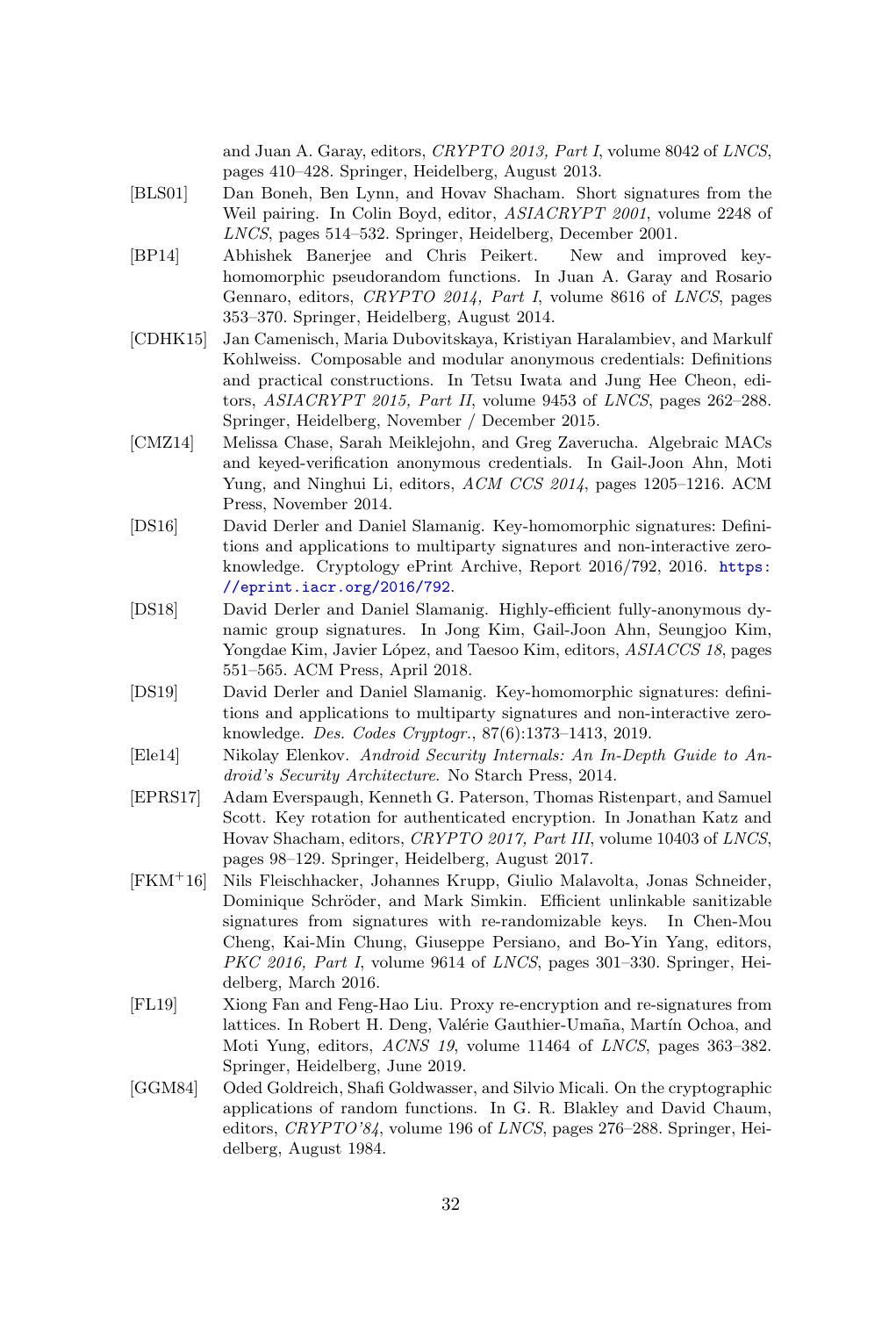- <span id="page-32-1"></span>[GKM<sup>+</sup>18] Jens Groth, Markulf Kohlweiss, Mary Maller, Sarah Meiklejohn, and Ian Miers. Updatable and universal common reference strings with applications to zk-SNARKs. In Hovav Shacham and Alexandra Boldyreva, editors, CRYPTO 2018, Part III, volume 10993 of LNCS, pages 698–728. Springer, Heidelberg, August 2018.
- <span id="page-32-8"></span>[Goo19] Google Developers. Sign your app, 2019. [https://developer.android.](https://developer.android.com/studio/publish/app-signing) [com/studio/publish/app-signing](https://developer.android.com/studio/publish/app-signing).
- <span id="page-32-12"></span>[GPV08] Craig Gentry, Chris Peikert, and Vinod Vaikuntanathan. Trapdoors for hard lattices and new cryptographic constructions. In Richard E. Ladner and Cynthia Dwork, editors, 40th ACM STOC, pages 197–206. ACM Press, May 2008.
- <span id="page-32-0"></span>[IK00] Yuval Ishai and Eyal Kushilevitz. Randomizing polynomials: A new representation with applications to round-efficient secure computation. In  $41st$ FOCS, pages 294–304. IEEE Computer Society Press, November 2000.
- <span id="page-32-13"></span>[Jia20] Yao Jiang. The direction of updatable encryption does not matter much. In Shiho Moriai and Huaxiong Wang, editors, ASIACRYPT 2020, Part III, volume 12493 of LNCS, pages 529–558. Springer, Heidelberg, December 2020.
- <span id="page-32-4"></span>[JKR19] Stanislaw Jarecki, Hugo Krawczyk, and Jason K. Resch. Updatable oblivious key management for storage systems. In Lorenzo Cavallaro, Johannes Kinder, XiaoFeng Wang, and Jonathan Katz, editors, ACM CCS 2019, pages 379–393. ACM Press, November 2019.
- <span id="page-32-6"></span>[JMM19] Daniel Jost, Ueli Maurer, and Marta Mularczyk. Efficient ratcheting: Almost-optimal guarantees for secure messaging. In Yuval Ishai and Vincent Rijmen, editors, EUROCRYPT 2019, Part I, volume 11476 of LNCS, pages 159–188. Springer, Heidelberg, May 2019.
- <span id="page-32-11"></span>[JMSW02] Robert Johnson, David Molnar, Dawn Xiaodong Song, and David Wagner. Homomorphic signature schemes. In Bart Preneel, editor, CT-RSA 2002, volume 2271 of LNCS, pages 244–262. Springer, Heidelberg, February 2002.
- <span id="page-32-5"></span>[JS18] Joseph Jaeger and Igors Stepanovs. Optimal channel security against finegrained state compromise: The safety of messaging. In Hovav Shacham and Alexandra Boldyreva, editors, CRYPTO 2018, Part I, volume 10991 of LNCS, pages 33–62. Springer, Heidelberg, August 2018.
- <span id="page-32-7"></span>[Kim20] Sam Kim. Key-homomorphic pseudorandom functions from LWE with small modulus. In Anne Canteaut and Yuval Ishai, editors, EURO- $CRYPT 2020$ , Part II, volume 12106 of LNCS, pages 576–607. Springer, Heidelberg, May 2020.
- <span id="page-32-3"></span>[KLR19] Michael Klooß, Anja Lehmann, and Andy Rupp. (R)CCA secure updatable encryption with integrity protection. In Yuval Ishai and Vincent Rijmen, editors, EUROCRYPT 2019, Part I, volume 11476 of LNCS, pages 68–99. Springer, Heidelberg, May 2019.
- <span id="page-32-9"></span>[Kra05] Martin F. Krafft. The Debian System: Concepts and Techniques. No Starch Press Series. No Starch Press, 2005.
- <span id="page-32-2"></span>[Lip20] Helger Lipmaa. Key-and-argument-updatable QA-NIZKs. In Clemente Galdi and Vladimir Kolesnikov, editors, SCN 20, volume 12238 of LNCS, pages 645–669. Springer, Heidelberg, September 2020.
- <span id="page-32-10"></span>[LSW10] Hans Löhr, Ahmad-Reza Sadeghi, and Marcel Winandy. Patterns for secure boot and secure storage in computer systems. In ARES, pages 569– 573. IEEE Computer Society, 2010.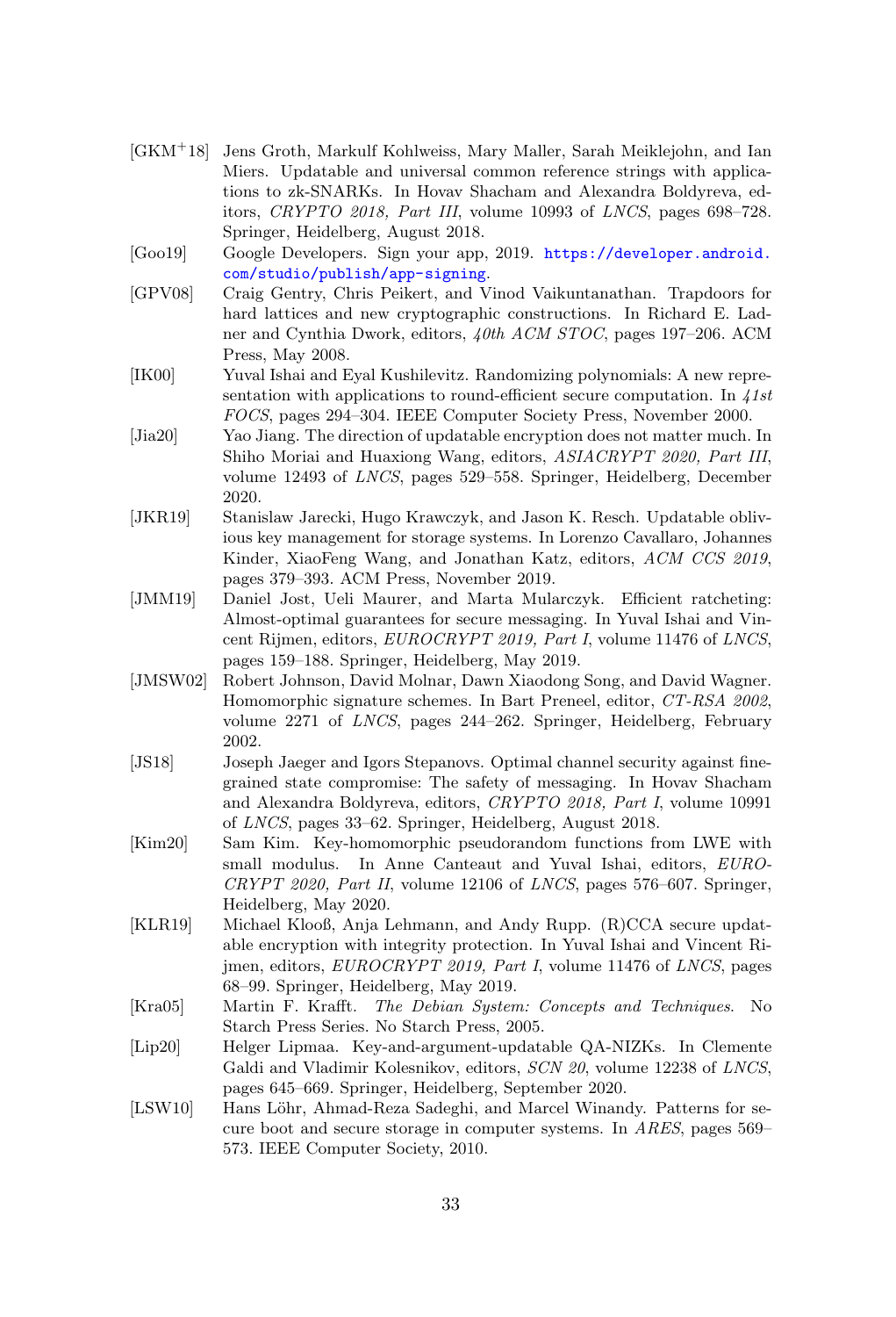- <span id="page-33-0"></span>[LT18] Anja Lehmann and Björn Tackmann. Updatable encryption with postcompromise security. In Jesper Buus Nielsen and Vincent Rijmen, editors,  $EUROCRYPT 2018$ , Part III, volume 10822 of LNCS, pages 685-716. Springer, Heidelberg, April / May 2018.
- <span id="page-33-2"></span>[Mic20] Microsoft. Sign a windows 10 app package, 2020. [https://docs.microsoft.com/en-us/windows/msix/package/](https://docs.microsoft.com/en-us/windows/msix/package/signing-package-overview) [signing-package-overview](https://docs.microsoft.com/en-us/windows/msix/package/signing-package-overview).
- <span id="page-33-5"></span>[MNT06] Einar Mykletun, Maithili Narasimha, and Gene Tsudik. Authentication and integrity in outsourced databases. TOS, 2(2):107–138, 2006.
- <span id="page-33-10"></span>[NPR99] Moni Naor, Benny Pinkas, and Omer Reingold. Distributed pseudorandom functions and KDCs. In Jacques Stern, editor, EUROCRYPT'99, volume 1592 of LNCS, pages 327–346. Springer, Heidelberg, May 1999.
- <span id="page-33-9"></span>[PS16] David Pointcheval and Olivier Sanders. Short randomizable signatures. In Kazue Sako, editor,  $CT-RSA$  2016, volume 9610 of LNCS, pages 111–126. Springer, Heidelberg, February / March 2016.
- <span id="page-33-3"></span>[Red18] Red Hat. How to sign rpms with gpg, 2018. [https://access.redhat.](https://access.redhat.com/articles/3359321) [com/articles/3359321](https://access.redhat.com/articles/3359321).
- <span id="page-33-8"></span>[San20] Olivier Sanders. Efficient redactable signature and application to anonymous credentials. In Aggelos Kiayias, Markulf Kohlweiss, Petros Wallden, and Vassilis Zikas, editors, PKC 2020, Part II, volume 12111 of LNCS, pages 628–656. Springer, Heidelberg, May 2020.
- <span id="page-33-7"></span>[SBZ02] Ron Steinfeld, Laurence Bull, and Yuliang Zheng. Content extraction signatures. In Kwangjo Kim, editor, ICISC 01, volume 2288 of LNCS, pages 285–304. Springer, Heidelberg, December 2002.
- <span id="page-33-6"></span>[WG18] Grisha Weintraub and Ehud Gudes. Data integrity verification in columnoriented nosql databases. In DBSec, volume 10980 of LNCS, pages 165– 181. Springer, 2018.
- <span id="page-33-1"></span>[WLX<sup>+</sup>19] Haoyu Wang, Hongxuan Liu, Xusheng Xiao, Guozhu Meng, and Yao Guo. Characterizing android app signing issues. In ASE, pages 280–292. IEEE, 2019.
- <span id="page-33-4"></span>[ZRAA10] Yupu Zhang, Abhishek Rajimwale, Andrea C. Arpaci-Dusseau, and Remzi H. Arpaci-Dusseau. End-to-end data integrity for file systems: A ZFS case study. In FAST, pages 29–42. USENIX, 2010.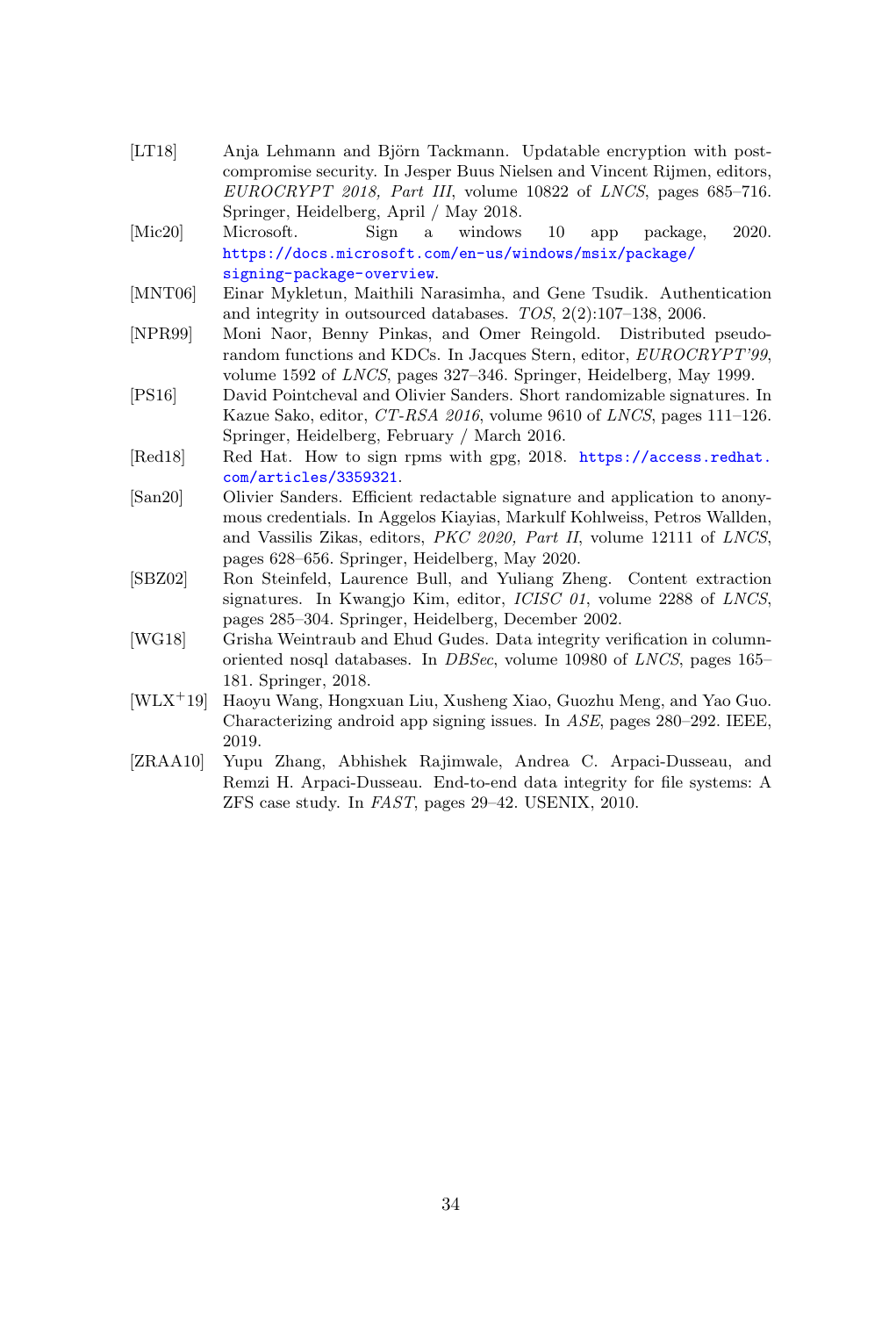## Appendix

## <span id="page-34-0"></span>A Lattice Preliminaries

An n-dimensional lattice Λ is a discrete additive subgroup of **R** <sup>n</sup>. A lattice has rank  $k \leq n$  if it is generated as the set of all  $\mathbb{Z}$ -linear combinations of some k linearly independent basis vectors. We say  $\Lambda$  is full-rank if  $k = n$ . For a positive semidefinite matrix  $\Sigma \in \mathbb{R}^{n \times n}$ , we define the continuous Gaussian distribution  $D_{\Sigma}$  as the probability distribution over  $\mathbb{R}^{n}$  whose density function is proportional to  $\rho_{\Sigma}(\mathbf{x}) = \exp(-\pi \mathbf{x}^t \Sigma^{-1} \mathbf{x})$ . For a (full-rank) lattice  $\Lambda \subset \mathbb{R}^n$ , we define  $\rho_{\Sigma}(\Lambda) = \sum_{\mathbf{x} \in \Lambda} \rho_{\Sigma}(\mathbf{x})$ . Then, the discrete Gaussian distribution over  $\Lambda$  of covariance parameter  $\Sigma$  is defined as  $D_{\Lambda,\Sigma} = \rho_{\Sigma}(\mathbf{x})/\rho_{\Sigma}(\Lambda)$ .

We now recall the Short Integer Solution (SIS) problem, upon which the security of the GPV signature scheme [\[GPV08\]](#page-32-12) is based.

**Definition 14 (SIS).** Let  $n, m, q, B \in \mathbb{N}$  be positive integers. For a given adversary A, we define the following experiment:

- $-$  The challenger samples  $\mathbf{A} \leftarrow \mathbb{Z}_q^{n \times m}$ , and gives **A** to the adversary A.
- − The adversary A outputs some non-zero vector  $\mathbf{z} \in \mathbb{Z}_q^m$ .

We define A's advantage in solving the SIS problem for the set of parameters  $n, m, q, B$ , denoted SISAdv $_{n,m,q,B}[A]$ , to be the probability that  $Az = 0 \mod q$ and  $||\mathbf{z}|| \leq B$ .

<span id="page-34-1"></span>The following proposition specifies the properties of the GPV's KeyGen algorithm.

**Proposition 2** ([\[Ajt99\]](#page-29-5)). For any prime  $q = \text{poly}(n)$  and any  $m \geq 5n \log q$ , there is a probabilistic polynomial-time algorithm that, on input  $1^n$ , outputs a matrix  $\mathbf{A} \in \mathbb{Z}_q^{n \times m}$  and a full-rank set  $\mathbf{S} \subset \Lambda^{\perp}(\mathbf{A})$ , where the distribution of  $\mathbf{A}$ is statistically close to uniform over  $\mathbb{Z}_q^{n \times m}$  and the length of  $||\mathbf{S}|| \leq L = m^{2.5}$ . Moreover, the set **S** can be converted efficiently to a "good" basis **T** of  $\Lambda^{\perp}(A)$ such that  $||\mathbf{T}|| < ||\mathbf{S}|| < L$ .

<span id="page-34-2"></span>The following theorem describes the features of the GPV's Sign algorithm.

**Theorem 4 ([\[GPV08\]](#page-32-12)).** There is a probabilistic polynomial-time algorithm that, given a basis **B** of an n-dimensional lattice  $\Lambda = \mathcal{L}(\mathbf{B})$ , a parameter  $s \geq 0$  $||\tilde{\mathbf{B}}|| \cdot \omega(\sqrt{\log n})$ , and a center  $\mathbf{c} \in \mathbb{R}^n$ , outputs a sample from a distribution that is statistically close to  $D_{A,s,c}$ .

The next sequence of lemmas describe the properties of the discrete Gaussian which are necessary in the proof simulation.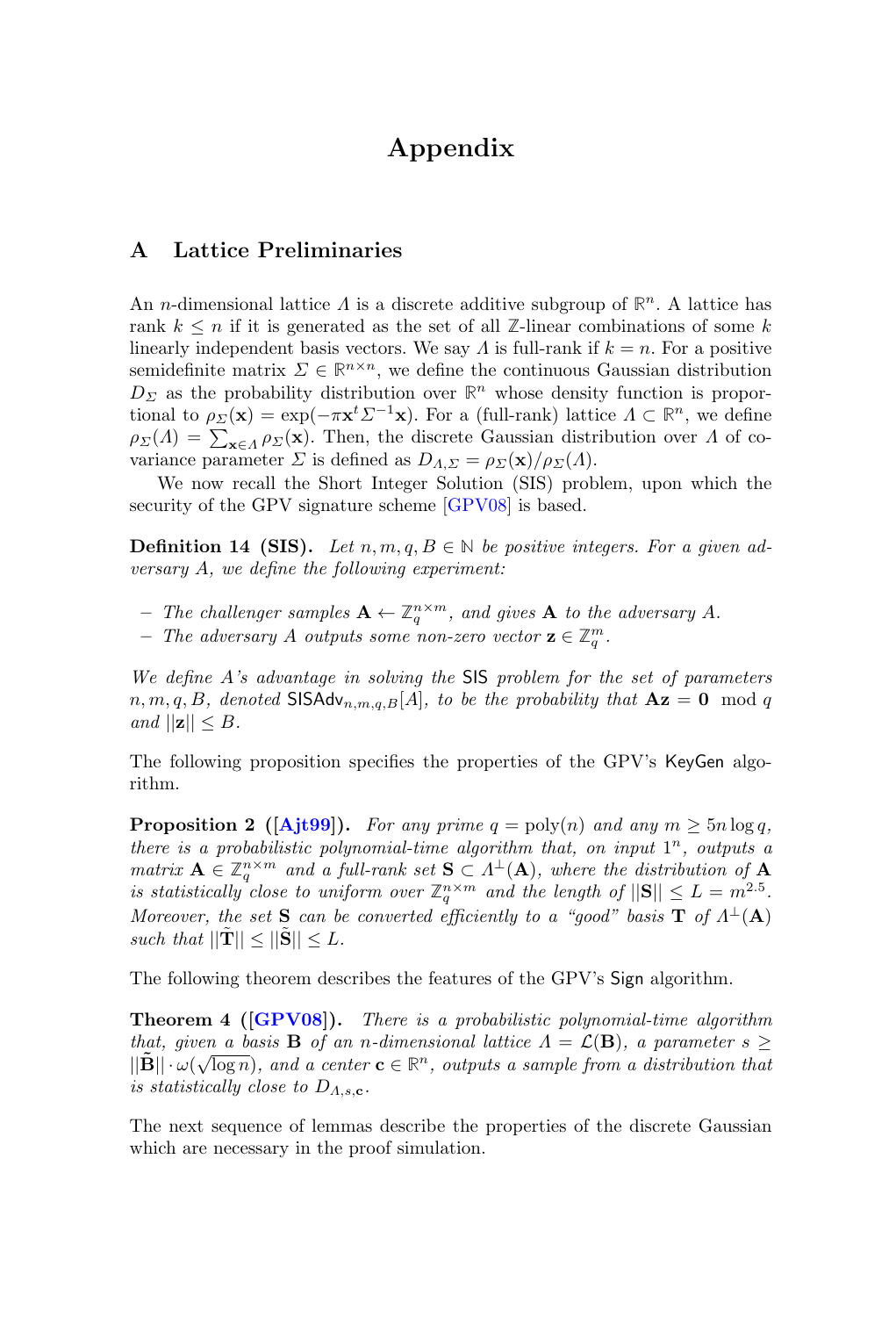**Lemma 8** ([\[GPV08\]](#page-32-12)). For any m-dimensional lattice  $\Lambda$ , center  $\mathbf{c} \in \mathbb{R}^m$ , positive  $\epsilon > 0$ , and  $s \geq 2\eta_{\epsilon}(\Lambda)$  and for every  $\mathbf{x} \in \Lambda$ , we have

$$
D_{A,s,\mathbf{c}}(\mathbf{x}) \le \frac{1+\epsilon}{1-\epsilon} \cdot 2^{-m}.
$$

In particular, for  $\epsilon < \frac{1}{3}$ , the min-entropy of  $D_{\Lambda,s,\mathbf{c}}(\mathbf{x})$  is at least  $m-1$ .

In other words, the probability that an adversary A correctly guesses  $\mathbf{x} \leftarrow D_{A,s,\mathbf{c}}$ , given **c**, is less than  $2^{-(m-1)}$ .

<span id="page-35-0"></span>**Lemma 9** ( $[\text{GPV08}]$ ). Let n and q be positive integers with q prime, and let  $m \geq 2n \log q$ . Then, for all but a  $2q^{-n}$  fraction of all  $\mathbf{A} \in \mathbb{Z}_q^{n \times m}$  and for any  $s \geq \eta_{\epsilon}(\Lambda^{\perp}(\mathbf{A})),$  with  $\epsilon \in (0, \frac{1}{2}),$  the distribution of the syndrome  $\mathbf{u} = \mathbf{A}\mathbf{e}$  mod q is statistically close to uniform over  $\mathbb{Z}_q^n$ , where **e** ∼  $D_{\mathbb{Z}^m,s}$ .

The above lemma justifies the use of a random oracle to simulate the hash of the messages and the one below proves that sampling from a discrete Gaussian over the lattice  $\Lambda_{\mathbf{t}}^{\perp}(\mathbf{A}) = \{ \mathbf{x} \in \mathbb{Z}_q^m \mid \mathbf{A}\mathbf{x} = \mathbf{t} \mod q \}$ , is the same as sampling from the discrete Gaussian over  $\mathbb{Z}_q^m$  conditioned on that the sampled vector **x** satisfies  $\mathbf{A}\mathbf{x} = \mathbf{t} \mod q$ .

**Lemma 10 ([\[GPV08\]](#page-32-12)).** Assume the columns of  $A \in \mathbb{Z}_q^{n \times m}$  generate  $\mathbb{Z}_q^n$ , and let  $\epsilon \in (0, \frac{1}{2})$  and  $s \geq \eta_{\epsilon}(A^{\perp}(\mathbf{A}))$ . Then, for  $\mathbf{e} \sim D_{\mathbb{Z}^m, s}$ , the distribution of the syndrome  $\mathbf{u} = \mathbf{A}\mathbf{e}$  mod q is within statistical distance  $2\epsilon$  of uniform over  $\mathbb{Z}_q^n$ . Furthermore, fix  $\mathbf{u} \in \mathbb{Z}_q^n$  and let  $\mathbf{t} \in \mathbb{Z}^m$  be an arbitrary solution to  $\mathbf{A} \mathbf{t} = \mathbf{u}$ mod q. Then, the conditional distribution of  $\mathbf{e} \sim D_{\mathbb{Z}^m,s}$  given  $\mathbf{A}\mathbf{e} = \mathbf{u} \mod q$  is exactly  $\mathbf{t} + D_{A^{\perp}, s, -\mathbf{t}}$ .

Finally, we recall the definition of collision-resistant preimage sampleable function (PSFs) and the fact the algorithms of the GPV signatures scheme provide a PSFs instantiation.

<span id="page-35-1"></span>**Definition 15 ([\[GPV08\]](#page-32-12)).** A collection of collision-resistant preimage sampleable functions (PSFs) is a tuple of probabilistic polynomial-time algorithms  $(TrapGen, SampleDom, SamplePre)$  satisfying the following properties:

- 1. TrapGen $(1^n)$  outputs  $(a, t)$ , where a is the description of an efficiently-computable function  $f_a: D_n \to R_n$  (for some efficiently recognizable domain  $D_n$  and range  $R_n$  depending on n), and t is some trapdoor information for  $f_a$ ;
- 2. SampleDom $(1^n)$  samples an x from some distribution over  $D_n$ , for which the distribution of  $f_a(x)$  is uniform over  $R_n$ ;
- 3. for every  $y \in R_n$ , SamplePre $(a, t, y)$  samples from the conditional distribution  $x \leftarrow$  SampleDom $(1^n)$ , given  $f_a(x) = y$ ;
- 4. for any PPT algorithm A, the probability that  $A(1^n, a, y) \in f_a^{-1}(y) \subset D_n$  is negligible, where the probability is taken over the choice of a, the target value  $y \leftarrow R_n$  chosen uniformly at random, and A's random coins;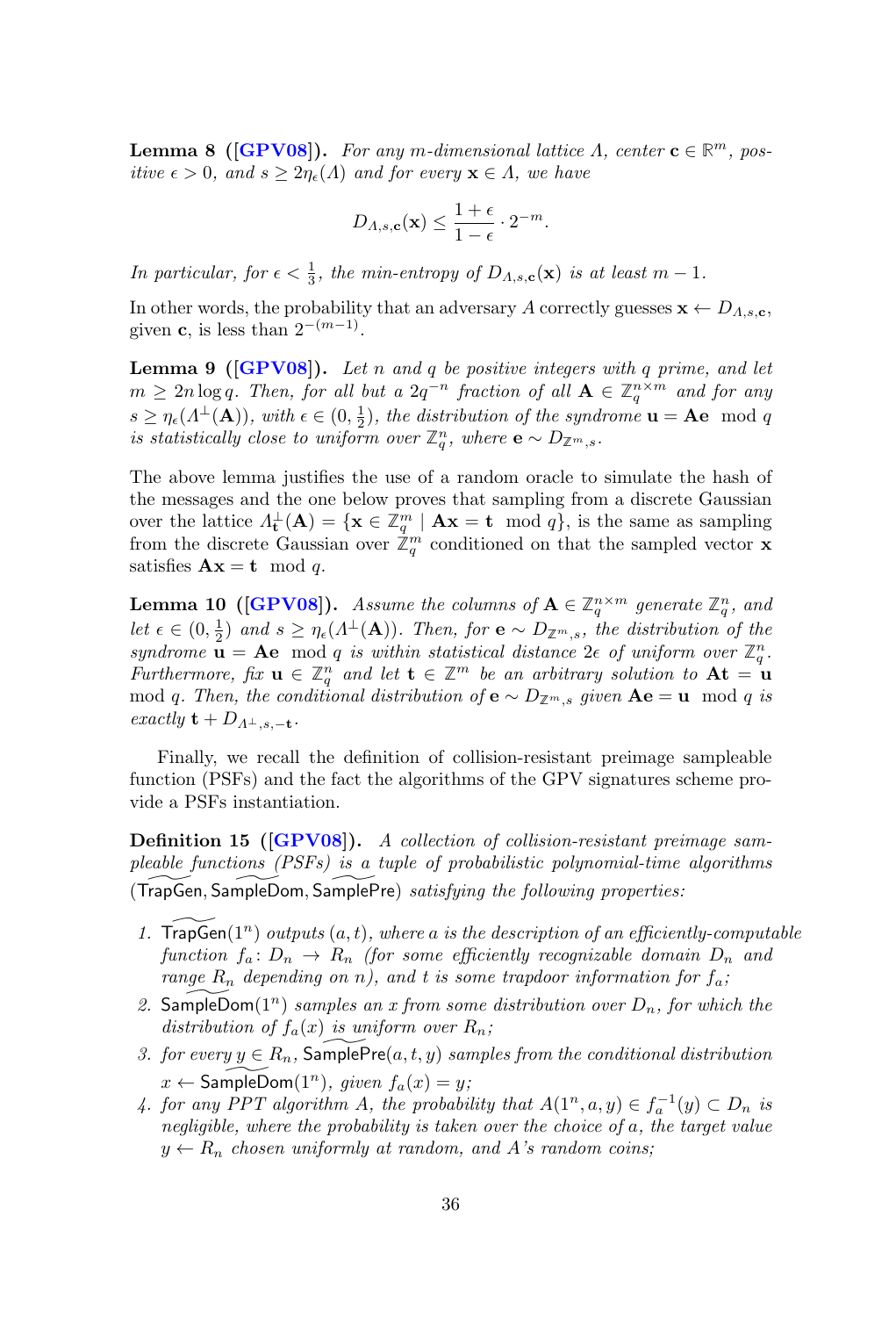- 5. for every  $y \in R_n$ , the conditional min-entropy of  $x \leftarrow$  SampleDom $(1^n)$  given  $f_a(x) = y$  is at least  $\omega(\log n)$ ;
- 6. for any PPT algorithm A, the probability that  $A(1^n, a)$  outputs distinct  $x, x' \in$  $D_n$  such that  $f_a(x) = f_a(x')$  is negligible, where the probability is taken over the choice of a and A's random coins.

A collection of PSFs based on the average-case hardness of SIS can be con-√ structed as follows. Let q, m, and L be as in Proposition [2](#page-34-1) and  $s \geq L \cdot \omega(\sqrt{\log n})$ .

- The function generator uses the algorithms from Proposition [2](#page-34-1) to choose  $(A, T)$ , where  $A \in \mathbb{Z}_q^{n \times m}$  is statistically close to uniform and  $T \subset \Lambda^{\perp}(A)$ is a good basis with  $||\tilde{\mathbf{T}}|| \leq L$ . The matrix **A** (and q) defines the function  $f_{\mathbf{A}}(\cdot)$ , and the good basis **T** is its trapdoor.
- The function  $f_{\mathbf{A}}$  is defined as  $f_{\mathbf{A}}(\mathbf{e}) = \mathbf{A}\mathbf{e} \mod q$ , with domain  $D_n = {\mathbf{e} \in \mathbb{R}^n}$  $\mathbb{Z}^m$ :  $||\mathbf{e}|| \leq s\sqrt{m}$  and range  $R_n = \mathbb{Z}_q^n$ . The input distribution is  $D_{\mathbb{Z}^m,s}$ , which can be sampled using SampleDom from [\[GPV08\]](#page-32-12), with the standard basis of  $\mathbb{Z}^m$ .
- $-$  The trapdoor inversion algorithm  $\mathsf{SamplePre}(\mathbf{A}, \mathbf{T}, s, \mathbf{u})$  samples from  $f_{\mathbf{A}}^{-1}(\mathbf{u})$ as follows: it computes via linear algebra  $\mathbf{t} \in \mathbb{Z}^m$  such that  $\mathbf{At} = \mathbf{u} \mod q$ . Then, samples  $\mathbf{v} \sim D_{\Lambda^{\perp},s,-t}$  using the trapdoor **T** and output  $\mathbf{e} = \mathbf{t} + \mathbf{v}$ .

<span id="page-36-2"></span>**Theorem 5 ([\[GPV08\]](#page-32-12)).** The algorithms described above give a collection of collision-resistant PSFs if  $\mathsf{SIS}_{q,n,m,2s\sqrt{m}}$  is hard.

## <span id="page-36-0"></span>B Proof of Lattice Construction

#### B.1 Preliminaries

<span id="page-36-1"></span>Before presenting the proof of Theorem [2,](#page-23-0) we need to adapt the definition of "window" from Lemma [1](#page-16-1) to the leakage profile under consideration here.

**Lemma 11.** Let A be a valid adversary that produces a forgery in epoch  $0 <$  $e^* < e_{\text{max}}$  in the US-EUF-CMA experiment with respect to the weakened leakage profile of  $US_{GPV}$  described in Sec. [4.3,](#page-21-1) then there exists a maximum integer  $0 <$  $e^- \leq e^*$  and a minimum integer  $e^* < e^+ \leq e_{\text{max}}$  s.t. A

- 1) does not obtain the token  $\Delta_{e^-}$ ,
- 2) obtains no secret key sk<sub>e</sub> for all  $e^- \le e < e^+$ , and
- 3) can obtain all tokens  $\Delta_e$  for  $e^- < e < e^+$ ,

from the queries made to the oracles, given the leakage profile. Subsequently, we often denote the interval  $[e^-, e^+]$  as the window.

The proof of the above lemma is identical to the one for Lemma [1,](#page-16-1) as far as  $e^-$  is concerned. Regarding  $e^+$ , the unidirectionality of the US<sub>GPV</sub> construction implies that, for any epoch e, the knowledge of  $sk_e$  alone allows to obtain  $\Delta_e$ , hence property 1) has to be changed accordingly, i.e., we do not require any more that the adversary A does not obtain  $\Delta_{e^+}$ .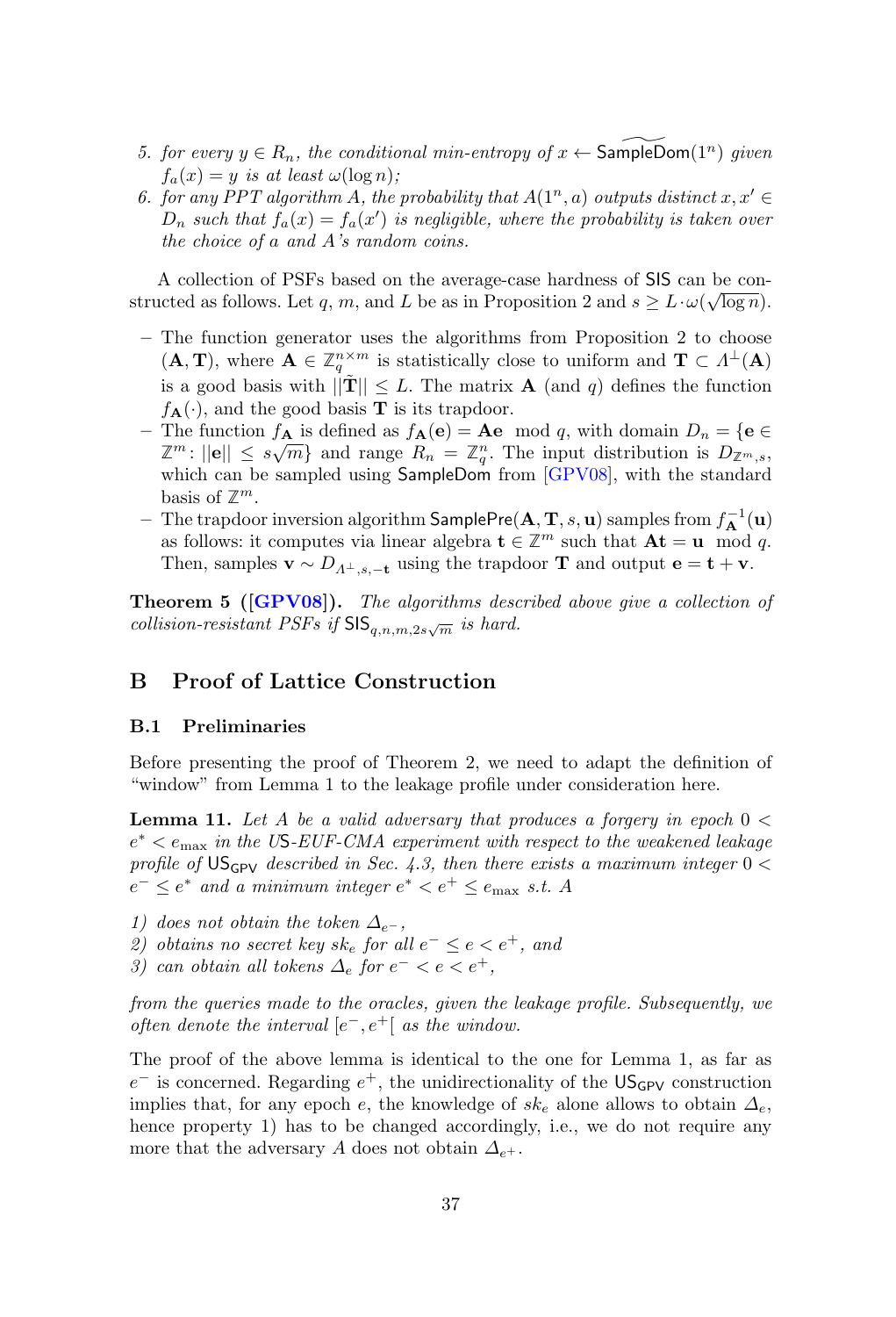#### B.2 Proof of Theorem [2](#page-23-0)

We show now that, if there exists an adversary  $A$  that breaks the security as defined in Definition [11](#page-14-1) with probability  $\epsilon$ , then it can be used to break the underlying  $\text{SIS}_{n,m,q,2B}$  assumption with probability  $\langle e_{max}^2(\epsilon + \text{negl}(\lambda)),$  which suffices to prove the theorem. The reduction is invoked on an instance of the SIS assumption, namely  $\mathbf{A}^* \in \mathbb{Z}_q^{n \times m}$ , and is asked to return a solution  $\mathbf{e} \in \mathbb{Z}_q^m$ , such that  $\mathbf{A}^* \cdot \mathbf{e} = 0 \mod q$  and  $0 \neq ||\mathbf{e}|| < 2B$ . We again proceed via a sequence of games.

**Game 0.** This is the experiment  $Exp_{US,A}^{\text{us-euf-cma}}(\lambda, n)$ .

- Game 1. This is like the previous game with the exception that we guess the left side  $e^-$  of the window, and the epoch  $e^*$  for which A outputs the forgery and abort if our guess is incorrect.
- Game 2. This game is like the previous one, but with the following differences. We embed the SIS instance  $A^*$  as the public key of the forgery period  $e^*$ , i.e., we set  $pk_{e^*} := \mathbf{A}^*$ . We keep track of the queried hashes using a list  $H$ , which is initially empty, and simulate the next, corrupt, hash, sign and update oracles as follows:
	- For call to Next' in epoch  $e \in \{e^-,\dots, e^*-1\}$  we proceed as follow. As already stated, the public key of epoch  $e^*$  is given by the SIS challenge  $A^*$ . We then sample  $\Delta_{e^*} \leftarrow \mathcal{D}_{\mathbb{Z}_{s}^{m \times m}}$  and set  $pk_{e^*-1} := pk_{e^*} \cdot \Delta_{e^*}$ . We iterate this process till we obtain  $p\bar{k}_{e^-}$  (we implicitly set  $\Delta_{e^-} = \bot$ ).
	- For each call to the Next' oracle for epoch  $e \in \{1, \ldots, e^{--}1\} \cup \{e^*, \ldots, e_{max} -$ 1, we run  $(sk_{e+1}, pk_{e+1}) \leftarrow \Sigma$ . Gen(1<sup> $\lambda$ </sup>) to obtain an independent key for epoch  $e+1$ . The update token  $\Delta_{e+1}$  can be computed as in the real scheme by knowing only  $sk_{e+1}$  (and  $pk_e$ ). In this way we can respond to all Next', Update' and Corrupt queries at epoch  $e$ .
	- Whenever the adversary queries H on  $(M, t)$ , we check if  $(M, t, \cdot)$  is in H. If so, we return y such that  $(M, t, y) \in \mathcal{H}$ . Otherwise, we let  $\tau_{e^*, M, t} \leftarrow$ SampleDom $(1^n)$ , add  $(M, t, y)$  to  $H$ , where  $y = A^* \cdot \tau_{e^*, M, t}$ , add  $(e^*, M, \sigma =$  $(\tau_{e^*,M,t},t))$  to  $\mathcal{S}'$  and return y to the adversary.
	- Whenever the adversary queries the signing oracle  $\operatorname{Sig}'$  on message M at epoch e, we sample a random tag  $t \leftarrow s \{0, 1\}^{\lambda}$  and proceed as follows:
		- if  $(e, M, \sigma)$  is already in S' for some  $\sigma = (\tau, t)$ , we return  $\sigma$  to the adversary;
		- else if  $(\cdot, M, \sigma)$  is in S' with  $\sigma = (\cdot, t)$ , then we abort;
		- else if  $e \in \{e^-, \ldots, e^*\}$ , we let  $\tau_{e,M,t} \leftarrow$  SampleDom $(1^n)$ , add  $(M, t, y =$  $pk_e \cdot \tau_{e,M,t}$ ) to H and  $(e, M, \sigma = (t, \tau_{e,M,t}))$  to S' and return it to the adversary.
		- else, we sample  $\tau_{e^*,M,t} \leftarrow$  SampleDom $(1^n)$  and add  $(M,t,y = pk_e^*$ .  $\tau_{e^*,M,t}$ ) to H. Then, using  $sk_e$ , we compute  $\tau_{e,M,t}$  such that  $pk_e$ .  $\tau_{e,M,t} = \mathbf{y}$  (=  $pk_e^* \cdot \tau_{e^*,M,t}$ ), as in the real scheme, add  $(e, M, \sigma)$  :=  $(\tau_{e,M,t}, t)$ ) to S' and return  $\sigma$  to the adversary.
	- Whenever the adversary queries the update oracle Update' for signature  $(M, \sigma_{e-1})$ , at epoch  $e-1 \neq e^- - 1$  (recall that  $e^- - 1$  is the only epoch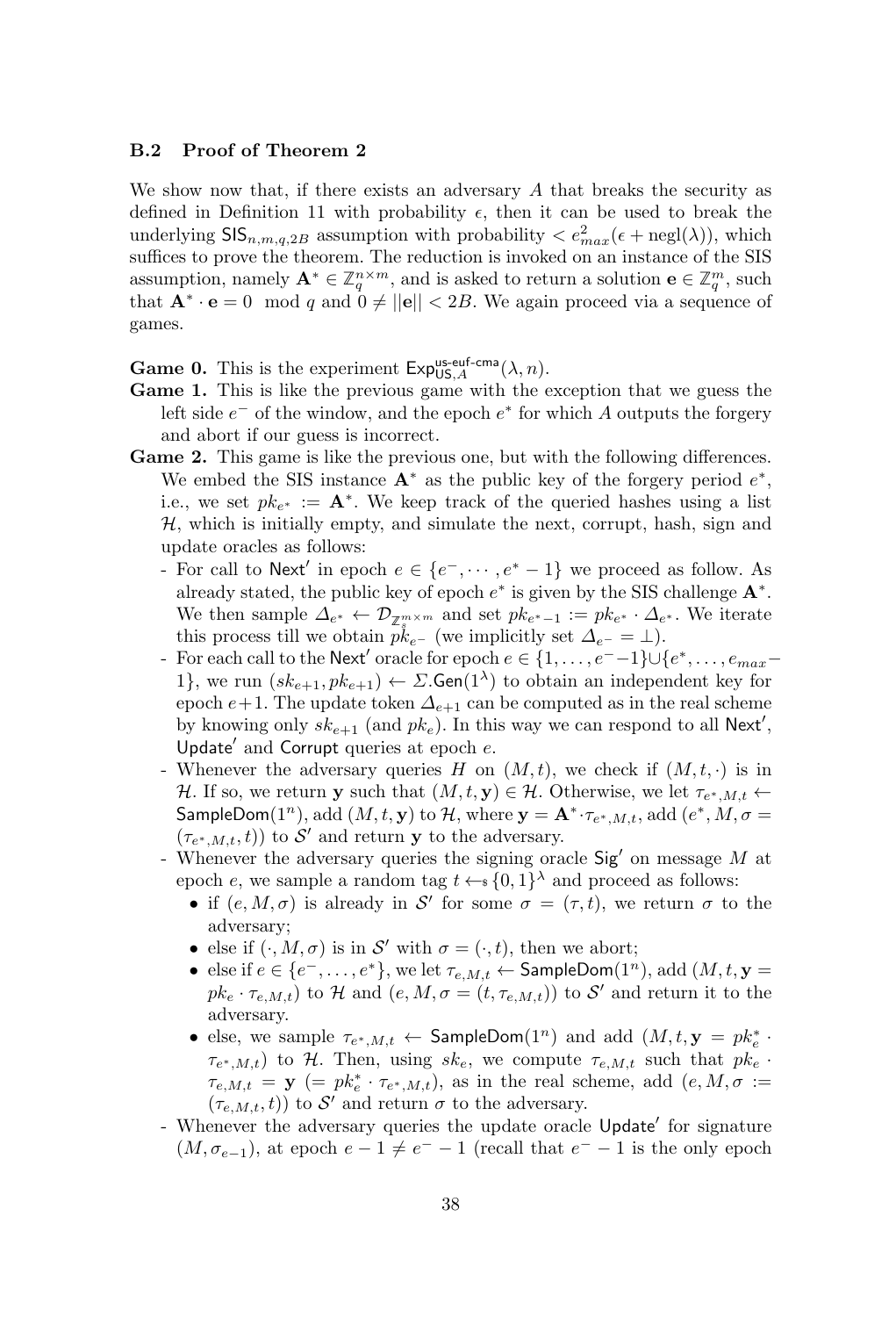for which the adversary is not allowed to query the updated oracle by the given weakened leakage profile), parse  $\sigma_{e-1} = (\tau_{e-1,M,t}, t)$  and verify that  $\sigma_{e-1}$  is a valid signature for message M with "salt" t at epoch  $e-1$ , i.e., that  $pk_{e-1} \cdot \tau_{e-1,M,t} = \mathbf{y}$  for  $(M, t, \mathbf{y}) \in \mathcal{H}$ , and that  $||\tau_{e-1,M,t}|| \leq B$ . If any of these checks does not pass, then return  $\bot$ . Otherwise, add  $(e, M, \sigma_e :=$  $(\tau_{e,M,t} := \Delta_{e-1} \cdot \tau_{e-1,M,t}, t)$  to S' and return  $\sigma_e$  to the adversary (notice that this time the updated signatures are only added to the list  $\mathcal{U}'$ : we have to distinguish between updated and fresh signatures as they are not indistinguishable. We need to maintain a list with only the fresh signatures in order to be able to answer the adversary's queries to the Sig' oracle consistently with the real game).

Now, let us analyze the transitions:

Lemma 12. For any adversary A it holds that

$$
\left(\frac{1}{e_{max}(e_{max}-1)}\right) \Pr\left[S_{A,0}\right] \leq \Pr\left[S_{A,1}\right].
$$

*Proof.* We guess the window and the forgery epoch by simply sampling  $e^- \leftarrow$  $\{0, ..., e_{max} - 1\}$  and  $e^* \leftarrow \{e^-, ..., e_{max}\}$  uniformly at random. Thus, this guess is correct with probability at least  $\frac{1}{e_{max}(e_{max}-1)}$  and if the guess turns out to be wrong, we abort. Note that such a window always exists for a valid adversary A due to Lemma [11.](#page-36-1)  $\Box$ 

Lemma 13. For any adversary A it holds that

$$
|\Pr[S_{A,1}] - \Pr[S_{A,2}]| \leq \frac{(Q_{hash} + Q_{sign})^2}{2^k}.
$$

Proof. We observe that due to its validity, by Lemma [11,](#page-36-1) the adversary A

- 1) does not obtain the token  $\Delta_{e^-}$ ,
- 2) obtains no secret key  $sk_e$  for all  $e^- \leq e < e^+$ , and
- 3) can obtain all tokens  $\Delta_e$  for  $e^- < e < e^+$ ,

from the queries made to the oracles, given the leakage profile. Note that due to 1) we know that there implicitly exists a token mapping keys and signatures from  $e^-$  – 1 to  $e^-$ , (but we do not need to know it since the adversary will never query the update oracle in epoch  $e^-$  – 1). By Theorem [4](#page-34-2) and Lemma [9,](#page-35-0) all public keys and tokens given to  $A$  are distributed as expected. The only difference between Game 2 and Game 1 occurs if we abort during a query to  $Sig'$ . Such abort occurs when a newly sampled salt t for a message  $M$  is equal to an already used salt for the same message. Disregarding the associated message M, we can bound the salt's collision probability by  $(Q_{hash} + Q_{sign})^2/2^k$ , where k is the salt's bit-length and  $Q_{hash}$  and  $Q_{sign}$  represent the total hash and sign queries respectively, made by the adversary. This proves the claim.  $\Box$ 

Lemma 14. For any adversary A it holds that

$$
|\Pr\left[S_{A,2}\right] - \mathsf{SISAdv}_{q,n,m,2B}[A]| \le \mathrm{negl}(\lambda).
$$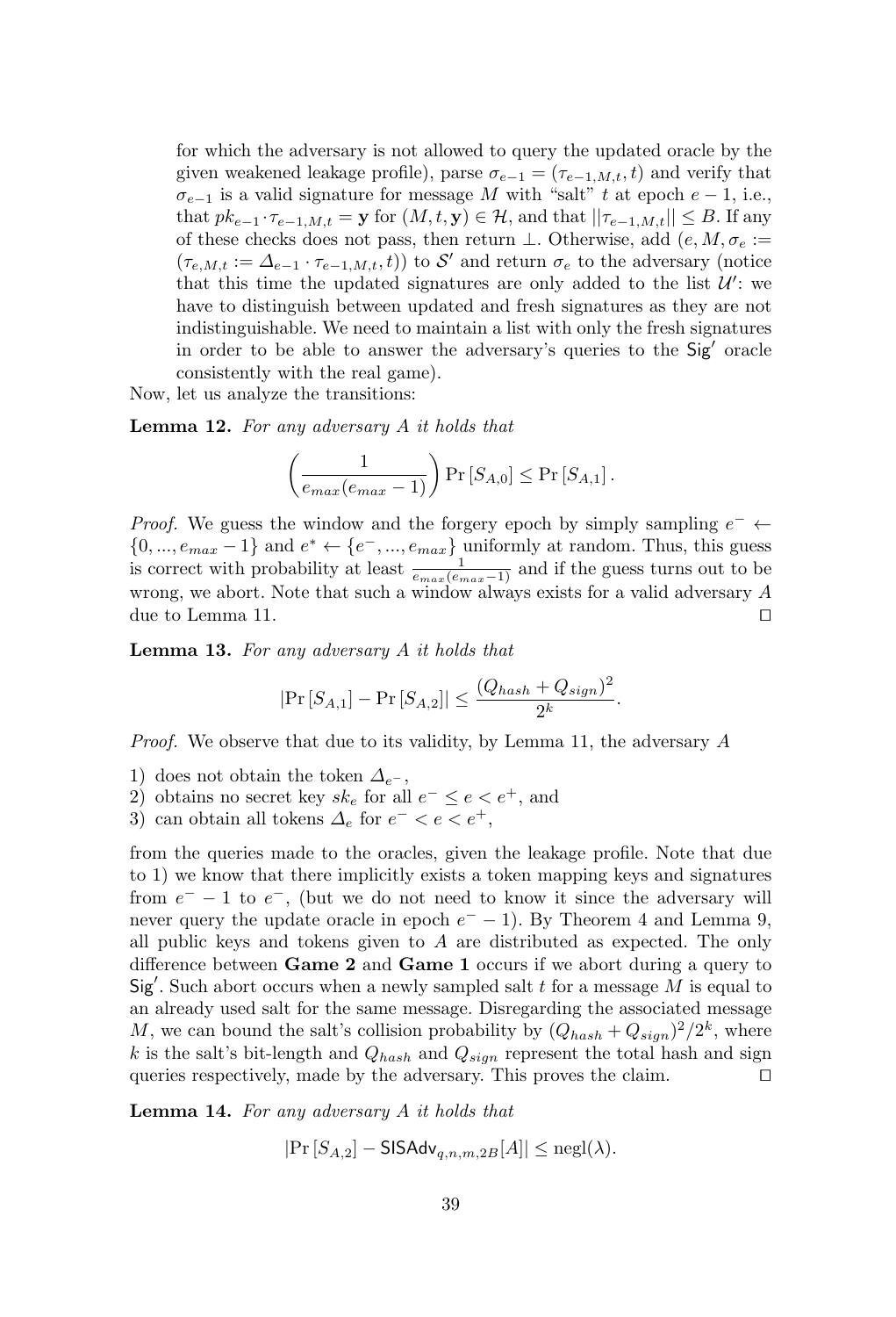*Proof.* Suppose A outputs a valid forgery  $(e^*, M^*, \sigma^*)$ . Because  $\sigma^* = (\tau^*, t^*)$  is a valid forgery of  $M^*$  at epoch  $e^*$ , we have

$$
pk_{e^*}\tau^* = \mathbf{A}^*\tau^* = H(M^*||t^*) \mod q, \quad \text{ and } \quad 0 \neq ||\tau^*|| \leq B.
$$

It remains to check that  $\tau^* \neq \tau_{e^*,M^*,t^*}$  (the value of the random oracle on input  $(M^*||t^*)$  must be know by the adversary, and hence, present in the list  $H$ ). Moreover, since the forgery produces by the adversary is valid, it must be the case that A did not obtain any signature for the message  $M^*$  with salt  $t^*$ for epochs  $e \in \{e^-, \ldots, e^*\}$ . If that is the case, then we have a solution to the  $\mathsf{SIS}_{q,n,m,2B}$  problem as

 $A^*(\tau^* - \tau_{e^*,M^*,t^*}) = \mathbf{0} \mod q$ , and  $0 \neq ||\tau^* - \tau_{e^*,M^*,t^*}|| \leq 2B$ .

Therefore we have that:

 $-$  A received  $H(M^*||t^*) = p k_e^* \cdot τ_{e^*,M^*,t^*}$  for  $τ_{e^*,M^*,t^*}$  ← SampleDom $(1^n)$  but not  $\tau_{e^*,M^*,t^*}$ . By the preimage min-entropy property of the hash family (Defi-nition [15](#page-35-1) and Theorem [5\)](#page-36-2), the min-entropy of  $\tau_{e^*,M^*,t^*}$  given  $f_{pk_{e^*}}(\tau_{e^*,M^*,t^*})$ is at least  $\omega(\log n)$ . Thus the signature  $\tau^* \neq \tau_{e^*,M^*,t^*}$ , except with negligible probability  $2^{-\omega(\log n)}$ .

This concludes the proof.  $\Box$ 

## <span id="page-39-0"></span>C Proof of Theorem [3](#page-26-2)

Proof (Sketch). We give the proof sketch here for the almost KH-PRF case, as the case of KH-PRF with perfect correctness follows trivially without the additional complications that arise due to the handling of the error terms and noisy equality check. First we observe that the correctness follows straightforwardly from the construction. Secondly, in our construction the errors induced by the almost KH-PRF are epoch-dependent. More precisely, for any message  $M \in \mathcal{M}$ , key and token  $k_e, \Delta_e \in \mathcal{K}$ , we have that  $\sigma_e = F(k_e, M) + \sum_{i=2}^e \chi_i$  and  $\sigma'_e =$  $\sigma_{e-1} + F(\Delta_e, M)$  with  $\chi_i \leftarrow \mathcal{D}_{\chi}$  are identically distributed, as well as  $k' \leftarrow \mathcal{K}$ and  $k_e \oplus \Delta$  with  $\Delta \leftarrow \mathcal{K}$  are identically distributed and latter always yields a valid key in K. Consequently, for the challenge tag  $\sigma_b$  the outputs of UMAC. Sig and UMAC.UpdateCh are identically distributed and  $\mathsf{Adv}^{\mathsf{umac-uu-cma}}_{\mathsf{UMAC},A}(\lambda,n)=0.$ 

We can prove the UMAC-EUF-CMA security by relying on the EUF-CMA security of the underlying (approximate) KH-MAC  $\Pi$  obtained from the (almost) KH-PRF  $F$ . Though, we note that in order for the reduction to go through we require that the approximate KH-MAC  $\Pi$  has a verification bound that is at least twice that of the UMAC, i.e.,  $\delta_H \geq 2\delta_{\text{UMAC}}$ . The reason for this is that later when we do the backwards adaption using the key-homomorphism property of the PRF we increase the error term with every adaption. However, the error can increase at most by  $\delta_{UMAC}$  (assuming the forgery happens at the last epoch and needs to be backwards adapted to the first epoch), hence, setting  $\delta_{II} = 2\delta_{UMAC}$ suffices for our security proof.